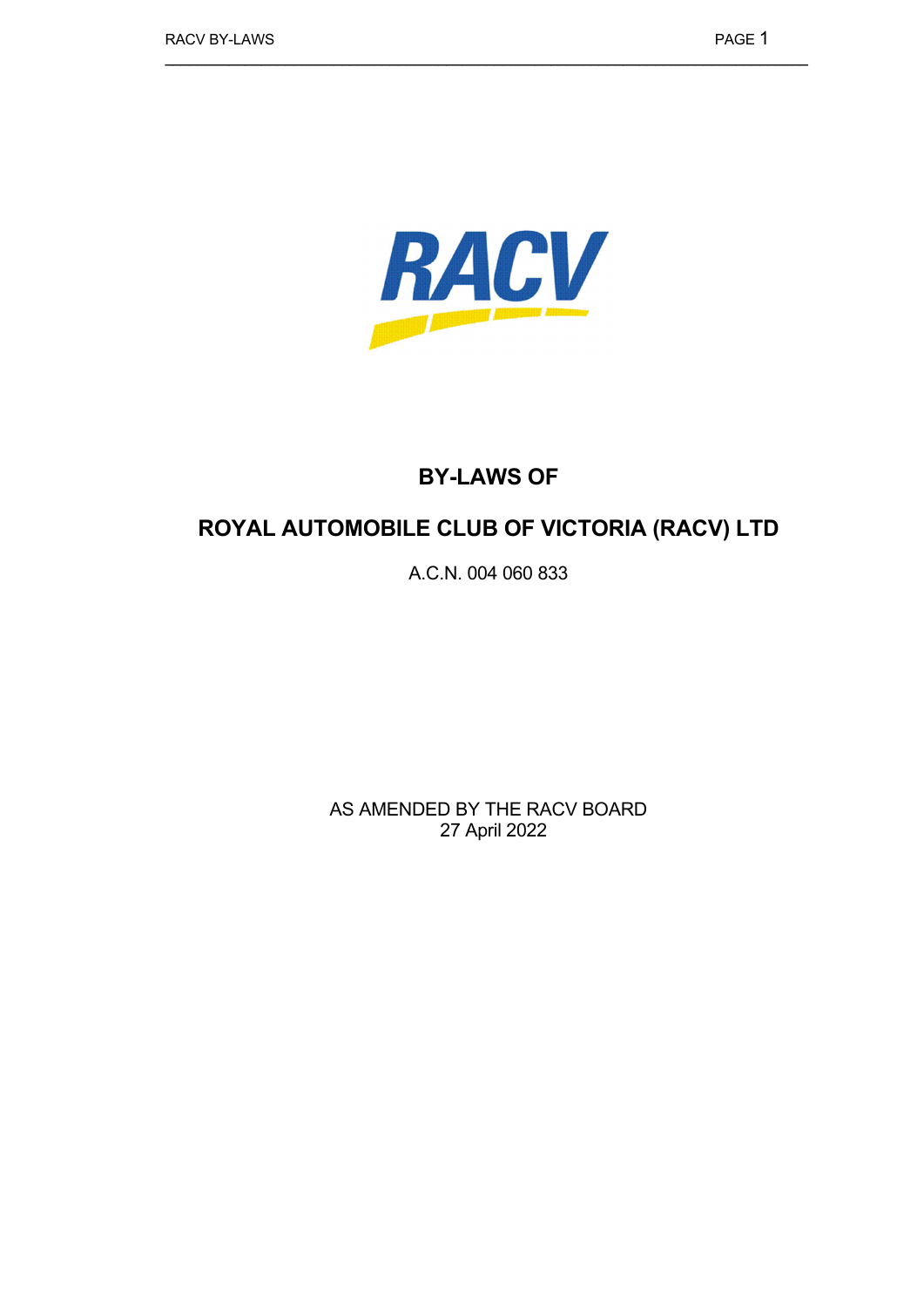## **CONTENTS**

## Page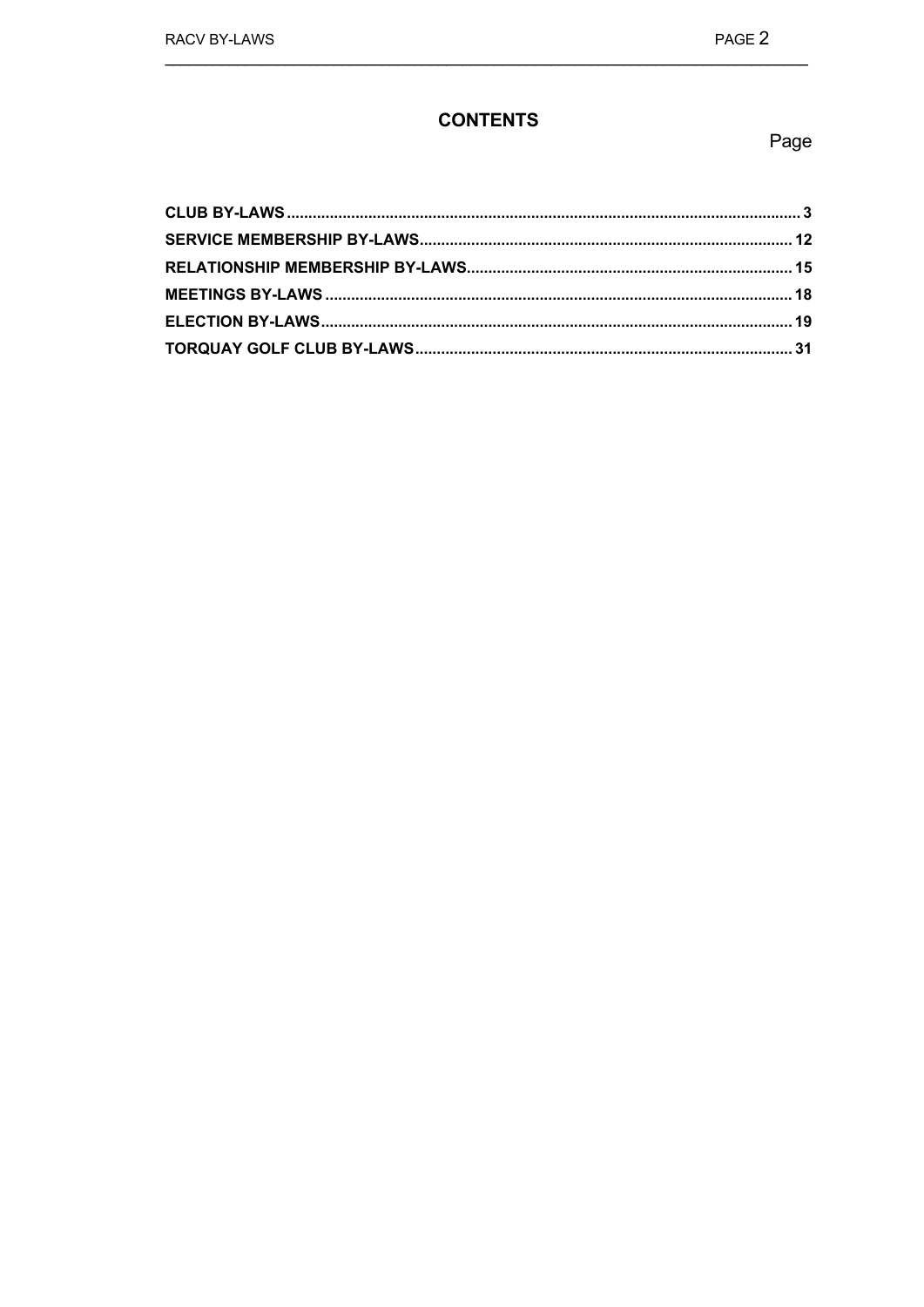## **CLUB BY-LAWS**

#### **1. GENERAL PROVISIONS**

#### 1.1 Definitions

In these Club By-Laws unless the contrary intention appears:

- (a) **Board** and **Board of Directors** means the Directors of the Club in Office for the time being or a quorum of the Directors present at a meeting of the Board of Directors.
- (b **Child** means a person under the age of 18 years.
- (c) **Club Member** means Ordinary Members, Honorary Members and Associate Corporate Members of the RACV Club.
- (d) **Club and Membership Committee** means a sub-committee of the Board to which the Board has delegated certain of its powers for the time being (or such other Board sub-committee as may be responsible for enforcing these Club By-laws, from time to time).
- (e) **Club Premises** means any Club premises holding a Full Club Licence under the Liquor Control Reform Act 1998.
- (f) Constitution means the Constitution of the Club in force from time to time.
- (g) **Manager** means the General Manager responsible for Club Membership and/or the operations of the Club Premises for the time being or their respective delegates.
- (h) **Membership Application** means a form issued by the RACV Club containing details as may be determined from time to time by the RACV Club to be completed by a person seeking to become a Club Member in accordance with these By-Laws.
- (i) **Ordinary Member** is defined in Rule 10 of the Constitution and means a Town Member, Country Member, Interstate Member, Associate Member or Life Member.
- (j) **Reciprocal Member** means a person entitled to the use of RACV Club facilities by reason of their membership of a club having reciprocal arrangements with the RACV Club in respect of their respective Members.
- (k) **Years of membership** means any period of membership, including the aggregation of separate periods.
- (l) **Primary Place of Residence** means the address at which the Member (or prospective Member) is registered on the Australian Electoral Roll.
- 1.2 Objects and Powers

These Club By-Laws are binding on every Member, guest or other person on Club Premises. The Manager, without prejudice to any other right of the RACV Club, may expel or remove any person breaching these By-Laws. A breach of these By-Laws by a guest will be deemed to be a breach by the Member who introduced such guest.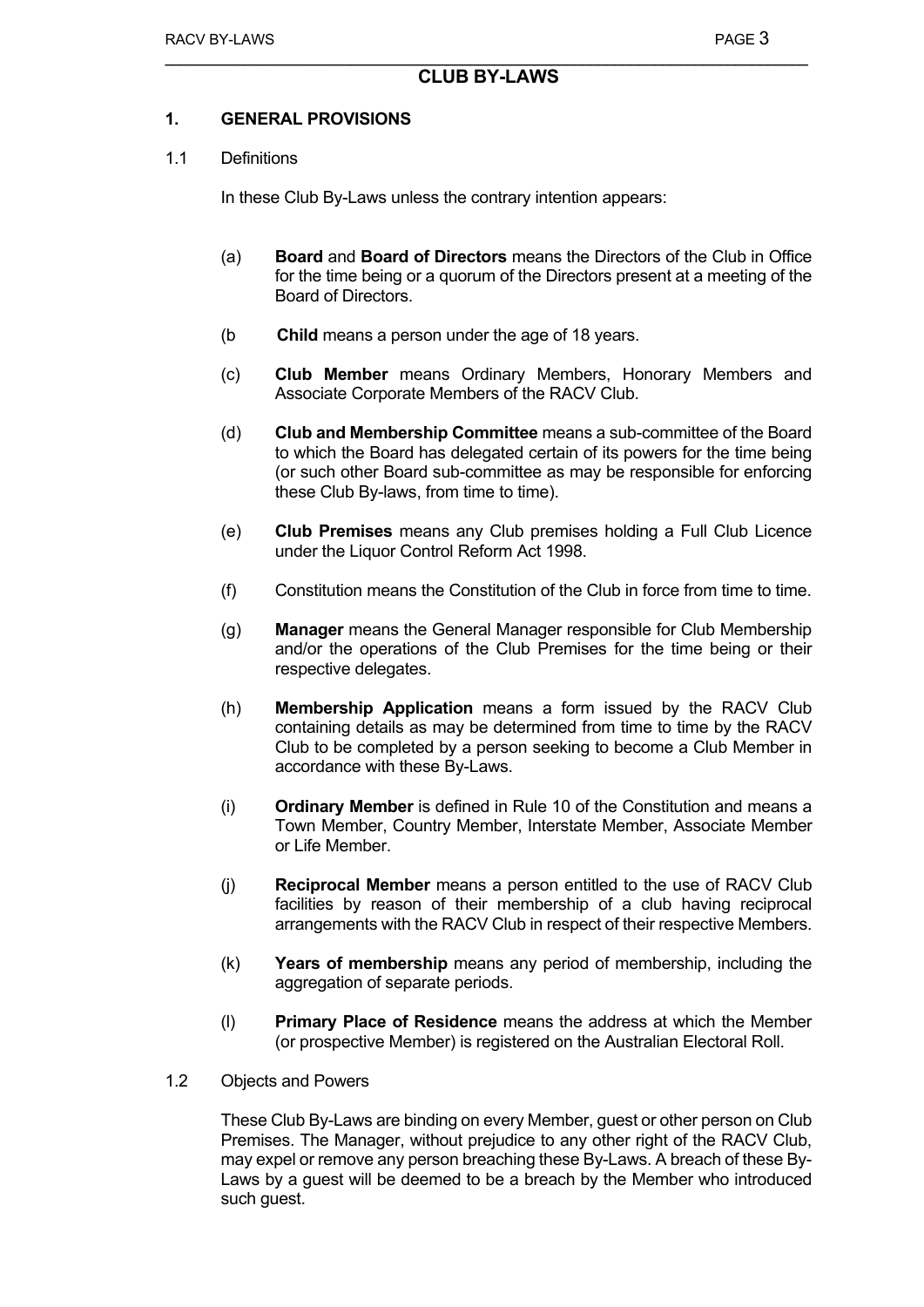## 1.3 Regulations

The Board, Club and Membership Committee or the Manager may make, vary or repeal regulations not inconsistent with the Constitution or By-Laws for regulating the daily operation of the Club Premises and the conduct of Members, guests and others therein.

## **2. CATEGORIES OF CLUB MEMBERSHIP**

2.1 Town Members

A Town Member is an Ordinary Member who resides in Victoria and whose primary place of residence is:

- (a) within a 50 kilometres radius of the Melbourne Town Hall; or
- (b) within postcode 3777; or
- (c) not within a 50 kilometres radius of the Melbourne Town Hall or within postcode 3777, but whose application for Town Membership has been accepted by the Club and Membership Committee in its absolute discretion.
- 2.2 Country Members

A Country Member is an Ordinary Member who resides in Victoria and whose primary place of residence is outside a 50 kilometres radius of the Melbourne Town Hall and not within postcode 3777.

2.3 Interstate Members

An Interstate Member is an Ordinary Member whose primary place of residence is outside the State of Victoria (including overseas).

2.4 Associate Members

An Associate Member must be:

- (a) a spouse or partner of an Ordinary Member other than an Associate Member;
- (b) a widow or widower of a deceased Ordinary Member other than an Associate Member;
- (c) a child or grandchild of an Ordinary Member who is aged between 18 and 27 years; or
- (d) any other person that the Club and Membership Committee at its absolute discretion determines is eligible or ineligible to be an Associate Member.
- 2.5 Associate Corporate Members

An Associate Corporate Member must be a natural person who the Club and Membership Committee determines is an employee, director, officer, partner, consultant to, member of, or associated with a person or any other entity that the Club and Membership Committee approves for participation in the associate corporate program.

The Club and Membership Committee may in its absolute discretion determine that a natural person is eligible or ineligible to be an Associate Corporate Member.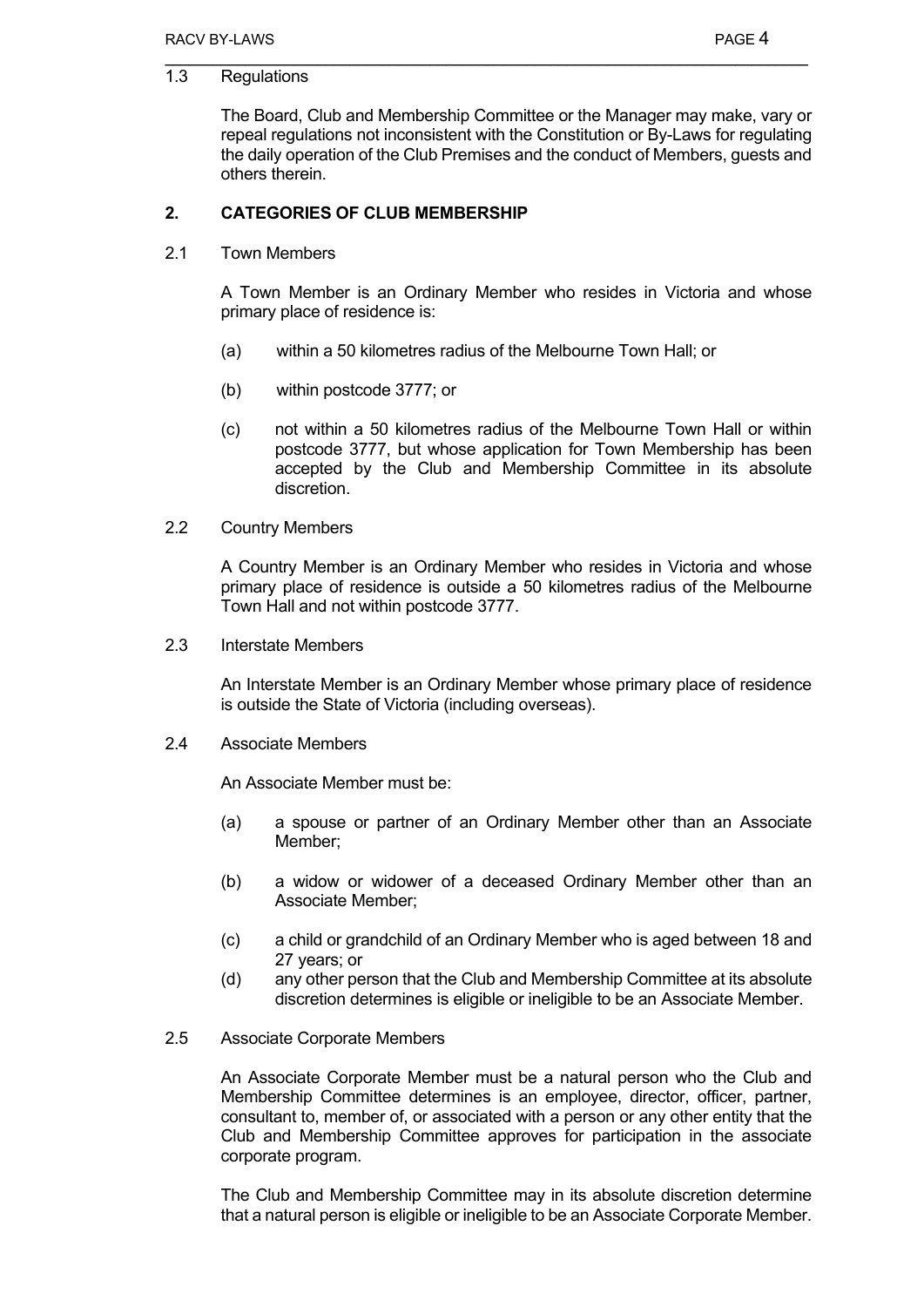The Club and Membership Committee may make a decision pursuant to this By-Law without giving any reason to a membership applicant or any other person.

## 2.6 Life Members

Subject to Rule 17 of the Constitution, the Club and Membership Committee may grant Life Membership of such a category of membership as it considers appropriate to any person, who in the opinion of the Club and Membership Committee, has rendered valuable services to the RACV Club whether in the capacity of Member, patron, consultant, officer, employee or otherwise.

A Life Member is an Ordinary Member and is notwithstanding any other provision entitled to all the privileges of membership for life.

2.7 Honorary Members

Subject to Rule 20 of the Constitution, the Club and Membership Committee may admit the following persons as Honorary Members:

- (a) the Patron or Patrons of the club while so serving; and
- (b) such other persons as the Club and Membership Committee in its discretion determines and then on conditions that membership be for a period not exceeding 12 months and that membership may be revoked at any time.

Except as provided in these By-Laws and the Constitution no person shall be admitted as an Honorary Member.

Honorary Members are entitled to all the privileges of Ordinary Membership except they are not entitled to:

- (c) Vote at any election of Directors; and
- (d) Vote on any resolution at any General Meeting.

#### 2.8 Temporary Members

Subject to Rule 20 of the Constitution, the Club and Membership Committee may admit the following persons as Temporary Members:

- (a) members of clubs with reciprocal arrangements with the RACV Club;
- (b) persons who have applied for membership of the club and whose applications are pending; and
- (c) persons visiting the club for the purpose of engaging in competitive sport with Members

Temporary membership may be granted for a period not exceeding one month and that membership may be revoked at any time.

## **3. ELIGIBILITY CRITERIA AND ADMISSION OF CLUB MEMBERS**

3.1 Eligibility Criteria

Subject to the Constitution and the By-Laws, and in addition to any other eligibility criteria prescribed for admission as a Club Member, the applicant must:

 $(a)$  in the case of a natural person, be at least eighteen years of age;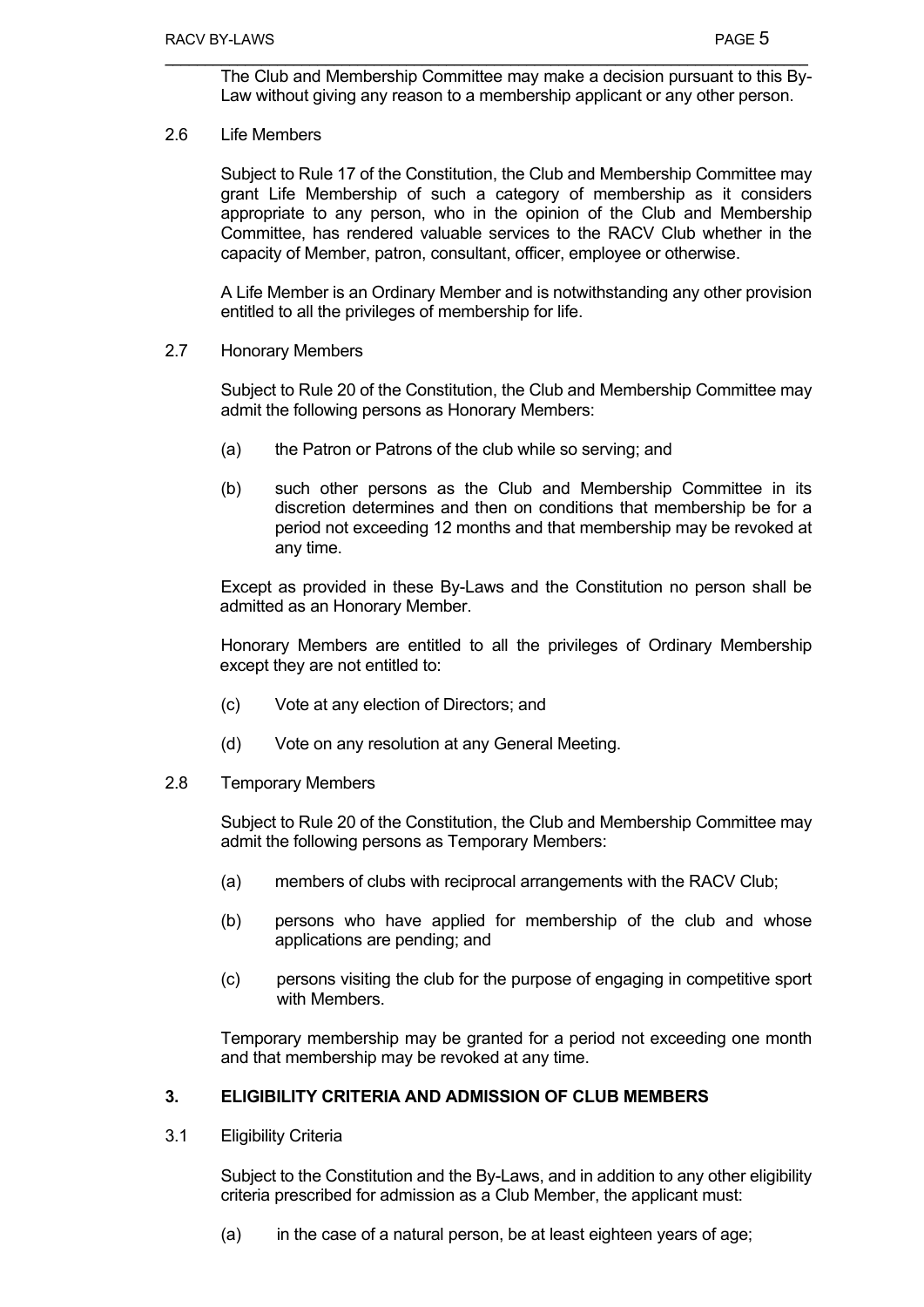- (b) not be a bankrupt;
- (c) be honest and a person of good repute; and
- (d) not have been convicted of an indictable offence in the past 10 years.
- 3.2 Nomination and Election

In addition to any other condition that may be prescribed, the conditions for admission as a Club Member are:

- (a) All applications must be made in writing on a Membership Application as may be prescribed from time to time.
- (b) All applicants must be proposed by a financial Ordinary Member.
- (c) All applicants (other than Associate and Associate Corporate Members), must be seconded by a financial Club Member.
- (d) Applicants for Associate or Associate Corporate Membership do not require a seconder.
- (e) Applicants will be approved by the Club and Membership Committee or its delegate subject to the payment of the prescribed fees.
- 3.3 Objections

Ordinary Members have the right to object to the election of any applicant. All such objections must be in writing and forwarded to the Chairman of the Club and Membership Committee prior to the date upon which the application is considered.

- 3.4 Transfer of Membership
	- (a) Subject to Rule 13 of the Constitution, the Club and Membership Committee or its delegate may approve, on such terms as it may determine, the transfer of a member's membership to any person entitled to apply for membership and upon such approval the Club and Membership Committee shall remove the transferor from the Register and enter the transferee in the Register.
	- (b) Subject to Rule 13 of the Constitution, the Manager may approve, on such terms as may be determined, the transfer of a Member from one category of membership to another category for which they are eligible provided that no such transfer will entitle the Member to a proportionate refund of any subscription paid or due.
	- (c) Membership numbers are unable to be transferred between Members.
- 3.5 Absentee Members

A Club Member may at any time apply to the Manager to transfer to the list of Absentee Members. The Manager may at their discretion permit such a transfer and then on such conditions, including payment of any fee, as may be prescribed. An Absentee Member is not entitled to any of the rights or privileges of membership and ceases to be a Club Member for all purposes. Years of membership will continue to accrue for Absentee Members.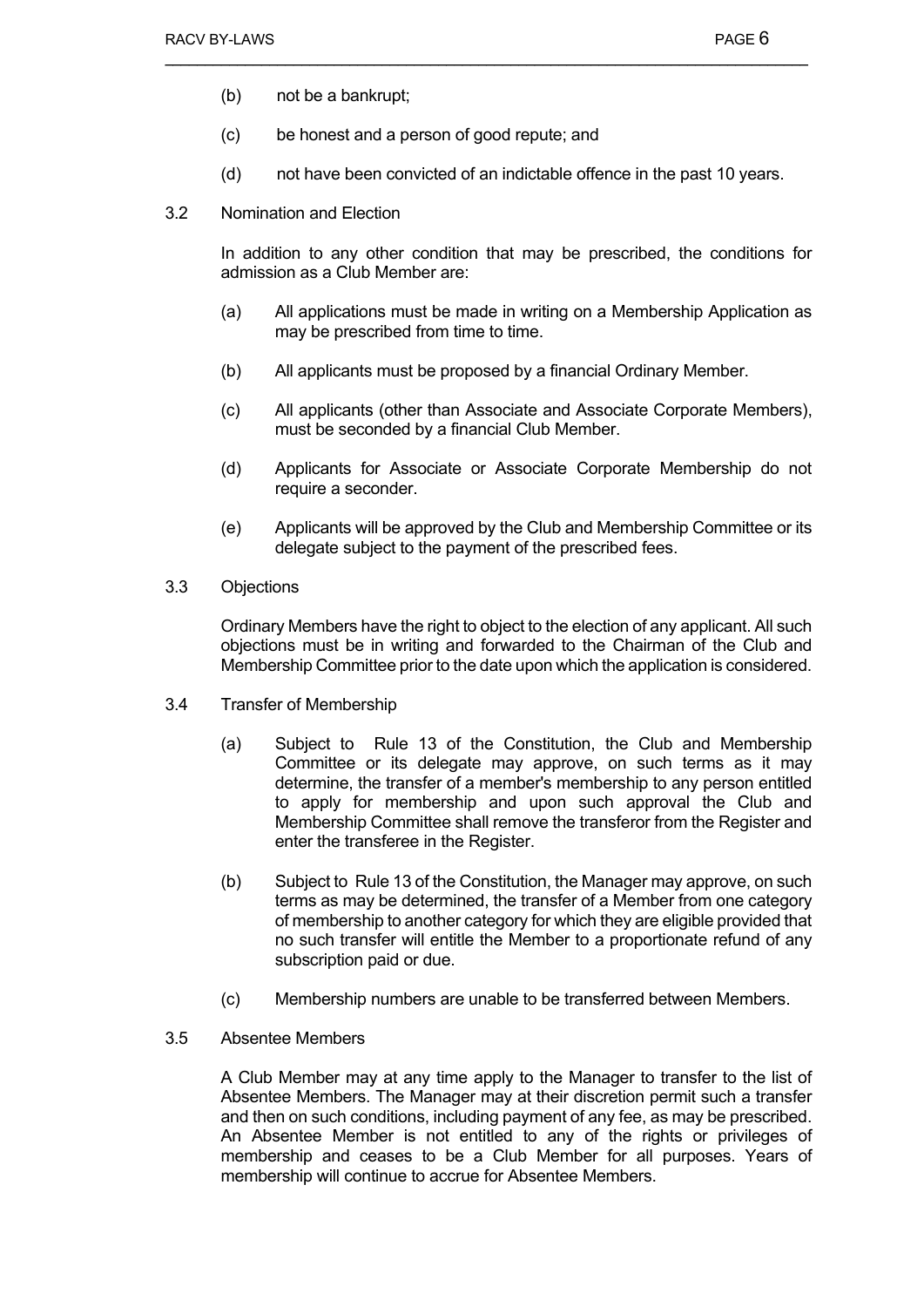## **4. CLUB MEMBERSHIP FEES AND SUBSCRIPTIONS**

4.1 Determination of Fees and Subscriptions

The Club and Membership Committee may from time to time determine the entrance fees or annual subscriptions payable by each category of Member. In addition to an entrance fee and annual subscription, the Club and Membership Committee may in its discretion levy fees to access facilities, such as a gym access fee or golf season pass.

4.2 Obligation to pay Annual subscription

The annual subscription, including any entrance fee, of each Club Member is due and payable in advance each year or by such instalments as determined by the Club and Membership Committee from time to time.

4.3 Concessions

Ordinary Members are entitled to have their normal annual subscription reduced as follows:

| Upon commencement of<br>membership year | Percentage of full subscription<br>payable |
|-----------------------------------------|--------------------------------------------|
| 25th                                    | 75%                                        |
| 40th                                    | <b>60%</b>                                 |

The above concessions are not available to Associate Corporate Members.

4.4 Waiver

A Member elected to Life Membership may have their subscription waived from the year in which they are so elected by resolution of the Club and Membership **Committee.** 

## **5. GENERAL PROVISIONS RELATING TO CLUB MEMBERSHIP**

5.1 Use of facilities and services

The facilities and services of the RACV Club and the Club Premises are available for the enjoyment and use of:

- (a) Club Members
- (b) Guests of Club Members, and
- (c) Reciprocal Members.
- 5.2 Production of Membership Card and verification of identity
	- (a) It is a condition of entry to Club Premises that a Member produce a current Club membership card.
	- (b) A Member is only entitled to service upon production of a current membership card at the time service is requested.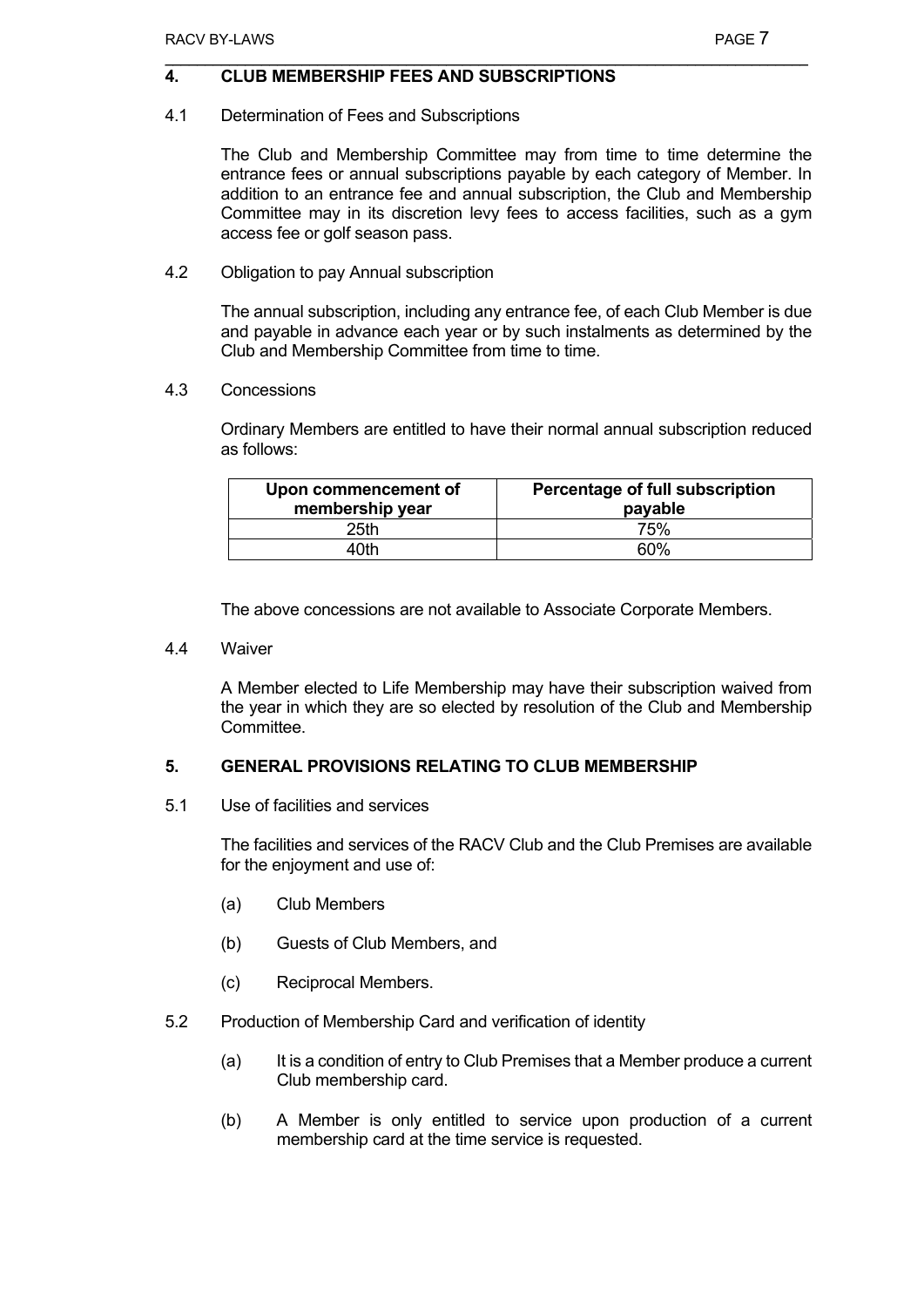5.3 Dress

When entering the Club Premises, Members and any guests must be dressed in accordance with such standards determined by the Club and Membership Committee and notified to Members from time to time.

5.4 Children

Children will be admitted into the Club Premises under the supervision of a Member, parent or guardian at any time except for those areas determined by the Club and Membership Committee and notified to Members from time to time.

5.5 Animals

No animal of any kind may be brought onto Club Premises whether by a Member or any other person, except an assistance dog.

- 5.6 Liquor
	- (a) No person in a state of intoxication under either the influence of alcohol or drugs is permitted on Club Premises.
	- (b) A guest must not be supplied with liquor in the Club Premises unless in the company of a Club Member.
	- (c) Liquor shall not be served to or consumed by any person in the Club Premises at a time or place or in such quantities or manner as shall constitute a breach of the Liquor Control Reform Act and in particular liquor shall not be served to any person in a state of intoxication.
	- (d) No payment shall be made to any officer or employee of the RACV Club by way of commission or allowance from the receipts of the RACV Club for the sale or disposal of liquor.
- 5.7 Charges for functions

The RACV Club may from time to time determine the nature of the facilities and services to be offered to Members, the charges, if any, to be levied and the hours of availability offered.

5.8 Safe keeping

Where articles are accepted for safe keeping the RACV Club will not be responsible for the loss, theft, destruction or damage of such articles whether occasioned by the negligence, breach of duty or otherwise of the RACV Club, its officers or employees.

5.9 Mobile phones

The use of mobile phones is permitted in all areas of Club Premises except for those areas determined by the Club and Membership Committee and notified to Members from time to time.

5.10 Conduct

The following conduct is prohibited in Club Premises:

(a) Drunken or disorderly conduct;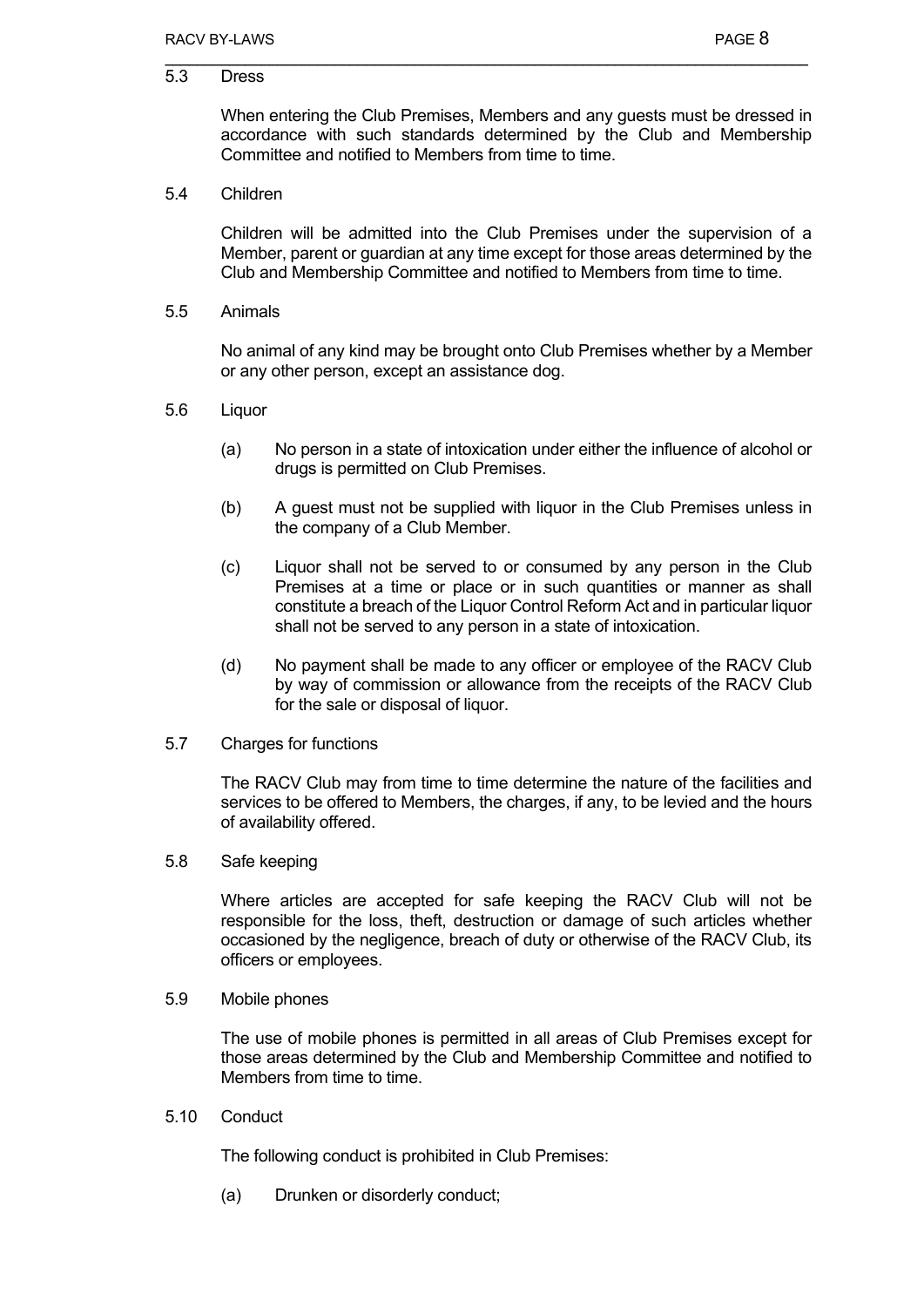- (b) Gambling games of hazard and betting of any description except as permitted pursuant to the Liquor Control Reform Act;
- (c) Use of bad language or behaviour unbecoming a Member;
- (d) Smoking; or
- (e) Use of a drug of dependence as defined by the Drugs, Poisons and Controlled Substances Act.
- 5.11 Political contact and personal gain

Except where the consent of the Manager, Club and Membership Committee or Board has first been obtained, no person may:

- (a) Form any team, club or body within the RACV Club;
- (b) Canvas for business, or in respect of any political or municipal election or insurance or assurance;
- (c) Use Club Premises as their permanent place of business or business address or that of any other person, firm, company or the like;
- (d) Use Club Premises for display advertising or sale of any article or thing;
- (e) Send an employee out of the Club Premises for any purpose;
- (f) Deface, damage or remove from Club Premises any property belonging to the Club.
- 5.12 Club Members must not disclose the personal information of other Members (including their email addresses) to another person, without the express prior permission of that Member.

#### **6. RIGHTS AND OBLIGATIONS OF CLUB MEMBERS**

6.1 Rights are personal

Subject to Rule 13 of the Constitution, the rights of each Member are personal to that Member and are unable to be transferred to another person.

6.2 Rights of Ordinary Members

Subject to the Constitution and By-Laws, Ordinary Members are entitled to:

- (a) enter those parts of the RACV Club as determined by the Club and Membership Committee and notified to Members from time to time;
- (b) attend all General Meetings of the RACV Club; and
- (c) to vote on any resolution at any General Meeting of the RACV Club and vote at any election of Directors in accordance with the Constitution.
- 6.3 Rights of Associate Corporate Members and Honorary Members

Subject to the Constitution and By-Laws, Associate Corporate Members and Honorary Members are entitled to: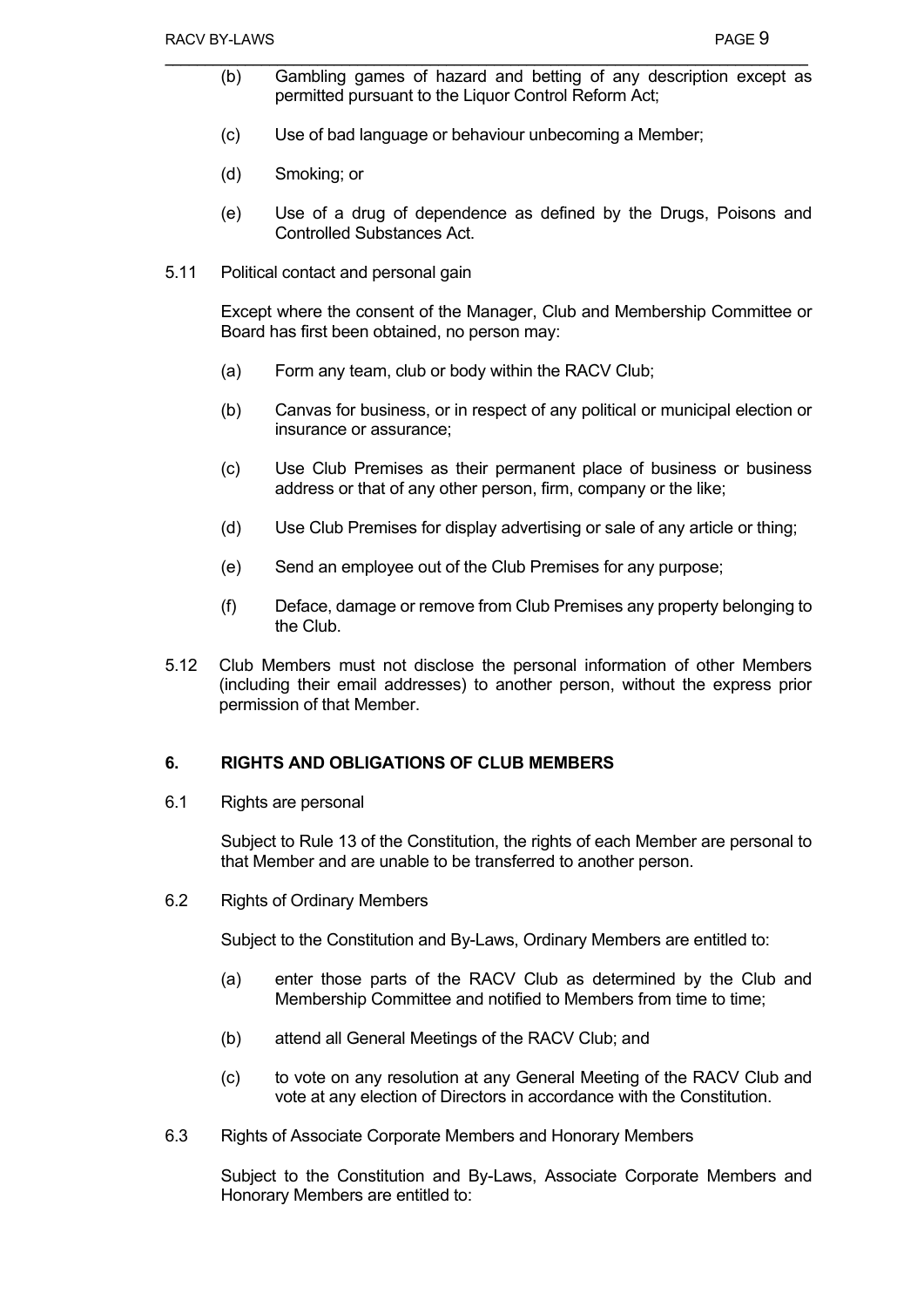- (a) enter those parts of the RACV Club as determined by the Club and Membership Committee and notified to Members from time to time; and
- (b) to attend and speak upon resolutions before any General Meeting of the Club (but not to vote thereon except where expressly provided to the contrary under the Constitution).
- 6.4 Misuse of Member's Membership Card

A Member must not lend to another person or permit another person to use the Member's RACV Club membership card to gain access to Club Premises or for any other purpose.

- 6.5 Regulation of entry of guests
	- (a) The names of all guests and the names of Members introducing them shall be recorded in a book kept for that purpose.
	- (b) A Member may introduce guests in accordance with any restrictions determined by the Club and Membership Committee and notified to Members from time to time.
	- (c) Members are responsible for the conduct of their guests in Club Premises including any expenses incurred or any damage caused by them.
	- (d) The RACV Club may refuse to admit any guest without giving any reason.
	- (e) The RACV Club may suspend or limit the admission of guests to the Club Premises on any occasion or during any hours.
- 6.6 Expenses

Subject to By-Law 6.7, Members must pay for every expense they have incurred at the Club Premises before leaving them.

6.7 Club Member Accounts

Credit of 30 days may be extended by the RACV Club. Where accounts are overdue the RACV Club may charge interest on such overdue amount and refuse to supply further credit. Where a Member neglects or refuses to pay any amount due to the club, the provisions of By-Law 7.3 may be applied.

#### **7. RESIGNATION, SUSPENSION OR EXPULSION**

7.1 Resigning from Membership

If a Club Member advises the Club in writing that they do not wish to be a Member of the RACV Club, their name will be removed from the Register as soon as is practicable. The Member shall remain liable for any debt due to the RACV Club.

7.2 Suspension, Reprimands and Fines

Without prejudice to the rights of the Board to expel members pursuant to Rule 12 of the Constitution, the Club and Membership Committee may suspend, reprimand or levy a fine not exceeding fifty dollars on any Member found in breach of Club By-Law 5.10. In the event of the Club and Membership Committee suspending a Member:

(a) no proportionate refund of the subscription from the date of suspension to the date of reinstatement of the Member is payable by the RACV Club;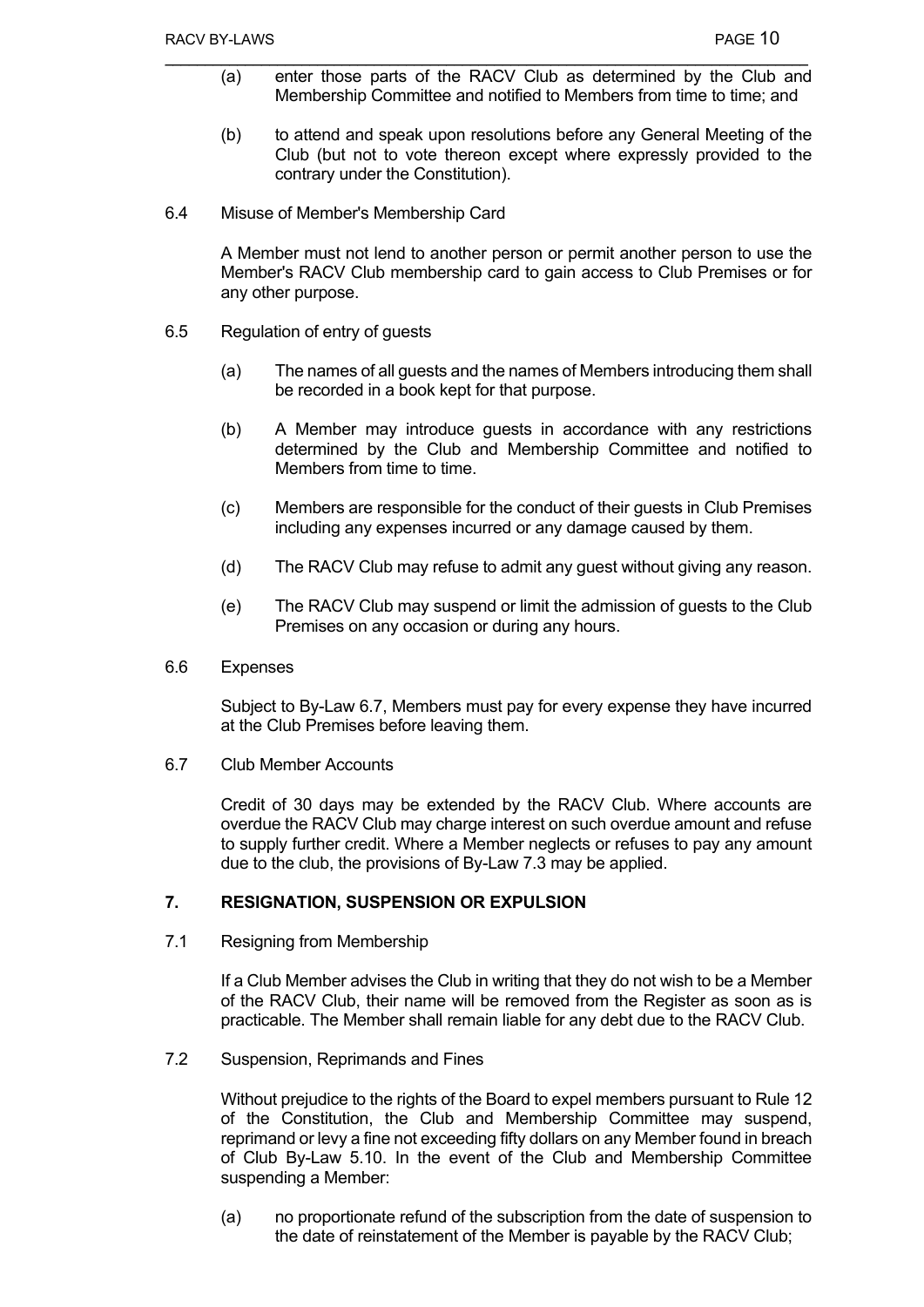- (b) the Member shall on demand return to the RACV Club any membership identification and any other documents issued by the RACV Club during the period of suspension;
- (c) the Member may not exercise any right under the Constitution or By-Laws of the RACV Club during the period of suspension including the right to vote pursuant to Rule 24 of the Constitution.
- 7.3 Misconduct of Members

Where a Member:

- (a) neglects or refuses to pay any amount due to the RACV Club, whether in respect of goods, services or otherwise; or
- (b) refuses or neglects to comply with these By-Laws or the Constitution; or
- (c) becomes bankrupt or applies to take or takes advantage of any law relating to bankrupt or insolvent debtors or compounds with their creditors, or makes any assignment of their estate for their benefit; or
- (d) is convicted of an indictable offence; or has been guilty of conduct unbecoming a member or prejudicial to the interests of the RACV Club,

the Club may:

- (e) suspend or limit any right or privilege of membership or access to services; or
- (f) subject to the provisions of Rule 12 of the Constitution, expel the Member.
- 7.4 Recognition of Years of Membership (YOM)
	- (a) When a member is expelled from the Club, upon their return to the Club, their YOM will be reset to zero.
	- (b) When a member resigns or, is suspended, from the Club, their YOM will be retained at the level prior to their suspension/resignation.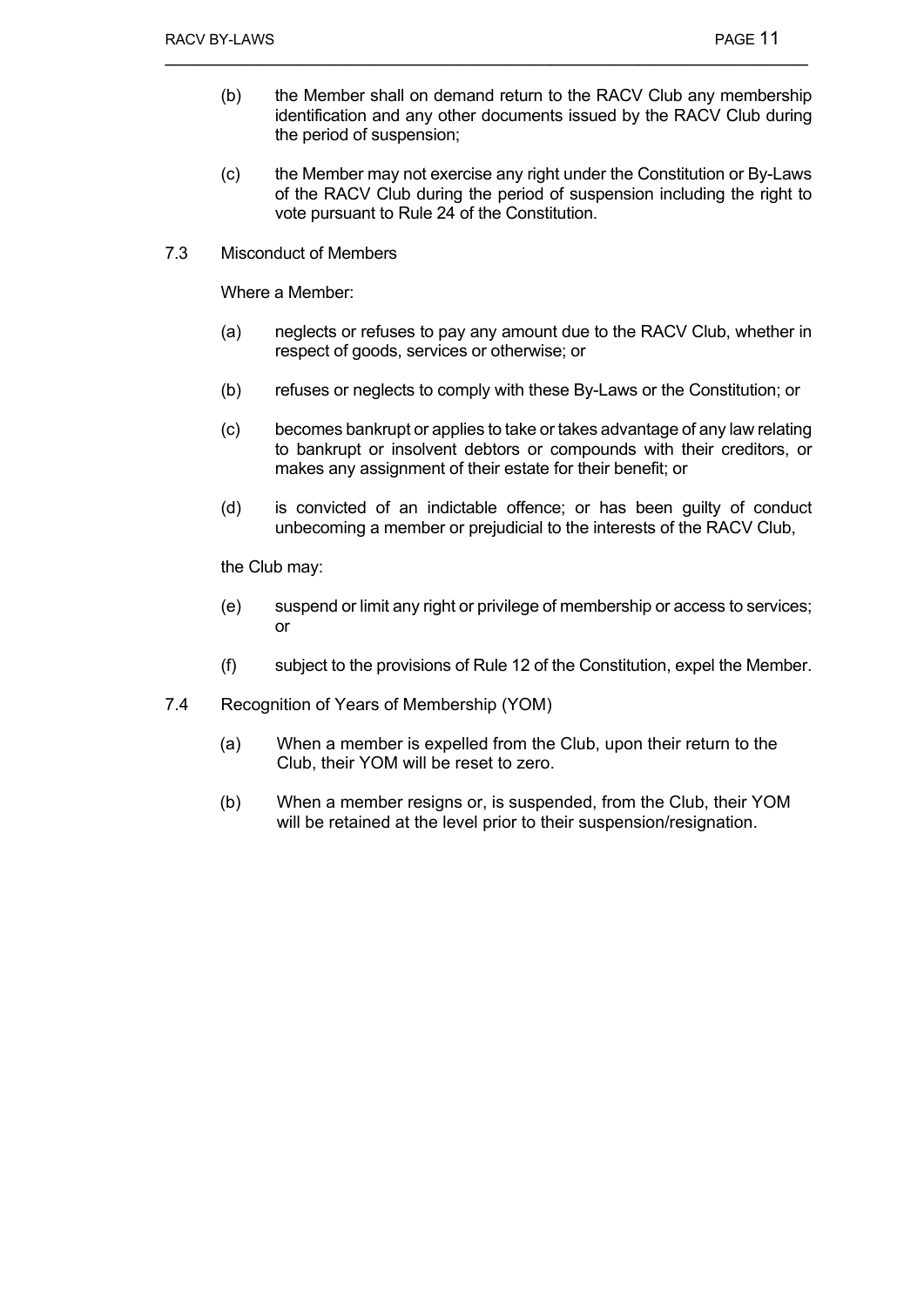## **SERVICE MEMBERSHIP BY-LAWS**

#### **Definitions**

1. In these Service By-Laws unless the contrary intention appears:

 **"By-Laws"** means the By-Laws of the Club in force from time to time.

**"Club"** means the Royal Automobile Club of Victoria (RACV) Limited (ACN 004 060 833).

**"Constitution"** means the Constitution of the Club in force from time to time.

 **"Eligibility Criteria"** means the criteria for eligibility to be a Service Member as set out in By-Law 2 of these Service Membership By-Laws.

**"Member"** means any person entered into the Register as a Member for the time being of the Club.

**"Person"** means a natural person, corporation, association whether or not incorporated or a partnership.

**"Register"** means the Register of Members of the Club and includes any branch register.

**"Relationship Member"** means a person entered into the Register as a Relationship Member.

**"Relationship Membership Eligibility Criteria"** has the meaning given to the term "Eligibility Criteria" in the Relationship Membership section of the By-Laws.

**"Relationship Product"** has the meaning given in the Relationship Membership section of the By-Laws.

**"Service Member"** means a person entered into the Register as a Service Member.

**"Service Membership Product"** means any of the following products offered by the Club:

- Roadside Care
- Extra Care
- Total Care
- Fleet Care
- free2go
- Bike Assist
- Emergency Wheelchair and Scooter Assist
- Personal Membership.

Where a word or phrase is defined, its other grammatical forms have a corresponding meaning.

#### **Eligibility Criteria for Service Membership**

- 2. Subject to the Constitution and the By-Laws, a person is eligible to be a Service Member if the person:
	- (i) holds a Service Membership Product; and
	- (ii) is not in breach of any financial obligation to the Club in respect of that Service Membership Product.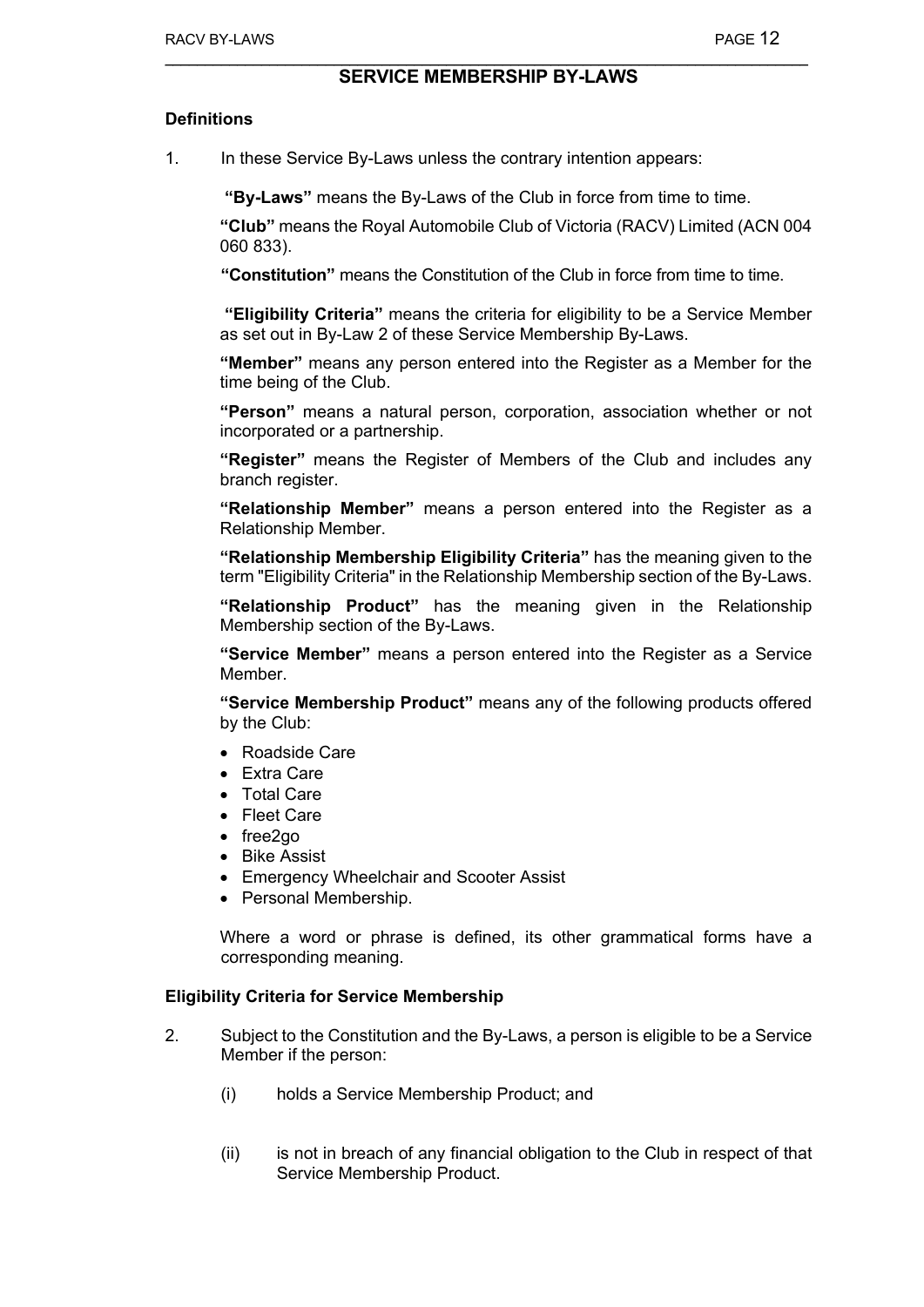In addition, the Club may in its absolute discretion determine that a person is eligible or ineligible to be a Service Member notwithstanding that the person does or does not satisfy the criteria set out above. The Club may make a decision pursuant to this By-Law without giving any reason.

#### **Admission of Service Members**

- 3. Any person who:
	- (i) satisfies the Eligibility Criteria; and
	- (ii) has not advised the Club in writing that he or she does not wish to be a Member,

will have his or her name entered into the Register as a Service Member:

- (i) upon receipt by the Club of the first payment payable in relation to the first Service Membership Product purchased by the person, or as soon as practicable thereafter; or
- (ii) at any other time determined by the Club in its absolute discretion.

#### **General Provisions relating to Service Membership**

- 4. If a Service Member advises the Club in writing that he or she does not wish to be a Member of the Club, his or her name will be removed from the Register as soon as is practicable.
- 5. Notwithstanding any other By-Law, a person may only have their name entered onto the Register once. Therefore if a person's name is entered on the Register and he or she subsequently comes to satisfy the Eligibility Criteria, his or her name will not be entered into the Register again. Where, however, a person is eligible to have his or her name entered into the Register pursuant to more than one category of membership, the Club may determine which category of membership is to be recorded against that person's name in the Register, and may, subject to these By-Laws, change the membership category recorded against a person's name in the Register when the circumstances giving rise to the person's eligibility to be recorded in the Register change.
- 6. If a body corporate or unincorporated association satisfies the Eligibility Criteria, then that body corporate or an unincorporated association must nominate an authorised representative. The name of the authorised representative will be entered into the Register on behalf of that body corporate or unincorporated association.

#### **Rights and obligations of Service Members**

- 7. In addition to the rights, privileges, benefits and obligations set out in the Constitution, Service Members are entitled to the rights, privileges and benefits, and are subject to the obligations determined from time to time by the Board.
- 8. The rights, privileges, benefits and obligations relating to a Service Membership Product are as determined from time to time by the Board, or by any person or persons to whom the Board delegates this power. The Board, or the person or persons to whom the Board delegates the power must ensure that the rights, privileges, benefits and obligations relating to a Service Membership product are available in written form to Service Members.

#### **Cancellation or suspension of Service Membership**

9. If a Service Member ceases to hold a Service Membership Product, his or her Service Membership may be cancelled at any time thereafter.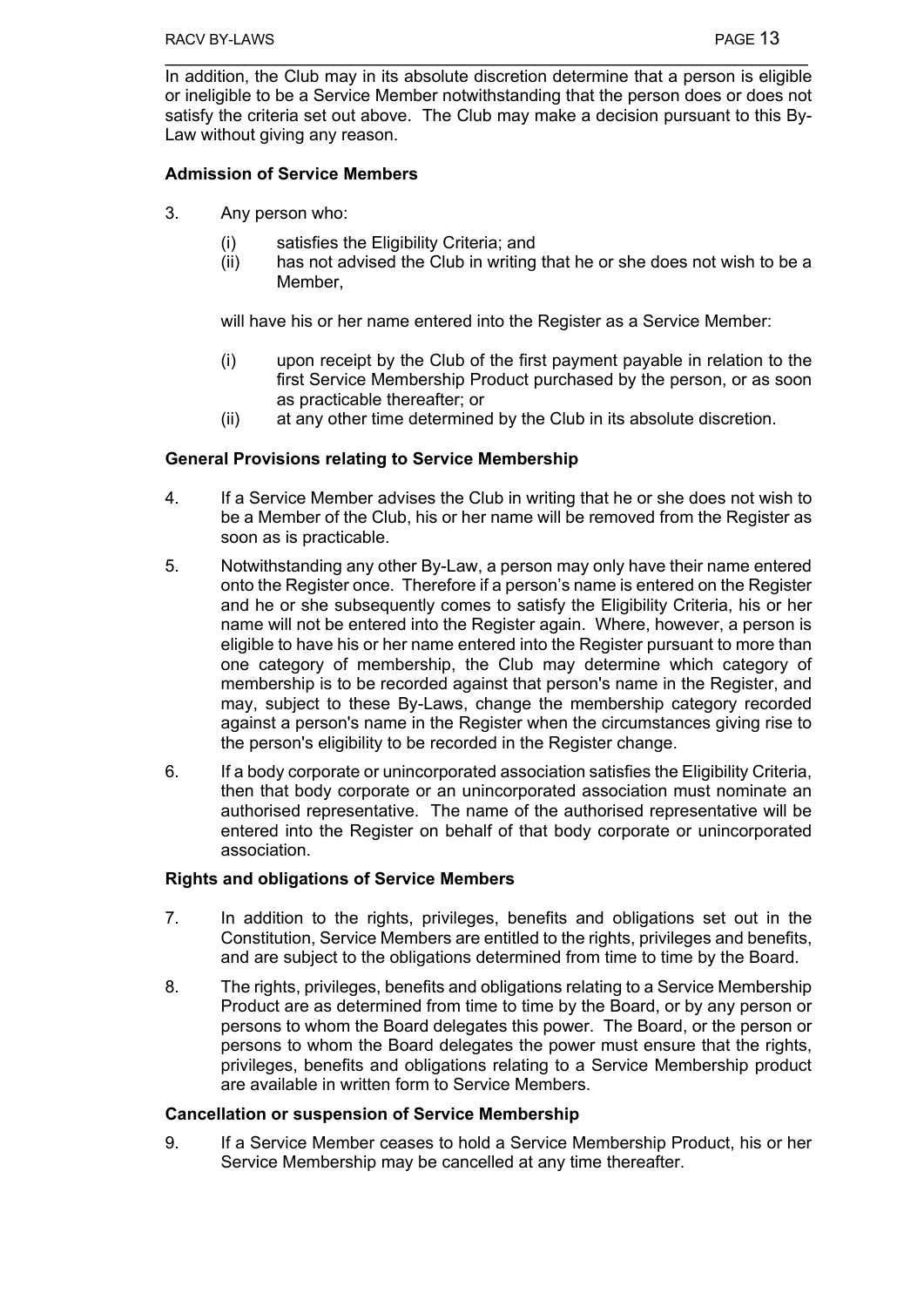- 10. If a Service Member ceases to hold a Service Membership Product, the category of membership recorded against that person's name in the Register may be changed to Relationship Member. Unless such a person satisfies the Relationship Membership Eligibility Criteria within 90 days of ceasing to hold a Service Membership Product, the person's Relationship Membership may be cancelled at any time thereafter.
- 11. Where a Service Member:
	- (i) neglects or refuses to pay any amount due to the Club, whether in respect of goods, service or otherwise; or
	- (ii) refuses or neglects to comply with these By-Laws or the Constitution; or
	- (iii) becomes bankrupt or applies to take or takes advantage of any law relating to bankrupt or insolvent debtors or compounds with his creditors, or makes any assignment of his estate for their benefit; or
	- (iv) is convicted of an indictable offence; or
	- (v) has been guilty of conduct unbecoming a Member or prejudicial to the interests of the Club,

the Club may:

- (vi) suspend or limit any right or privilege or access to services; or
- (vii) subject to the provisions of Rule 12 of the Constitution, expel the Service Member.
- 12. Nothing in this Service Membership Section of the By-Laws limits the ways in which a person's membership may be cancelled or suspended, nor the way in which the benefits available to that person from the Club may be suspended, cancelled or otherwise modified in accordance with:
	- (i) the By-Laws; or
	- (ii) the Constitution; or
	- (iii) the terms and conditions of any Service Membership Product held by that person; or
	- (iv) any other relevant Club rules and policies from time to time.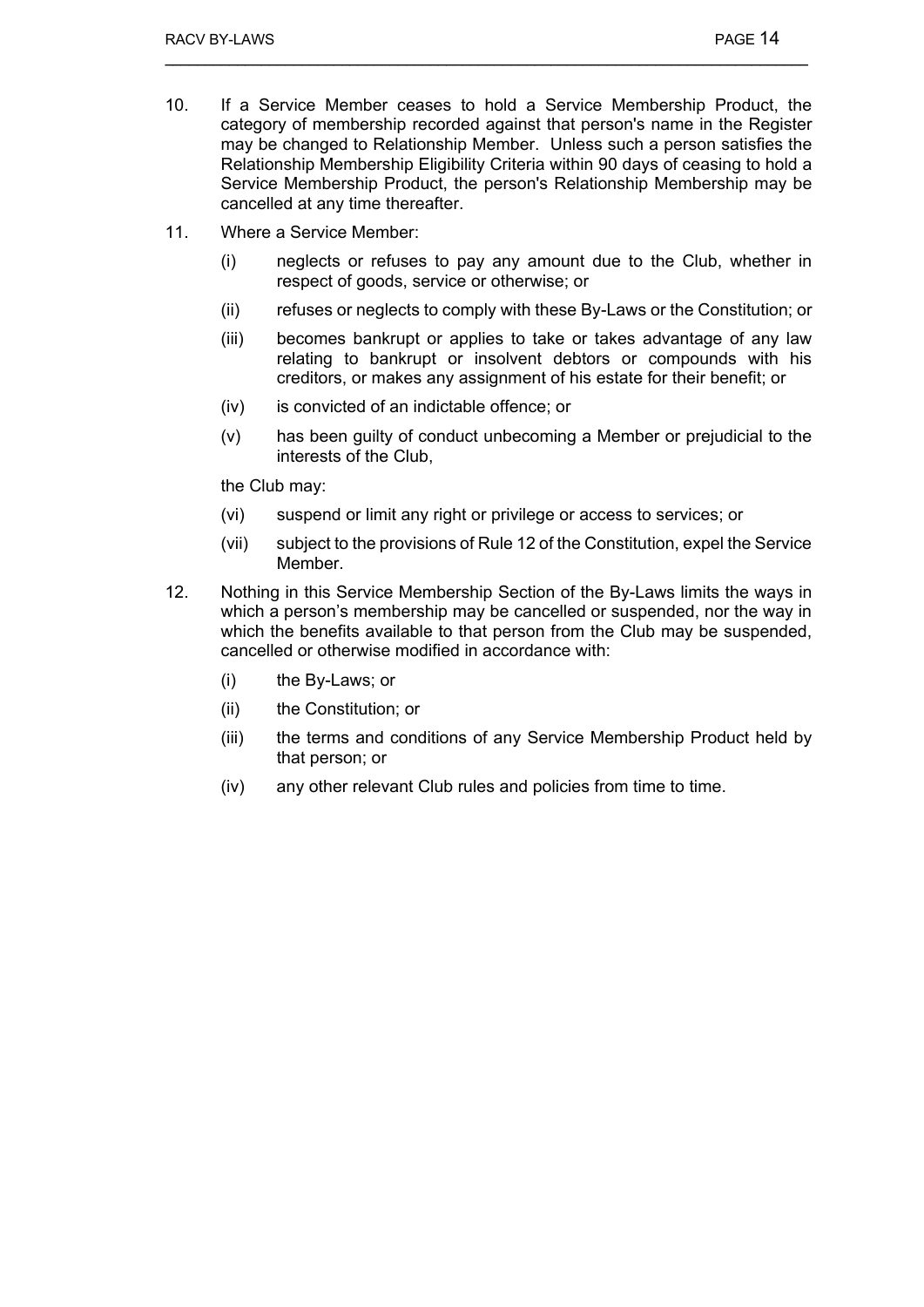## **RELATIONSHIP MEMBERSHIP BY-LAWS**

#### **Definitions**

1. In these Relationship Membership By-Laws unless the contrary intention appears:

**"By-Laws"** means the By-Laws of the Club in force from time to time.

"**Club**" means the Royal Automobile Club of Victoria (RACV) Limited (ACN 004 060 833).

**"Constitution"** means the Constitution of the Club in force from time to time.

"**Conversion Date**" means 17 November 2006.

**"Eligibility Criteria"** means the criteria for eligibility to be a Relationship Member as set out in By-Law 2 of these Relationship Membership By-Laws.

**"Member"** means any person entered into the Register as a Member for the time being of the Club.

**"Person"** means a natural person, corporation, association whether or not incorporated or a partnership.

"**Relationship Member**" means a person satisfying the Eligibility Criteria and entered into the Register as a Relationship Member.

**"Register"** means the Register of Members of the Club and includes any branch register.

"**Relationship Product**" means the following products sold by the Club:

- (i) the following types of Insurance:
	- (A) Motor;
	- (B) Home and Contents;
	- (C) Caravan, Motorcycle and Boat;
	- (D) Commercial (including farm); and
	- (E) Landlord's;
- (ii) Personal Loans;
- (iii) Secured Notes (Debentures);
- (iv) Emergency Home Assist;
- (v) Complimentary Membership;
- (vi) One Lifestyle Membership Torquay;
- (vii) Torquay Golf Club Membership (*excluding Junior Torquay Golf Club Members)*; and
- (viii) Any other product or service that may be approved from time to time by the Managing Director/Chief Executive Officer as a relationship product and included in a register of relationship products and services.

#### **Eligibility Criteria for Relationship Membership**

- 2. Subject to the Constitution and the By-Laws, a person is eligible to be a Relationship Member if the person:
	- (i) holds a Relationship Product; and
	- (ii) is not in breach of any financial obligation to the Club in respect of that Relationship Product.

In addition, the Club may in its absolute discretion determine that a person is eligible or ineligible to be a Relationship Member notwithstanding that the person does or does not satisfy the criteria set out above. The Club may make a decision pursuant to this By-Law without giving any reason.

3. If a Relationship Product is held in the name of two or more persons, all of those persons satisfy the Eligibility Criterion in By-Law 2(i) above.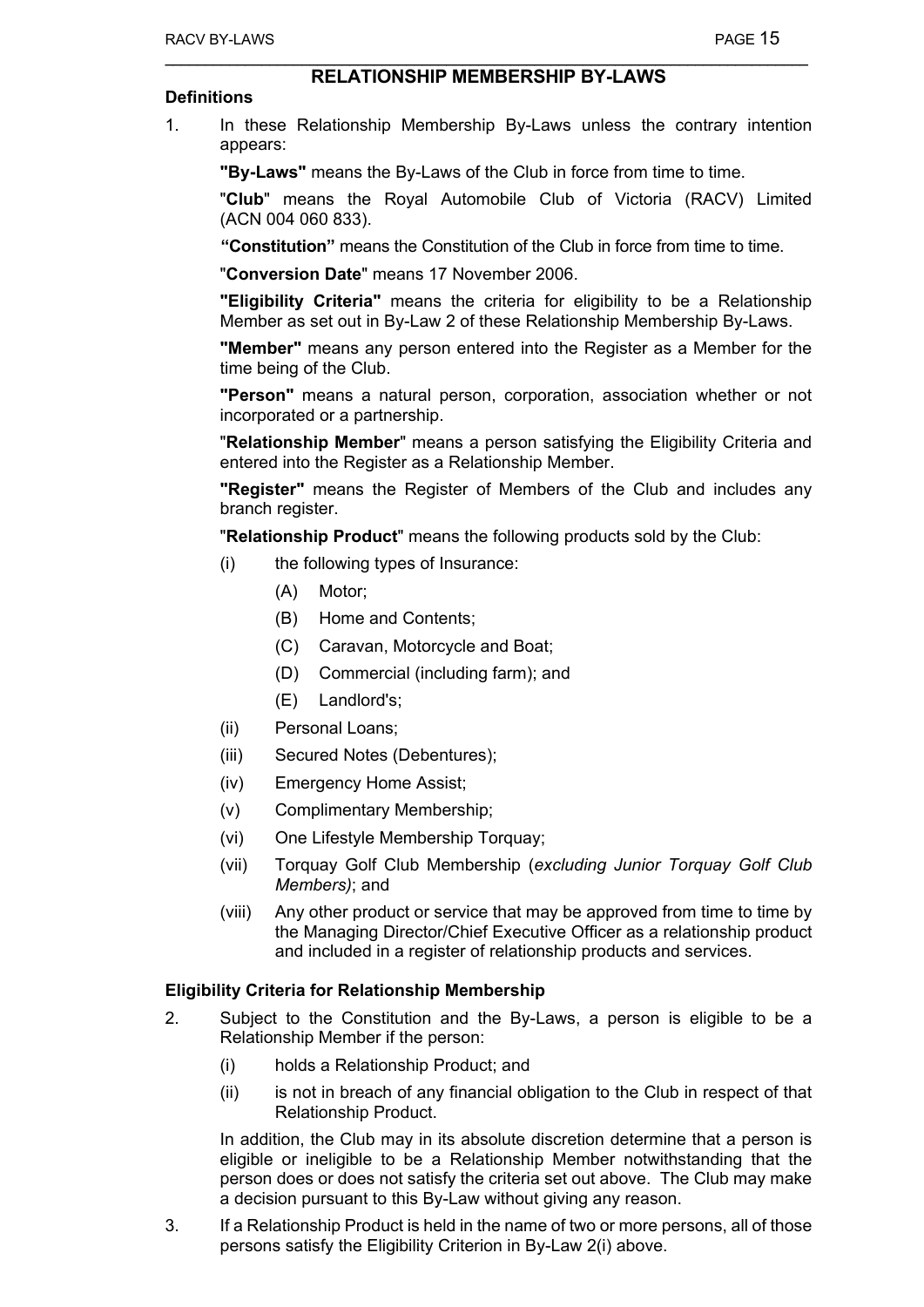## **Admission of Product Members on the Conversion Date**

- 4. Subject to the Constitution and the By-Laws, any person who as at the Conversion Date:
	- (i) satisfies the Eligibility Criteria; and
	- (ii) has not advised the Club in writing that he or she does not wish to be a Member,

will have his or her name entered into the Register as a Relationship Member on the Conversion Date or as soon as practicable thereafter.

#### **Admission of Product Members after the Conversion Date**

- 5. By-Law 6 below applies in relation to the admission of Relationship Members after the Conversion Date.
- 6. Any person who:
	- (i) satisfies the Eligibility Criteria; and
	- (ii) has not advised the Club in writing that he or she does not wish to be a Member,

will have his or her name entered into the Register as a Relationship Member upon receipt by the Club of the first payment payable in relation to the first Relationship Product purchased by that person, or as soon as practicable thereafter.

#### **General Provisions relating to Relationship Membership**

- 7. If a Relationship Member advises the Club in writing that he or she does not wish to be a Member of the Club, his or her name will be removed from the Register as soon as is practicable.
- 8. Notwithstanding any other By-Law, a person may only have their name entered onto the Register once. Therefore if a person's name is entered on the Register and he or she subsequently comes to satisfy the Eligibility Criteria, his or her name will not be entered into the Register again.
- 9. If a body corporate or an unincorporated association satisfies the Eligibility Criteria, then that body corporate or an unincorporated association must nominate an authorised representative. The name of the authorised representative will be entered into the Register on behalf of that body corporate or unincorporated association.

#### **Rights and obligations of Relationship Members**

10. Relationship Members are entitled to the rights, privileges and benefits, and are subject to the obligations, as determined by the Board from time to time.

#### **Cancellation or suspension of Product Membership**

- 11. If a Relationship Member ceases to hold a Relationship Product, his or her Relationship Membership may be cancelled at any time thereafter.
- 12. Where a Relationship Member:
	- (i) neglects or refuses to pay any amount due to the Club, whether in respect of goods, services or otherwise; or
	- (ii) refuses or neglects to comply with these By-Laws or the Constitution; or
	- (iii) becomes bankrupt or applies to take or takes advantage of any law relating to bankrupt or insolvent debtors or compounds with his creditors, or makes any assignment of his estate for their benefit; or
	- (iv) is convicted of an indictable offence; or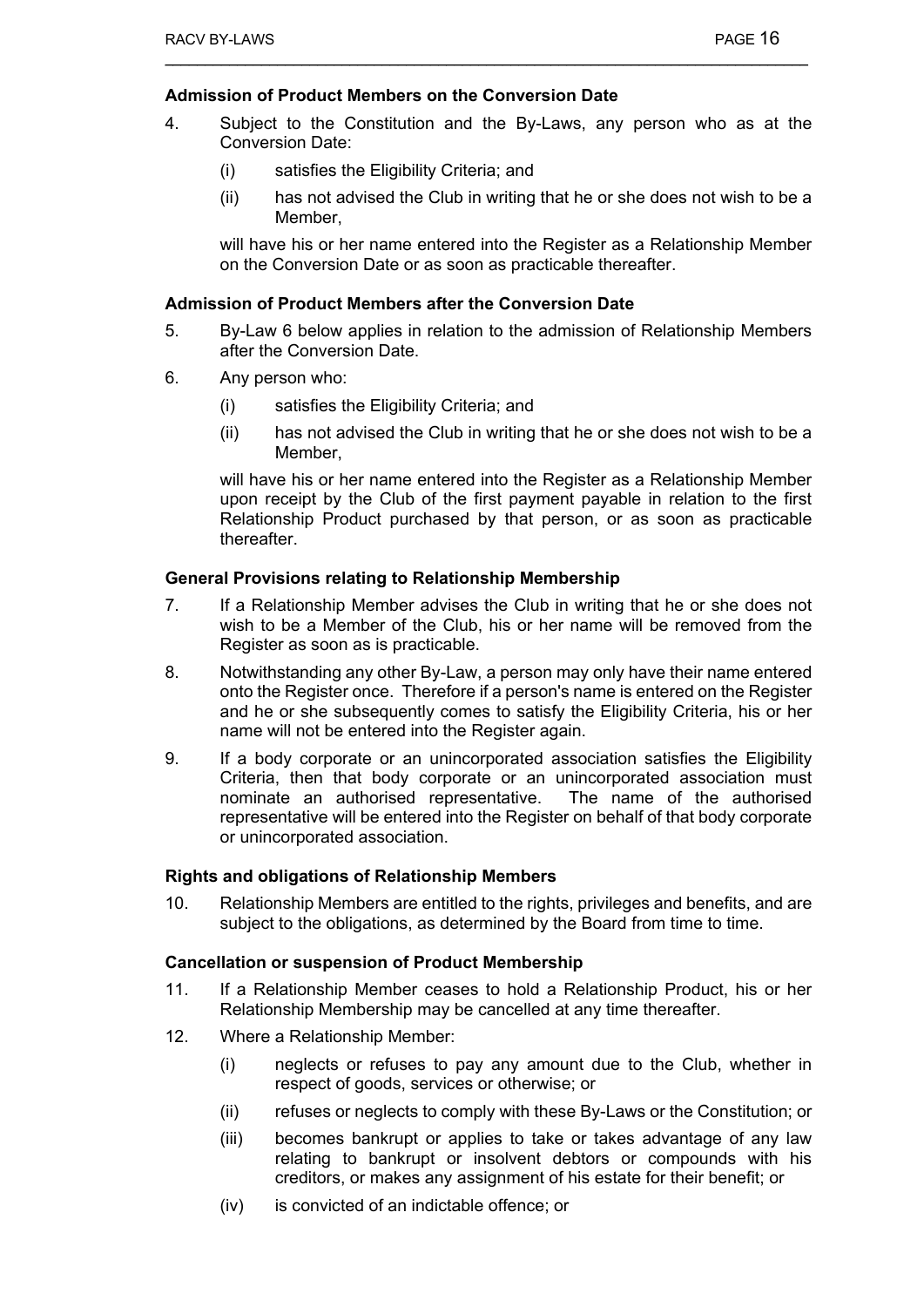(v) has been guilty of conduct unbecoming a member or prejudicial to the interests of the Club,

the Club may:

- (vi) suspend or limit any right or privilege or access to services; or
- (vii) subject to the provisions of Rule 12 of the Constitution, expel the Relationship Member.
- 13. Nothing in this Relationship Membership Section of the By-Laws limits the ways in which a person's membership may be cancelled or suspended, nor the way in which the benefits available to that person from the Club may be suspended, cancelled or otherwise modified in accordance with:
	- (i) the By-Laws;
	- (ii) the Constitution; or
	- (iii) the terms and conditions of any Relationship Product held by that person; or
	- (iv) any other relevant Club rules and policies from time to time.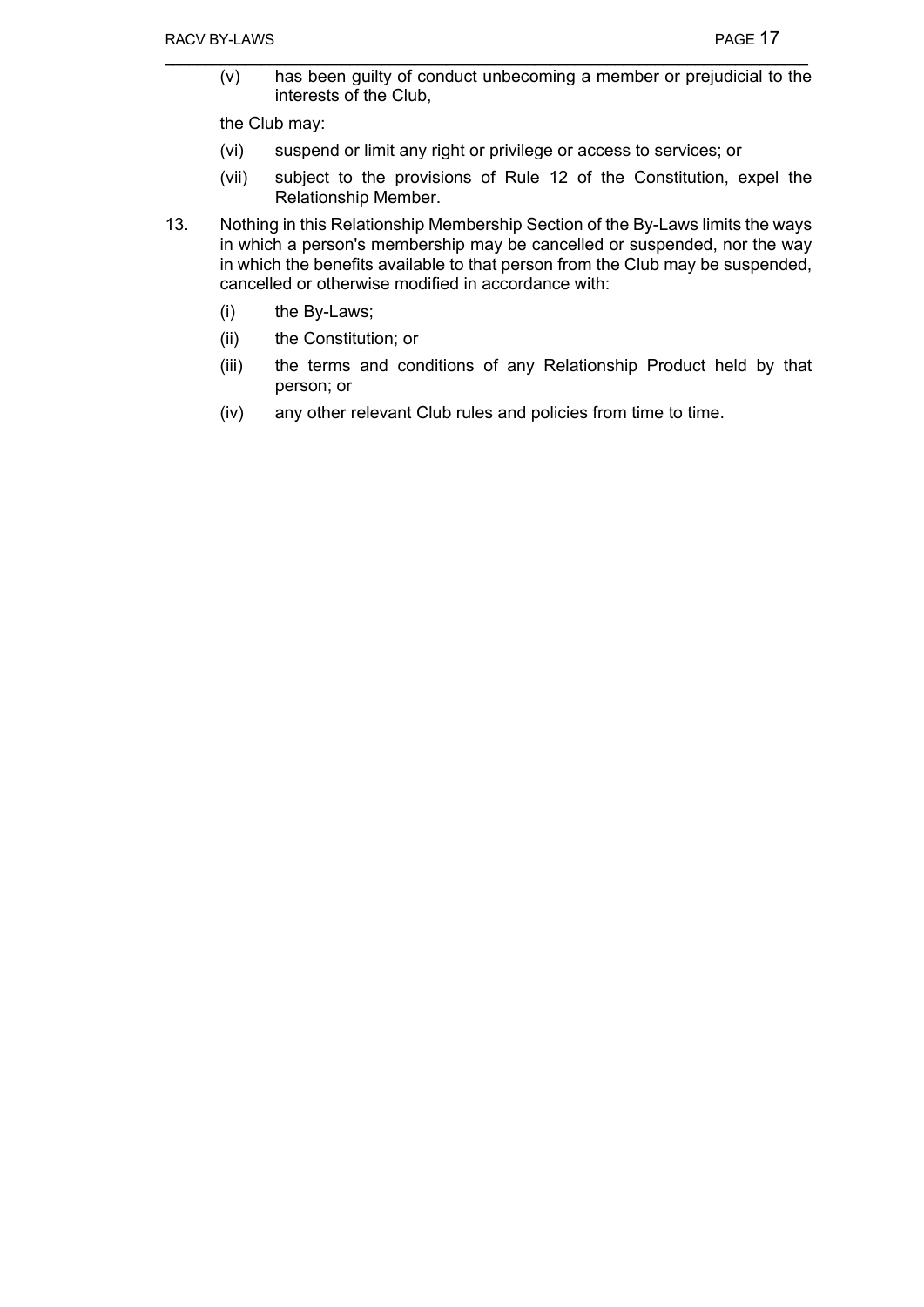## **MEETINGS BY-LAWS**

- 1. The chairman of any meeting is responsible to ensure the correct conduct of the meeting in accordance with the Constitution.
- 2. Where a notice of meeting or other election materials are to be provided to members by electronic means, and a member requests a printed copy of the relevant notice or election materials pursuant to Rule 94 of the Constitution, the Club will promptly dispatch a printed copy of the relevant notice or election materials to that member.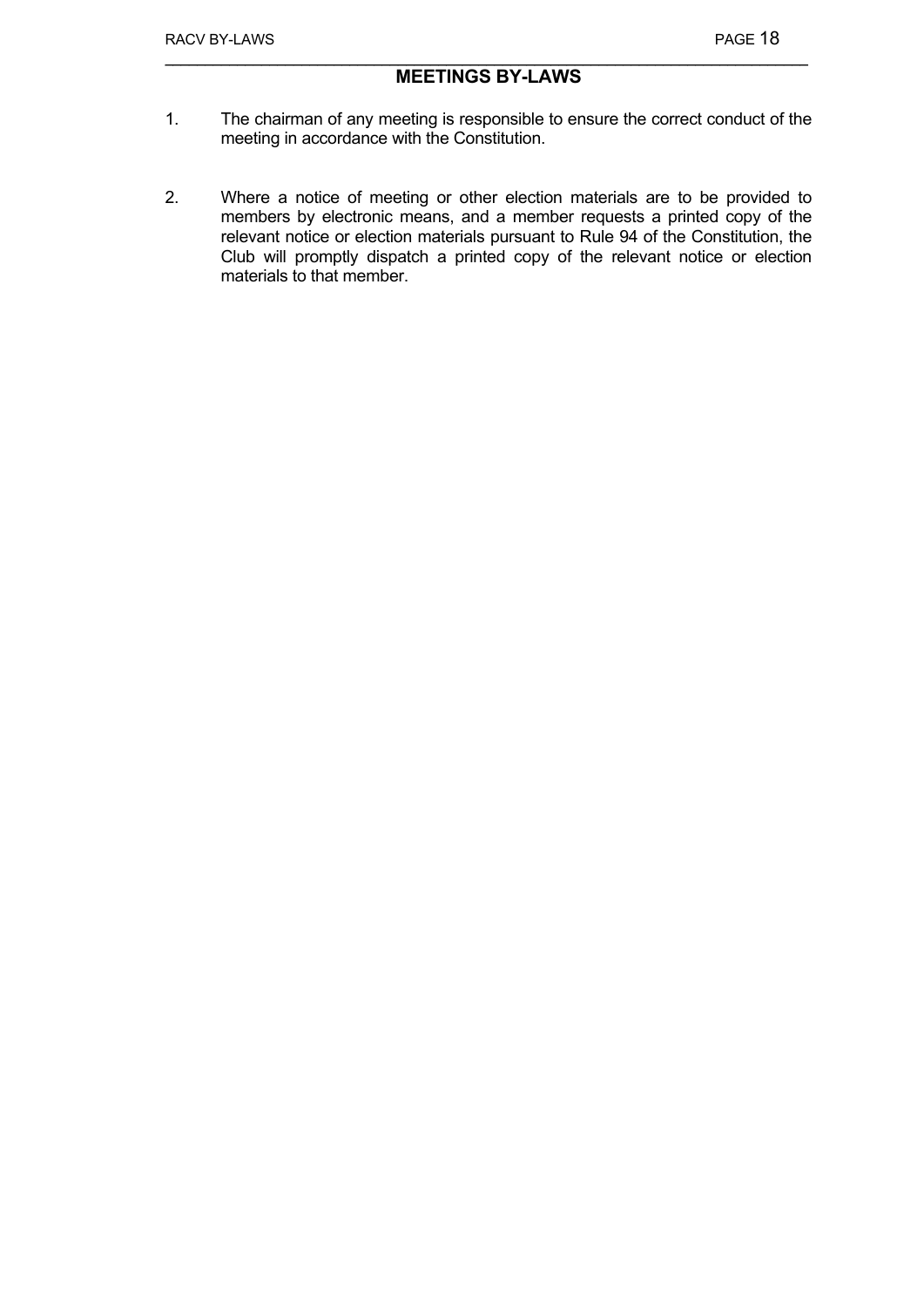## **1. PRELIMINARY**

- 1.1 These By-Laws must be read in conjunction with the Constitution of the Company and subject to them, will apply to and govern the conduct of any election of Directors.
- 1.2 Words and expressions contained in these By-Laws and occurring also in the Constitution unless inconsistent with the context or subject matter have the meaning which they have in the Constitution.
- 1.3 In the event of any inconsistency between these By-Laws and the Constitution, the Constitution prevails, but these By-Laws must not be deemed to be inconsistent with the Constitution merely because they deal with the same or a related subject more exhaustively than does the Constitution.
- 1.4 Any reference in the Constitution or these By-Laws to the Returning Officer must be read to mean and include an Assistant Returning Officer.
- 1.5 In these By-Laws:
	- (a) *Club* means Royal Automobile Club of Victoria (RACV) Limited ACN 004 060 833;
	- (b) Constitution means the Constitution of the Club in force from time to time;
	- (c) *Officiating Director* means a Director who is not seeking re-election as a Director who is appointed by the Board to be the Officiating Director for that election;
	- (d) a reference to *ballot paper* means a document that facilitates:
		- (i) direct voting for candidates for the position of director; or
		- (ii) proxy voting for candidates for the position of director by way of appointing the Chairman or Officiating Director (as relevant) as proxy.

## **2. NOMINATIONS**

- 2.1 Nominations of candidates for election as Directors must be in the current form obtained from the Company on the first business day on or after 15 June of the year of the election (*Nomination Form*) and submitted to the Company together with such supporting documentation, including documents evidencing the relevant skills, qualifications and experience of the candidate, as may be required with the Nomination Form before the nomination is valid.
- 2.2 A retiring Director seeking re-election must complete the Nomination Form (other than to obtain the support of 25 Members for their nomination as would otherwise be required under By-Law 2.3(d)) in addition to the signed declaration provided pursuant to Rule 46 of the Constitution. For the avoidance of doubt, By-Law 2.3(b) will apply to a retiring Director seeking re-election.
- 2.3 In addition to any eligibility requirements set out in or accompanying the Nomination Form (as determined by the Board from time to time) or the Constitution, a person wishing to nominate as a candidate for election as a Director must:
	- a) undertake a robust skills assessment as required by the Board from time to time in accordance with the eligibility requirements set out in or accompanying the Nomination Form;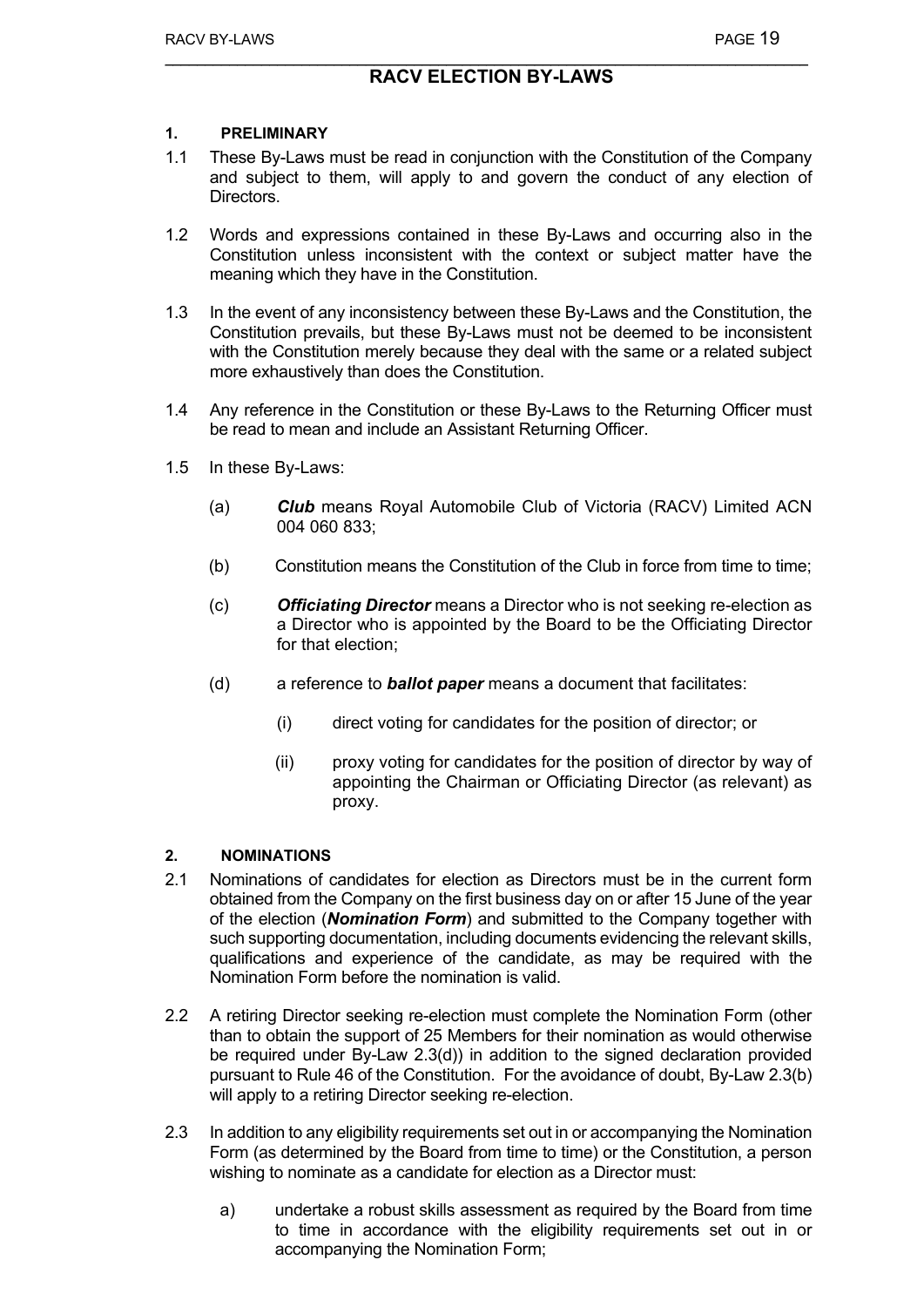- b) as required by the Board, participate in an interview before an election panel (comprised of at least one Director not standing for re-election and other such panel members selected by the Board for the purposes of the election). The location, time and process for interviews will be notified by the Club;
- c) be eligible to act as a company director in accordance with the *Corporations Act 2001* (Cth) and the Constitution; and
- d) ensure that their Nomination Form includes the signature, name, current address and membership number of at least 25 Members entitled to vote in the election (as at 1 March in the relevant year) who support the nomination of the potential nominee. Relationship Members, Associate Corporate Members, Absentee Members, Honorary Members and Golf Members are not eligible to support a person's nomination as a candidate for the purposes of this By-Law 2.3(d).
- 2.4 Subject to By Law 2.8, each person nominating as a candidate for election as a Director is solely responsible for ensuring that their Nomination Form and all relevant documentation concerning their nomination is accurate, compliant with the Constitution and these By-Laws (including in relation to eligibility of proposers) and lodged by the relevant due date. Nomination Forms will not be reviewed prior to the close of the nomination period and an independent third party will be appointed to administer, collate and verify Nomination Forms.
- 2.5 Nomination Forms must be received by the Club no later than 5.00pm AEST on the date which is 4 weeks after the date from which the nomination form is available under By-Law 2.3 Any Nomination Forms received after this time will not be accepted.
- 2.6 Subject to By law 2.8, a person wishing to nominate as a candidate for election as a Director who fails to comply with the nomination requirements set out in this By-Law 2 will be disqualified as a candidate for election as a Director (unless otherwise determined at the discretion of the Board).
- 2.7 A candidate may withdraw their nomination for election by notification in writing to the Club at any time before the Annual General Meeting.
- 2.8 On consultation with the candidate, the Returning Officer may correct any spelling or typographical error or any error in the details provided by a Proposer (including their member number, name or address) in a Nomination Form submitted by a candidate.

## **3. BALLOT PAPERS**

- 3.1 When election by ballot is required, voting must be carried out by ballot in such manner as determined by the Board and in accordance with the Constitution.
- 3.2 The Returning Officer must make available to Members ballot papers and envelopes for returning ballot papers for use:
	- a) in the case of an election of Directors elected by the Ordinary and Service Members pursuant to Rules 37(b) and 39(b) of the Constitution, by making ballot papers and envelopes available to Ordinary Members and Service Members; and
	- b) in the case of an election of Directors elected by the Ordinary Members pursuant to Rules 37(a) and 39(a) of the Constitution, by making ballot papers and envelopes available to Ordinary Members,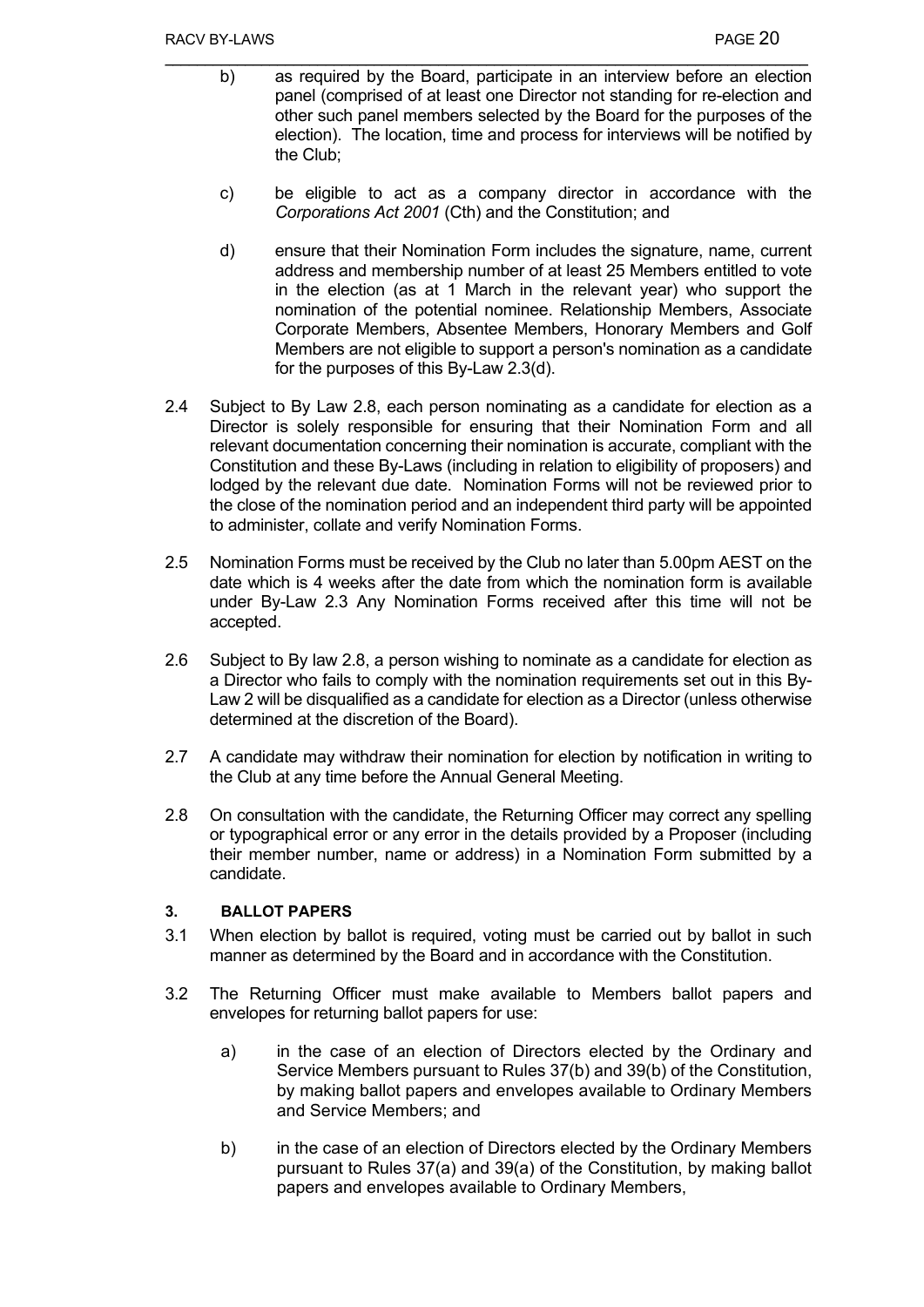and such ballot papers will be distributed no later than the second Wednesday in September, with the close of ballot being 2.00pm on the date that is 21 days after the second Wednesday in September.

- 3.3 The ballot paper must contain:
	- a) the names of the candidates whose position on the ballot paper will be determined by lot;
	- b) an asterisk denoting a Director standing for re-election;
	- c) where in the opinion of the Returning Officer the names of two (2) or more candidates are so similar as to be likely to cause confusion, such other matter as will, in the opinion of the Returning Officer, distinguish them from one another;
	- d) directions as to the manner in which (i) the vote is to be recorded, (ii) the ballot paper is to be returned, and (iii) the particulars of a Member are to be recorded;
	- e) an option for Members to appoint the Chairman or Officiating Director (as relevant) as their proxy in the ballot; and
	- f) any other information considered necessary or appropriate by the Board.
- 3.4 By-Law 3.3(f) will be satisfied where such directions are set out in material which is to be made available to Members together with the ballot paper.
- 3.5 The envelope addressed to the Returning Officer must contain such details identifying the Member as prescribed from time to time by the Board. The envelope may be pre-paid.

#### **3A. NOTICES AND ELECTION MATERIALS**

- 3A.1 Where a notice of meeting or other election materials are to be provided to members by electronic means, and a member requests a printed copy of the relevant notice or election materials pursuant to Rule 94 of the Constitution, the Club will promptly dispatch a printed copy of the relevant notice or election materials to that member.
- 3A.2 Personal contact details of candidates for election (if provided by a candidate) will not be provided to members with election materials (unless specifically requested by that candidate). Queries received by the Club during the voting period addressed to a candidate will be forwarded to that candidate for response.

## **4. VOTING**

- 4.1 No Member is entitled to vote save in accordance with such rights of voting as are conferred on him or her by the Constitution.
- 4.2 Despite the fact that a Member may have more than one vehicle nominated on his or her membership record, that person will be deemed as a single Member for the purposes of these By-Laws.
- 4.3 Where election by ballot is required, the Club shall make ballot papers available to Members no later than the second Wednesday in September and voting will commence:
	- a) in the case of an election of Directors elected by the Ordinary and Service Members pursuant to Rules 37(b) and 39(b) of the Constitution, from the date the ballot papers are made available; and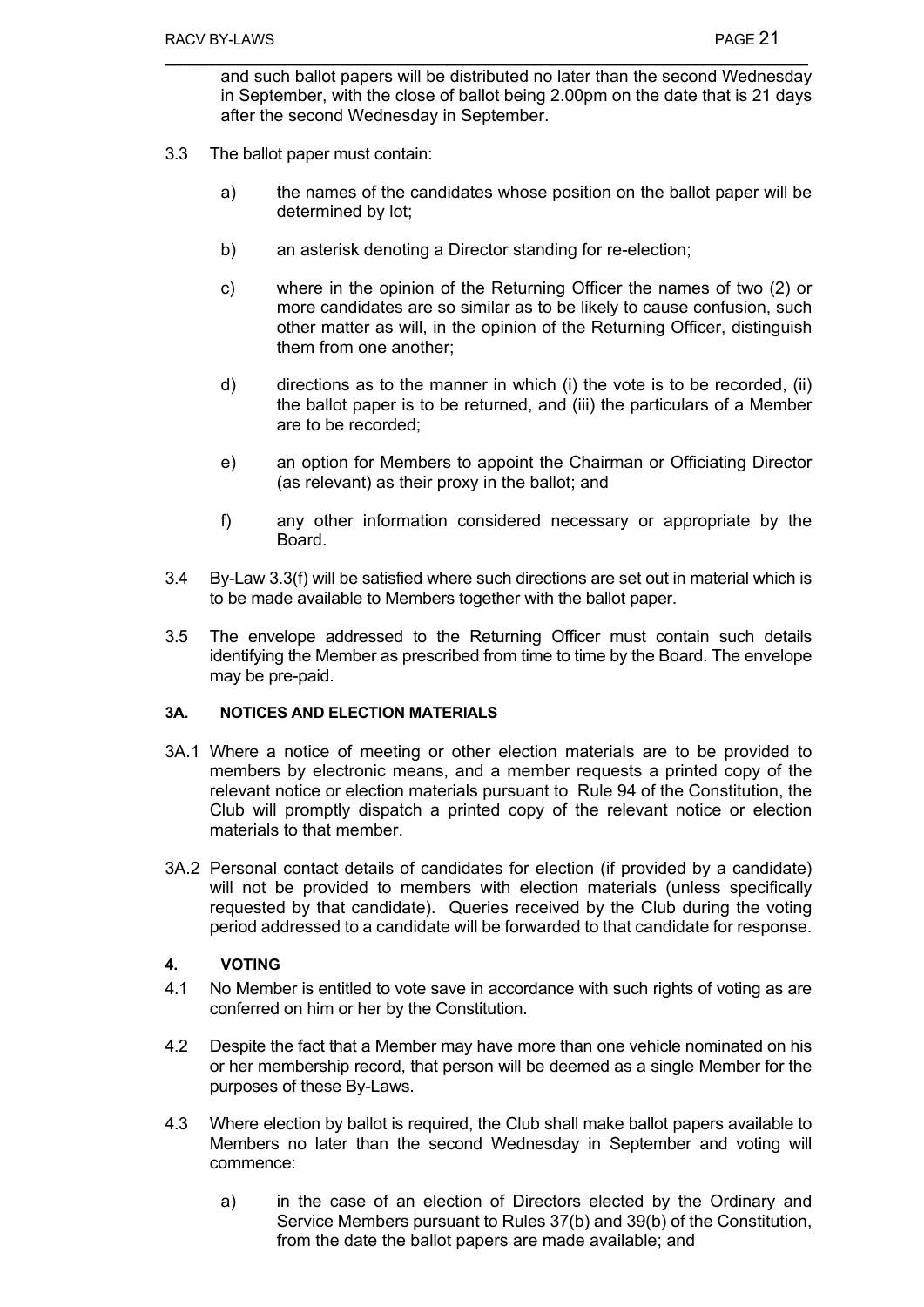b) in the case of an election of Directors elected by the Ordinary Members pursuant to Rules 37(a) and 39(a) of the Constitution, from the date the ballot papers are made available,

and will conclude at 2.00pm on the date which is 21 days after the second Wednesday in September in any year of election.

- 4.4 A Member who wishes to vote must record the Member's vote by:
	- a) completing the ballot paper in accordance with the directions on or accompanying the ballot paper;
	- b) if using a hard copy ballot paper:
		- (i) placing the completed ballot paper into the return envelope provided or into any other envelope addressed to the Returning Officer;
		- (ii) sealing the envelope;
		- (iii) recording on the envelope the particulars of the Member prescribed by the Board from time to time (for the purpose of identifying the Member); and
		- (iv) returning the envelope to the Returning Officer in accordance with By-Law 3.1.
	- c) if using an online ballot paper, recording the particulars of the Member prescribed by the Board from time to time (for the purpose of identifying the Member) and submitting the Member's voting preferences in accordance with the instructions provided by the Returning Officer.
- 4.5 Upon receipt of an envelope purporting to contain a ballot paper or submission of an online ballot, the Returning Officer must examine the name or other particulars on the envelope or in the case of submission of an online ballot undertake a validation process to establish that:
	- a) the sender was a Member on the 1st day of March of the year in which the election is held; and
	- b) the sender, if a Member, has not already voted in that election,

before either an envelope may be opened for scrutiny of the ballot paper or an online voting submission may be accessed for scrutiny of the voting preference.

- 4.6 If the Returning Officer is not satisfied that the particulars on the envelope purporting to contain a ballot paper comply with By-Law 4.5 or the ballot paper is received after the close of the ballot, the Returning Officer must reject the envelope and that vote will be invalid.
- 4.6A If the Returning Officer is not satisfied that the requirements of By-Law 4.5 have been complied with in relation to an online vote submission, the Member will be unable to submit a valid vote.
- 4.7 Ballot papers and online votes must be received by the Returning Officer or otherwise returned in accordance with By-Law 3.1 no later than 2.00pm on the date of closure of voting.
- 4.8 Upon receipt of the envelopes and online vote submissions and before the counting of the votes the Returning Officer may place the envelopes containing the ballot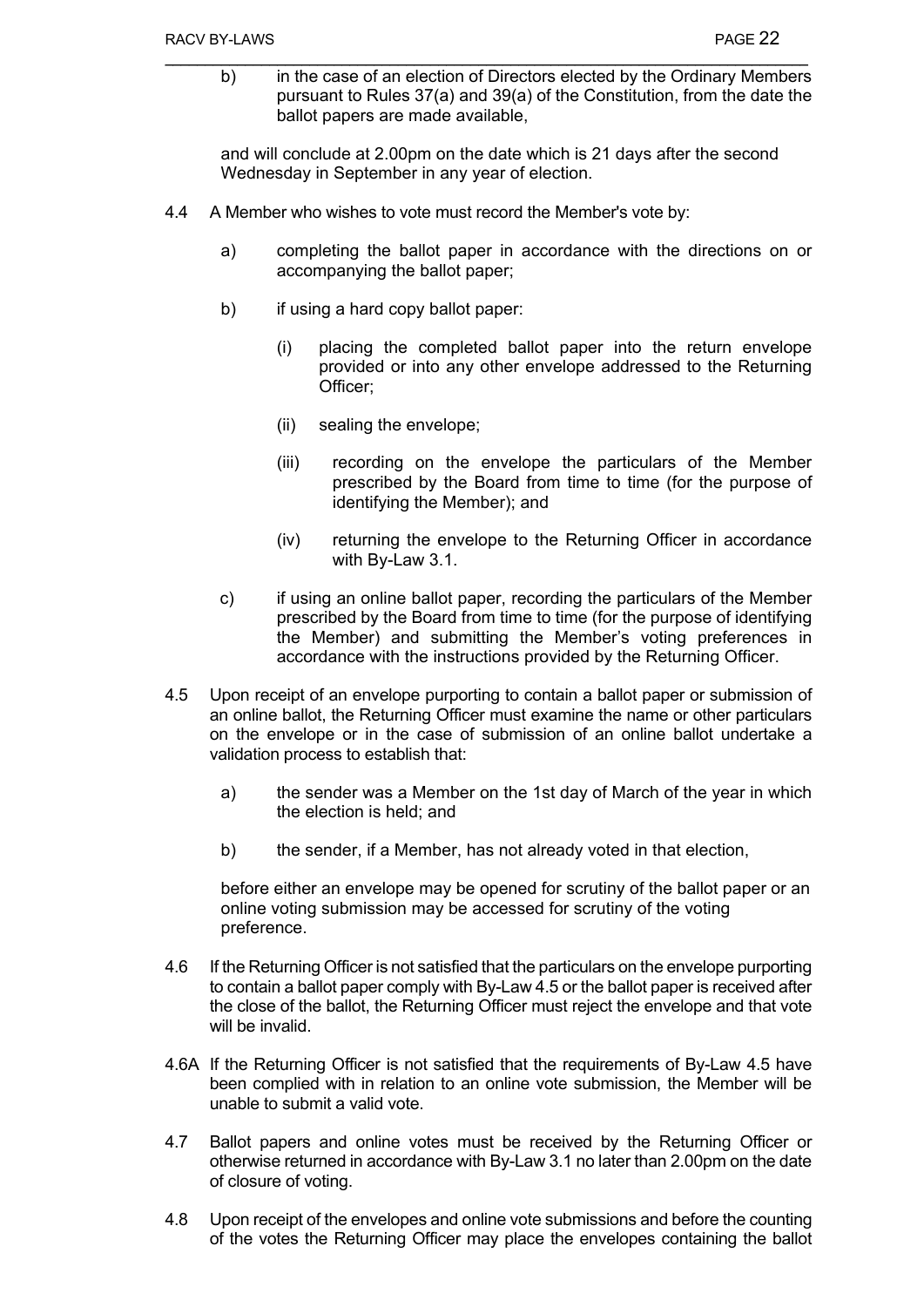papers and online vote submissions in any order in preparation for the counting of the votes.

## **5. SCRUTINEERS**

- 5.1 The scrutiny of the ballot papers and online votes will commence only after the close of the ballot and after all envelopes and online votes received by the Returning Officer have been checked in accordance with By-Law 4.5.
- 5.2 The scrutiny of the ballot papers and online votes will be conducted solely by an independent scrutineer appointed by the Board from time to time.
- 5.3 The role of the independent scrutineer is to
	- (a) check against any possible irregularities:
		- (i) when the ballot envelopes are opened, and when the ballot papers are sorted and counted and
		- (ii) in the sorting and counting of votes submitted using an online voting system
	- (b) to ensure the ballot is conducted fairly and in accordance with the Election By-laws and to raise any concerns with the Returning Officer prior to the declaration of the result.
- 5.4 The Returning Officer must administer any online voting system used for the purposes of a Board election in a manner which will enable the validation of all votes received and the auditing of that system by the scrutineer.

#### **6. COUNTING OF VOTES**

- 6.1 Counting of votes is the responsibility of the Returning Officer and must be undertaken by the Returning Officer and any staff assisting the Returning Officer.
- 6.2 Ballot papers must not be removed from their envelopes earlier than immediately prior to the commencement of counting.
- 6.3 Ballot papers must be separated from envelopes without the Returning Officer scrutinising the vote of the Member and such ballot papers must be placed in a random file so that it is not known which ballot papers derived from which envelopes.
- 6.4 The Returning Officer and any electoral staff must examine and count in the presence of the independent scrutineer the number of votes by hard copy ballot paper recorded for each candidate.
- 6.5 At the examination of the ballot papers and online voting submissions, every ballot paper and online voting submission which, in the view of the Returning Officer:
	- a) is manifestly irregular; or
	- b) purports to vote for a greater or lesser number of candidates than are required to fill the relevant vacancies (provided that a ballot paper that included a vote for a candidate who died, withdrew or is deemed to have withdrawn his or her nomination or was or became ineligible for election as a Director during the election period must not, for that reason, be regarded as involving a vote for a lesser number of candidates than required):
	- c) purports to vote for one or more candidates in addition to appointing the Chairman or Officiating Director (as relevant) as proxy; or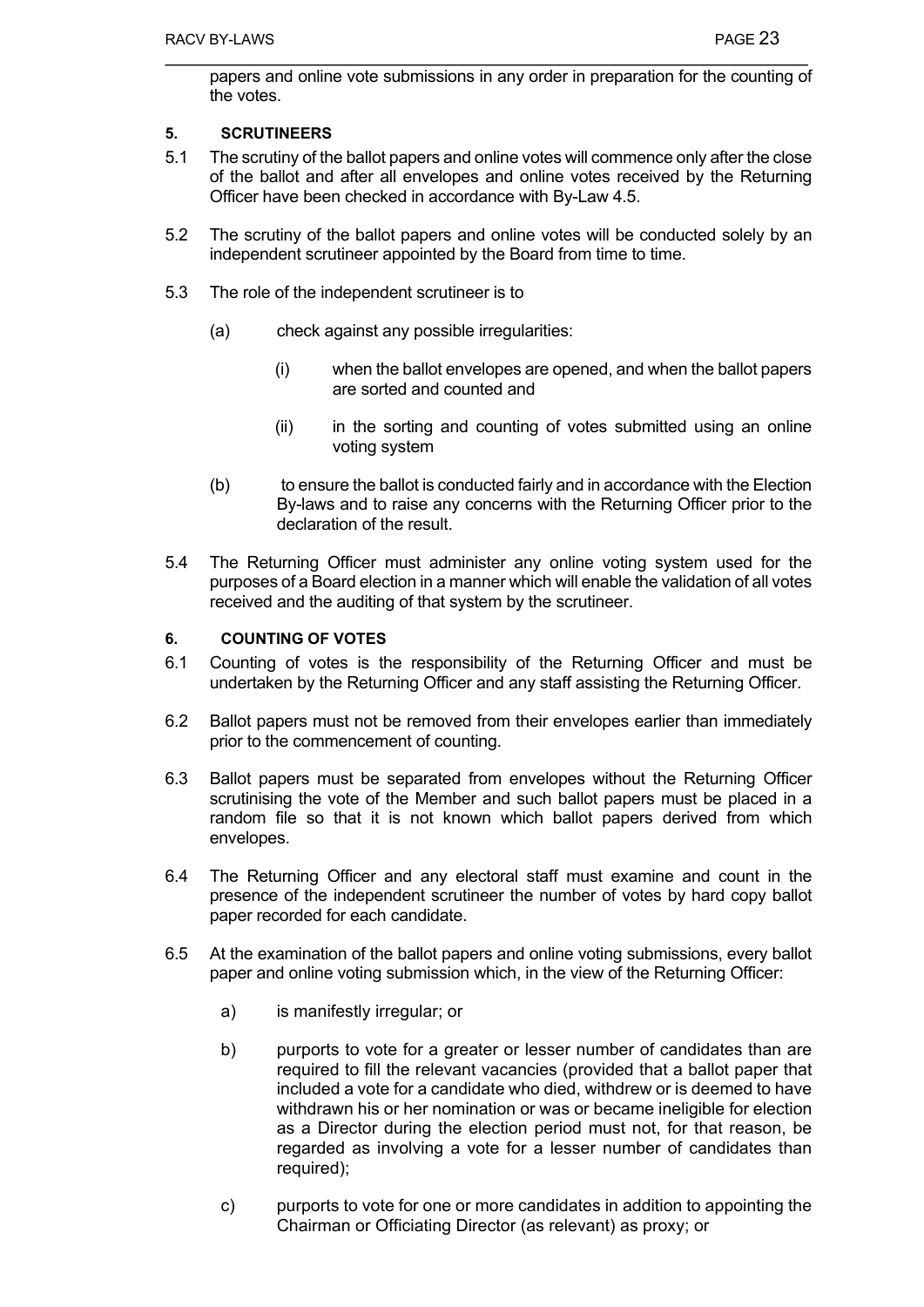d) is so imperfectly marked that the intention of the Member cannot be ascertained with certainty,

will be rejected.

- 6.6 If any candidates have an equal number of votes the Officiating Director has a casting vote.
- 6.7 The Returning Officer must make out and sign a report and declaration, having dealt with any objections raised by the independent scrutineer in relation to By-Law 5.3, setting out the number of votes given for each candidate pursuant to Election Bylaw 6.4. The Returning Officer's report and declaration on the election must be conveyed to the Club who is responsible for advising candidates of the election results as soon as practicable but no later than on the next business day.
- 6.8 Subject to these By-Laws, at the Annual General Meeting the Chairman or Officiating Director (as relevant) of the Meeting must declare elected as Directors the eligible candidates who, according to the Returning Officer's report, have received the highest number of votes or are elected unopposed. The Directors so elected take office from the end of the Annual General Meeting.
- 6.9 Unless otherwise resolved at the Annual General Meeting at which the result of the ballot is declared, the Returning Officer must destroy all election material and data after one (1) month from the date of the Annual General Meeting.

#### **7. ELECTION MATERIAL**

- 7.1 Information concerning a candidate provided by the candidate to the Club may be included in election material produced, published or issued by the Club.
- 7.2 All election material produced, published or issued by the Club or by or on behalf of a candidate must comply with the following principles and requirements:
	- a) all election material produced, published or issued by or on behalf of a candidate must include a statement that the material has been authorised by the candidate;
	- b) election material must not be misleading or deceptive;
	- c) election material must not be false;
	- d) election material must not be defamatory;
	- e) election material must not disclose confidential information belonging to the Club;
	- f) election material must avoid unnecessarily bringing the Club into disrepute;
	- g) election material must not expose the Club to legal proceedings or prosecution; and
	- h) each candidate is entitled to have included in the election material sent to members a candidate statement written in first person (of no more than 200 words) of relevance to that candidate's nomination for election.
- 7.2A A candidate standing for election as a director is prohibited from accepting or putting to use any funds provided to them for the purpose of their candidacy or campaign activity by another person, company or association.
- 7.3 All election material produced, published or issued by the Club or by or on behalf of a candidate must have the prior approval of the Returning Officer. In determining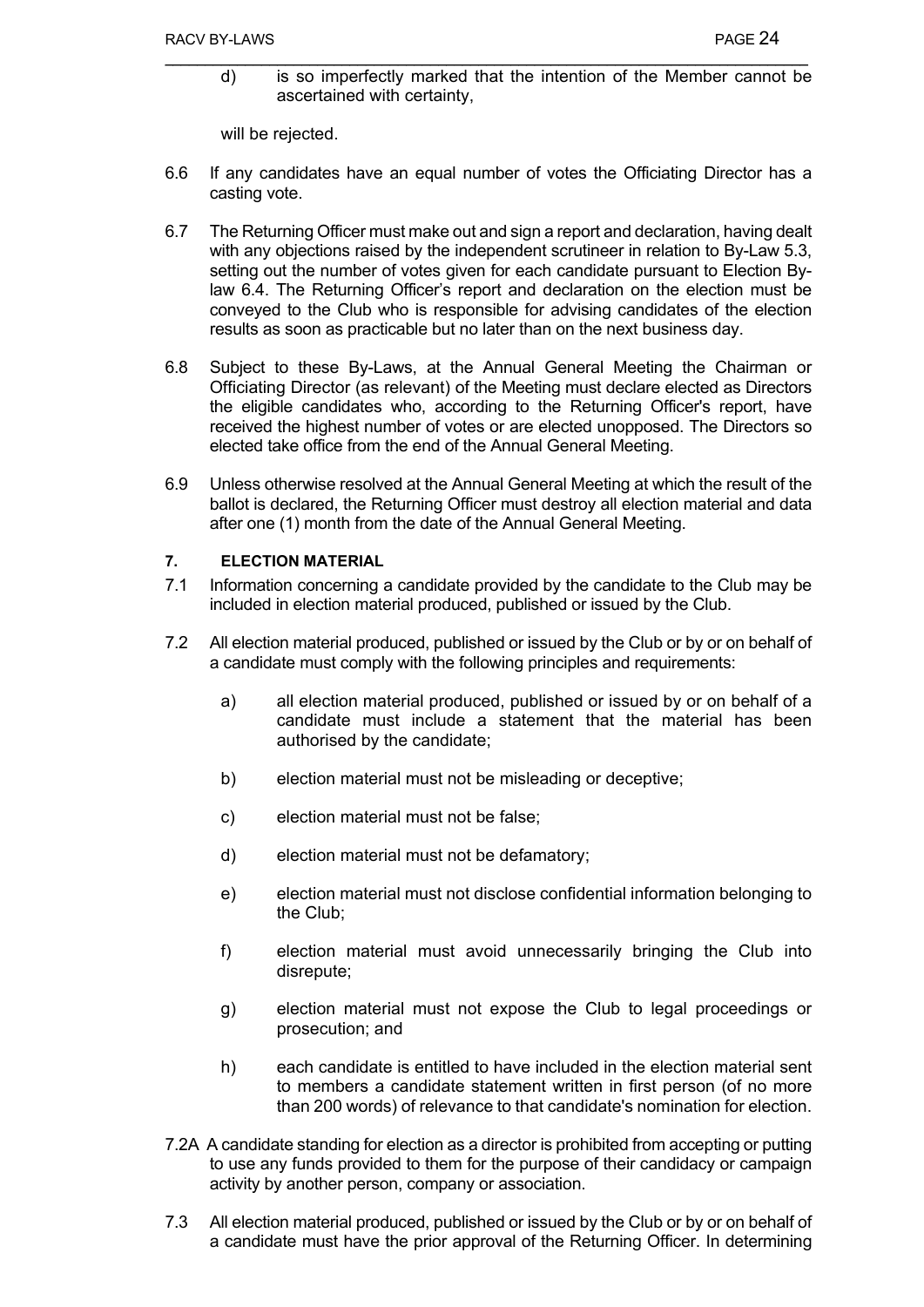whether to approve such election material, the Returning Officer must have regard to the principles and requirements set out in By-Law 7.2.

- 7.4 Any election material to be circulated within Club premises must have the prior approval of the Returning Officer. In determining whether to approve such election material, the Returning Officer must have regard to the principles and requirements set out in By-Law 7.2.
- 7.5 No campaign managers or agents acting on behalf of candidates will be recognised by the Returning Officer or the Club.
- 7.6 Election material means any material that directly supports any candidate and has the purpose of causing or not causing the election of any candidate.
- 7.7 Candidates for election to the Board must adhere to the Club's election guidelines (as determined by the Board from time to time) concerning restrictions on electioneering, candidates' engagement with members, the making of statements in relation to public policy and the use of social or other media during the election process. Candidates must also ensure that any person assisting them (directly or indirectly) during the election process also adheres to those guidelines.
- 7.8 Breach or violation of the Club's election guidelines by a candidate, or by a person assisting that candidate (directly or indirectly), may, at the discretion of the Board, result in disqualification of that candidate from the election and for all votes cast in favour of that candidate to be declared null and void.

## **8. REDUCTION IN NUMBER OF CANDIDATES**

- 8.1 This By-Law 8 applies if, at any time prior to any candidate taking up office as Director at the end of the Annual General Meeting in the year of the election, a candidate (other than a retiring director who is standing for re-election in that year):
	- a) dies; or
	- b) withdraws or is deemed to have withdrawn his or her nomination; or
	- c) is, or for any reason becomes, ineligible for election as a Director,

(such event being referred to in this By-Law 8 as a *Relevant Event* and such candidate being referred to as the *Former Candidate*).

- 8.2 Regardless of whether the Relevant Event occurs before or after voting by ballot commences, if the number of candidates remaining is more than the number of candidates required to be elected, the ballot will not be informal and it will not be necessary to make any change to the ballot paper. Votes for the Former Candidate will be disregarded in determining the results of the election.
- 8.3 If the Relevant Event occurs before voting by ballot commences (or, if voting by ballot has commenced, before the end of the ballot) and the number of candidates remaining is less than or equal to the number of candidates required to be elected, no ballot will be conducted (or, if a ballot is underway, the ballot must be abandoned) and the provisions of Rule 53 of the Constitution apply.
- 8.4 If the Relevant Event occurs after the conclusion of voting by ballot and the Returning Officer has already prepared the report and declaration required by By-Law 6.7, the Returning Officer must amend the report and declaration accordingly, and must convey the amended report and declaration to the President and Chairman of the Board (or Officiating Director (as relevant)).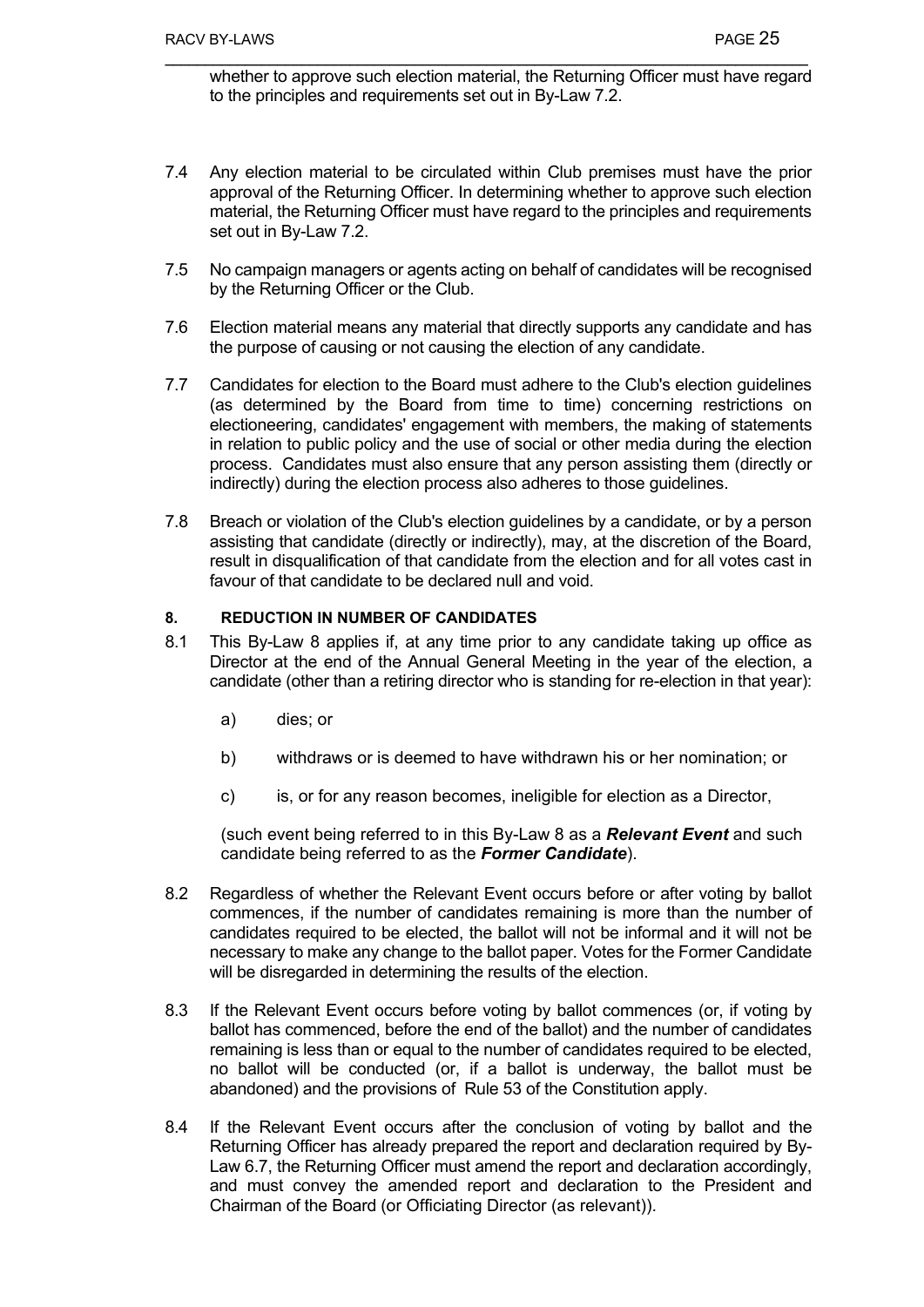#### **8.5 RETIREMENT OF DIRECTOR WHO HAS NOMINATED FOR RE-ELECTION**

- 8.5.1 This By-Law 8 applies if, at any time prior to the Annual General Meeting in the year of an election, a retiring director who has nominated as an election candidate in accordance with Rule 36 for the purposes of re-election in accordance with Rule 33A:
	- a) dies; or
	- b) withdraws or is deemed to have withdrawn his or her nomination; or
	- c) is, or for any reason becomes, ineligible for election as a Director, and
	- d) a casual vacancy therefore occurs in accordance with Rule 41(a)(ii) which is not filled by any other candidate nominating for election in the same year prior to the Annual General Meeting.

(such event being referred to in this By-Law 8 as a *Relevant Event* and such candidate being referred to as the *Former Director*).

8.5.2 Regardless of whether the Relevant Event occurs before or after voting commences, no ballot will be conducted (or if a ballot is underway the ballot must be abandoned) due to the creation of a casual vacancy for the relevant position which, in accordance with Rule 41(a)(ii) is not a position available for a nominee for election to the Board.

#### 8.6

- 8.6.1 If, at any time prior to the Annual General Meeting in the year of an election, a director who has nominated as an election candidate in accordance with Rule 36 for the purposes of re-election in accordance with Rule 33A:
	- a) dies; or
	- b) withdraws or is deemed to have withdrawn his or her nomination; or
	- c) is, or for any reason becomes, ineligible for election as a Director,

(such event being referred to in this By-Law 8 as a *Relevant Event)*

and

- d) prior to the Annual General Meeting in that year, the board appoints a candidate nominating for election in the same year to fill the casual vacancy created as a result of the Relevant Event, regardless of whether the Relevant Event occurs before or after voting by ballot commences, if the number of candidates remaining is more than the number of candidates required to be elected, the ballot will not be informal and it will not be necessary to make any change to the ballot paper. Votes for the Former Director will be disregarded in determining the results of the election.
- 8.6.2 If the Relevant Event occurs before voting by ballot commences (or, if voting by ballot has commenced, but is before the end of the ballot) and the number of candidates remaining is less than or equal to the number of candidates required to be elected, no ballot will be conducted (or, if a ballot is underway, the ballot must be abandoned) and the provisions of Rule 42 apply.
- 8.6.3 If the Relevant Event occurs after the conclusion of voting by ballot and the Returning Officer has already prepared the report and declaration required by By-Law 6.7, the Returning Officer must amend the report and declaration accordingly, and must convey the amended report and declaration to the President and Chairman of the Board (or Officiating Director (as relevant)).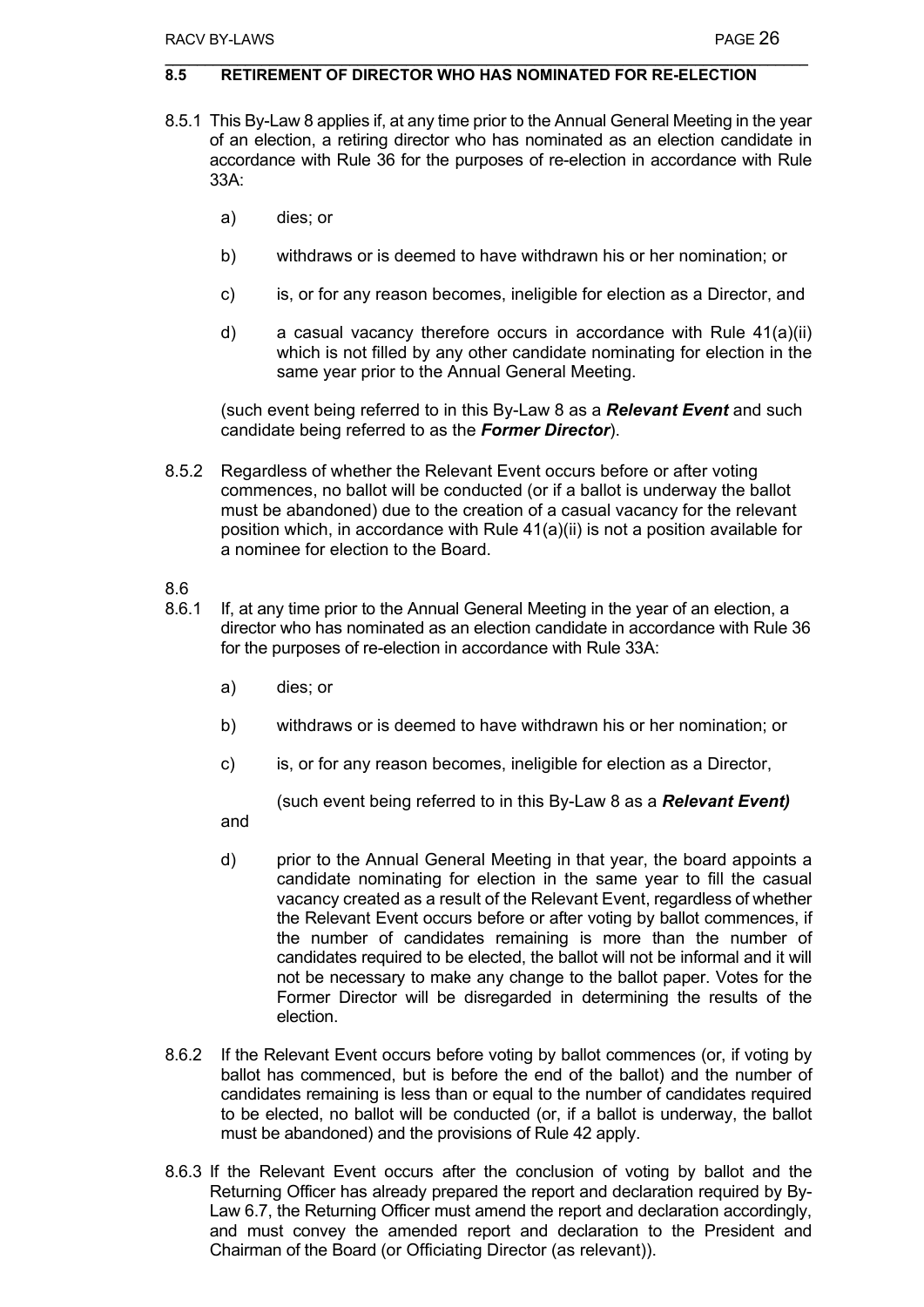## **9. INELIGIBILITY FOR ELECTION**

*Preamble*: This By-Law applies where a Member considers that a candidate is ineligible for election as a director, or that a Director was ineligible for election as a director as at the time of his or her last election. Whether a person is eligible for election as a Director is determined by reference to the Constitution.

#### **9A**. **INDEPENDENCE OF DIRECTORS**

*Preamble:* This By-Law applies where the Board is asked to determine whether a Member who would otherwise be ineligible for election (or reelection) as a Director under Rule 48 of the Constitution ought to be eligible for election or re-election.

In making a determination under Rule 48 of the Constitution the Board will consider whether it is in the best interests of the Club and its Members for the Member to be eligible for election or re-election as a Director, by having regard to the following factors:

- a) the materiality of the Member's past or current relationship with the Club (in any capacity, including as an employee, contractor, supplier or otherwise) and whether it might reasonably be seen to interfere with their capacity to:
	- i) bring independent judgment to bear on issues before the Board; and/or
	- ii) act in the best interests of the Club and the Members;
- b) the particular skills and experience of the Member, having regard to the skill and experience requirements of the Board at the relevant time; and
- c) any other factors the Board considers to be relevant.
- 9.1 If any Member:
	- a) notifies the Club in writing that they consider that there are reasons to believe that a candidate (the *Candidate*) is ineligible for election or that a Director (the *Relevant Director*) was ineligible for election as at the time of their last election; and
	- b) notifies the Club in writing of the reasons for that view,

the Club may refer the matter to the Officiating Director.

- 9.2 Where:
	- a) a matter has been referred to the Officiating Director in accordance with By-Law 9.1;
	- b) the Officiating Director considers that there are reasons (*Reasons*) to believe that the Candidate is ineligible for election or that the Relevant Director was ineligible for election as at the time of his or her last election;
	- c) the Candidate or Relevant Director is notified in writing by the Club of the Reasons and the consequence of him or her not responding in the manner described in the following paragraph within 72 hours of his or her receipt of the Reasons; and
	- d) within 72 hours of receipt of the Reasons, the Candidate or Relevant Director gives written notice to the Club that he or she considers that he or she is eligible for election (in the case of a Candidate) or was eligible for election as at the time of his or her last election (in the case of a Relevant Director) (a *Dispute Notice*),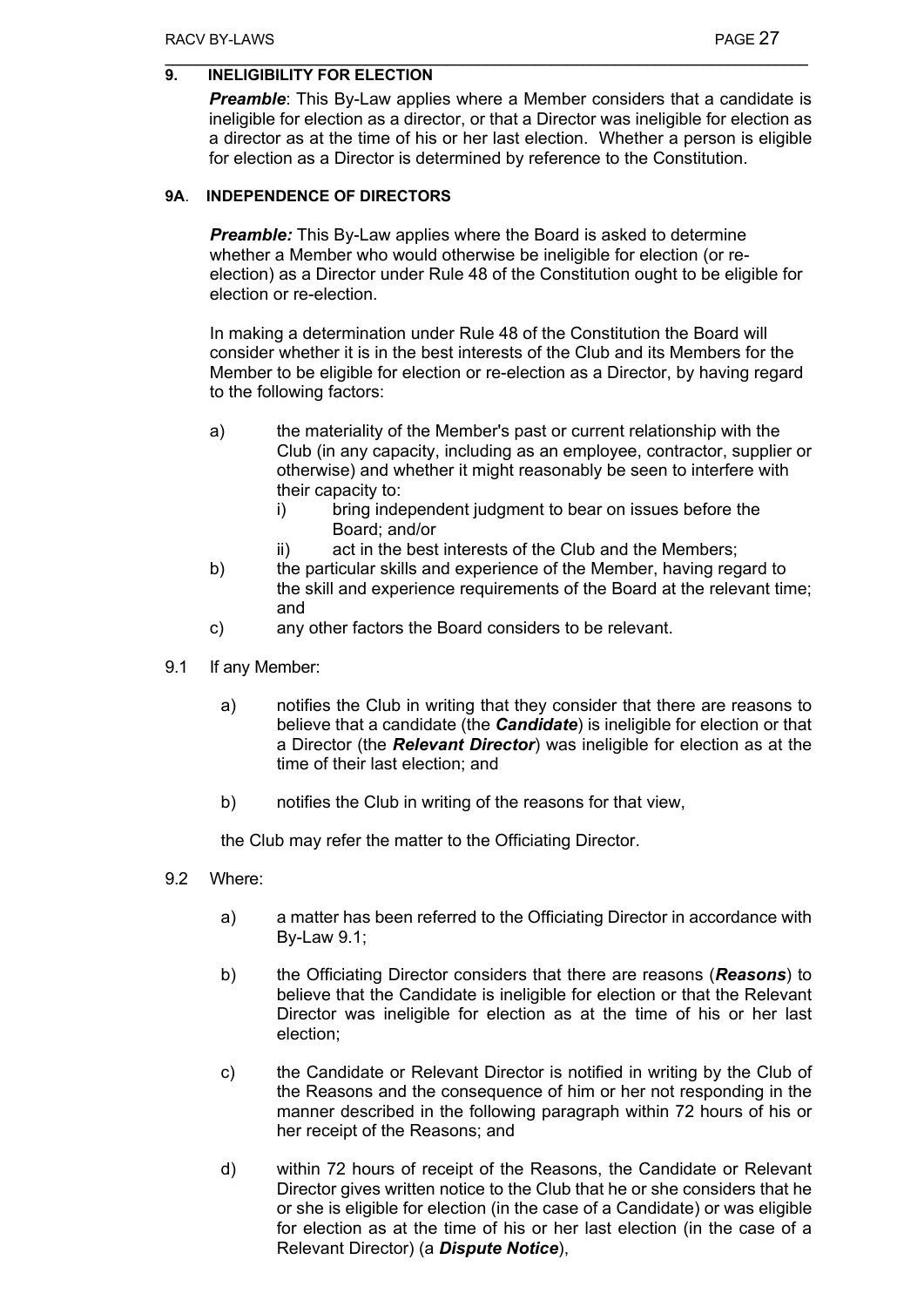then the Officiating Director may request the President (or such equivalent position) of the Law Institute of Victoria Ltd (or such equivalent body) to appoint a panel (the *Panel*) comprised of three persons selected by the President (or his or her nominee) to consider whether the Candidate is eligible for election, or the Relevant Director was eligible for election as a Director at the relevant time.

- 9.3 Where sub-paragraphs (a), (b) and (c) of By-Law 9.2 are satisfied, but:
	- a) the Candidate does not give a Dispute Notice to the Club within 72 hours of receipt of the Reasons, the Candidate will be deemed to have withdrawn his or her nomination as a Director; or
	- b) the Relevant Director does not give a Dispute Notice to the Club within 72 hours of receipt of the Reasons, the office of the Relevant Director is vacated in accordance with Rule 51(b) of the Constitution.
- 9.4 If the Panel determines that:
	- a) the Candidate is not eligible for election, the Candidate will be deemed to have withdrawn his or her nomination as a Director; or
	- b) the Relevant Director was not eligible for election as a Director as at the time of his or her last election, the office of the Relevant Director is vacated in accordance with Rule 51(b) of the Constitution.

#### **10. PROVISION OF MISLEADING INFORMATION**

*Preamble:* This By-Law applies where a candidate has been elected to the position of Director and a Member considers that the Director provided misleading information to the Club in connection with his or her nomination for election as a director.

- 10.1 If any Member:
	- a) notifies the Club in writing that they consider that there are reasons to believe that a Director (the *Relevant Director*) may have provided misleading information to the Club in connection with the Relevant Director's nomination for election as a Director; and
	- b) notifies the Club in writing of the reasons for that view,
	- c) the Club may refer the matter to the Officiating Director.
- 10.2 Where:
	- a) a matter has been referred to the Officiating Director in accordance with By-Law 10.1;
	- b) the Officiating Director considers that there are reasons (*Reasons*) to believe that the Relevant Director provided misleading information to the Club in connection with the Relevant Director's nomination for election as a Director;
	- c) the Officiating Director considers that the information, if misleading, is likely to have had a significant positive effect on the election prospects of the Relevant Director;
	- d) the Relevant Director is notified in writing by the Club of the Reasons and the consequence of him or her not responding in the manner described in the following paragraph within 72 hours of their receipt of the Reasons; and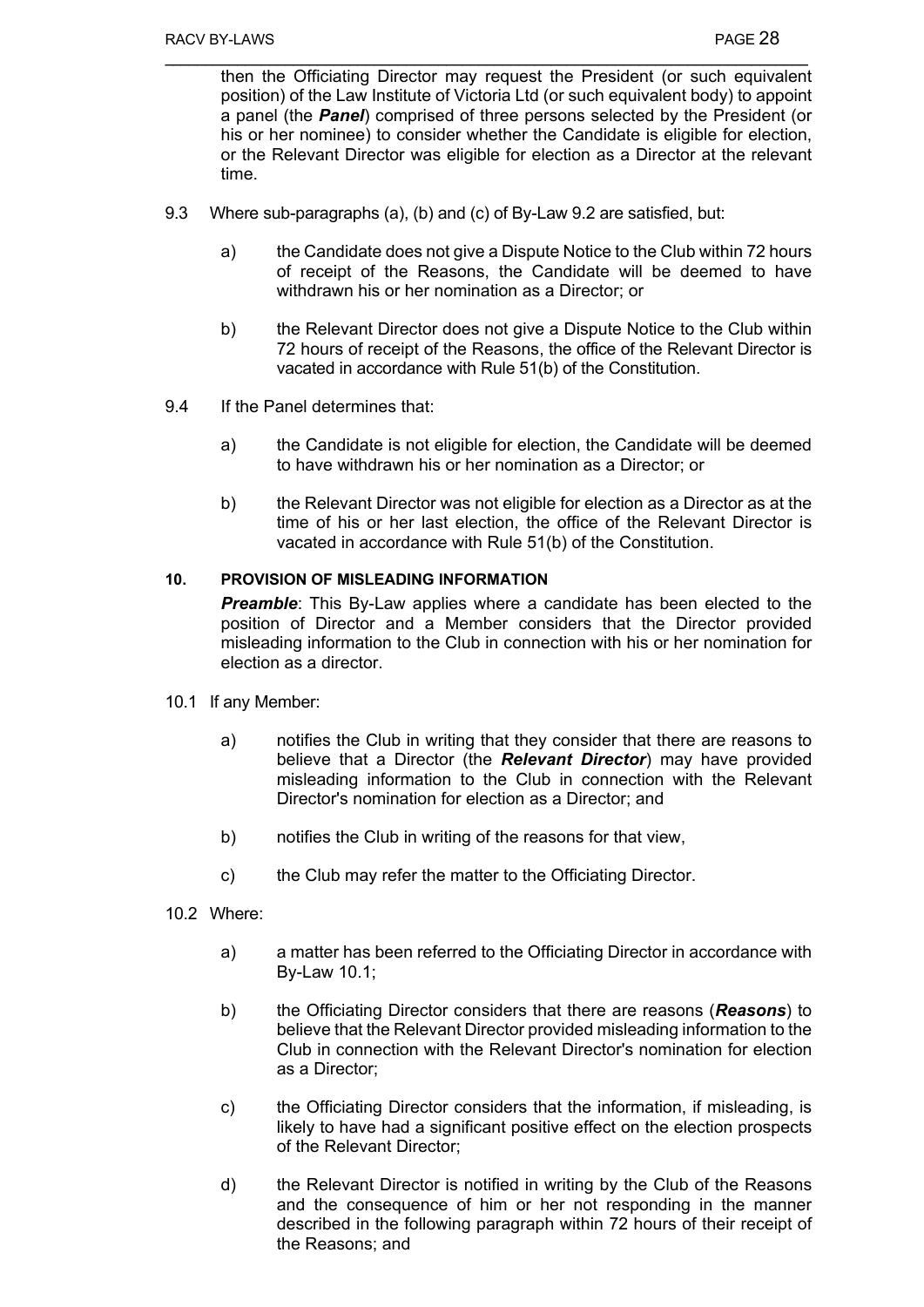e) within 72 hours of receipt of the Reasons, the Relevant Director gives written notice to the Club that (i) he or she considers that he or she did not give misleading information to the Club in connection with his or her nomination for election as a Director, or (ii) he or she considers that, if misleading information was given, it is unlikely to have had a significant positive effect on his or her election prospects (a *Dispute Notice*),

then the Officiating Director may request the President (or such equivalent position) of the Law Institute of Victoria Ltd (or such equivalent body) to appoint a panel (the *Panel*) comprised of three persons selected by the President (or his or her nominee) to consider:

- i) whether information provided by the Relevant Director to the Club in connection with the Relevant Director's nomination for election as a Director was misleading; and
- ii) if so, whether, in the view of the Panel, the misstatement is likely to have had a significant positive effect on the election prospects of the Relevant Director.
- 10.3 Where sub-paragraphs (a), (b), (c) and (d) of By-Law 10.2 are satisfied, but the Relevant Director does not give a Dispute Notice to the Club within 72 hours of receipt of the Reasons, the office of the Relevant Director is vacated in accordance with Rule 40(b).
- 10.4 If the Panel determines sub-paragraphs (i) and (ii) of By-Law 10.2 in the affirmative, the office of the Relevant Director is vacated in accordance with Rule 51(b) of the Constitution.
- 10.5 A Director of the Club may not be a member of the Panel.

## **11. MISCELLANEOUS**

- 11.1 If, at any time prior to any candidate taking up office as Director at the end of the Annual General Meeting in the year of the election, a candidate:
	- a) ceases to be eligible to hold office as a Director in accordance with the Constitution or the Corporations Act 2001 (Cth); or
	- b) fails to comply with these By-Laws; or
	- c) fails to comply with a decision, direction, or ruling made by the Returning Officer or the Officiating Director under these By-Laws; or
	- d) fails to comply with an agreement or undertaking given by him or her in his or her Nomination Form,

the candidate will be deemed to have withdrawn his or her nomination, unless the Returning Officer or the Officiating Director determines otherwise.

- 11.2 The non-receipt of a ballot paper by a Member, the omission of the Returning Officer to forward a ballot paper to a Member, or the failure of either a Member or the Returning Officer to comply strictly with any provisions of these By-Laws will not invalidate an election.
- 11.3 If any issue arises before or during an election, relating to the conduct of the Election and such issue is not expressly covered by the Constitution or these By-Laws, the Returning Officer may decide the same or refer it to the Officiating Director and any decision by the Returning Officer or the Officiating Director (as the case may be) not inconsistent with the Constitution or these By-Laws is final and binding on the Club, all Members and all candidates.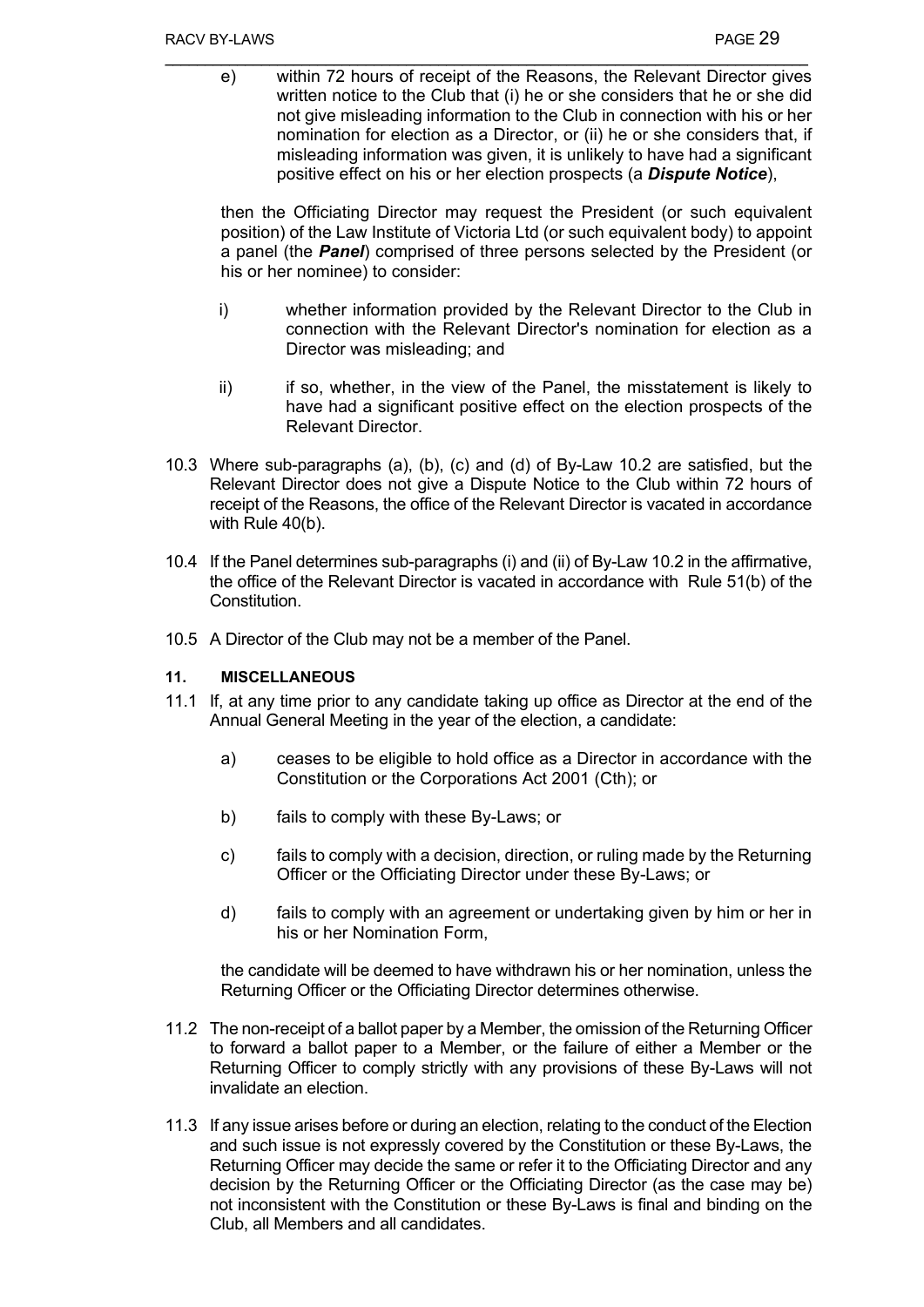11.4 Any decision direction or determination necessary in connection with an Election at the Annual General Meeting must be made by the Officiating Director or the Chairman of the Meeting and is final and binding on all Members and candidates.

### **SIGNED DECLARATION for RETIRING DIRECTORS SEEKING RE-ELECTION**

## **Royal Automobile Club of Victoria (RACV) Limited (the** *Club***)**

## **Annual Election 20[\*\*] – Nomination form for Retiring Directors**

In accordance with Rule 46 of the Constitution, I advise that

 $\mathsf{I}, \underline{\hspace{1cm}}$ 

am available for, and seek, re-election as a Director of the Club. I confirm that I am eligible for election as a Director in accordance with the Constitution.

(Signature)

 $\_$ 

 $\mathcal{L}=\{1,2,3,4,5\}$ 

(Date)

## **INFORMATION**

In accordance with Rule 46 of the Constitution, a retiring Director is eligible for re-election without nomination provided that he or she shall have lodged with the Secretary this signed declaration prior to the close of nominations for the election of Directors.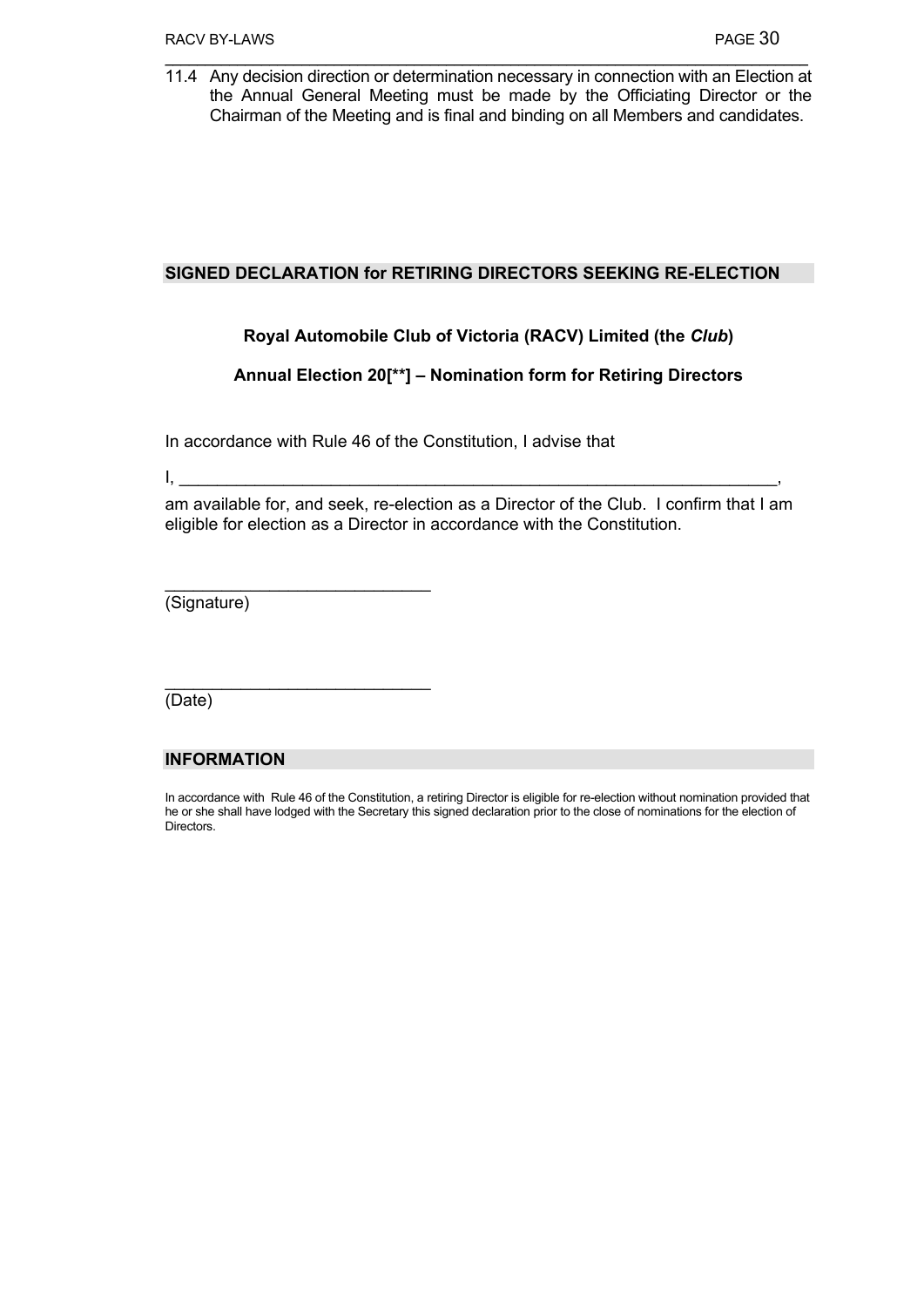## **Torquay Golf Club By-Laws**

#### **Rules**

#### **Part 1 - General**

#### **1. Definitions and Interpretation**

#### **1.1 Definitions**

In these Rules unless the contrary intention appears:

*Annual Members' Meeting* means an annual meeting of Members convened in accordance with rule 16.

*Annual Subscription* means the annual amount payable in respect of a particular category of Member as determined by RACV from time to time.

*Commencement Date* means 13 October 2008 (being the completion date of the acquisition of the Torquay Golf Club by RACV).

*Course* means the golf course located at 1 Great Ocean Road, Torquay, Victoria.

**Deed Poll** means the deed poll dated 13 October 2008 made by RACV in favour of the persons who were members of TGC on the day before the Commencement Date.

*Entrance Fee has the meaning given in rule 8.1.* 

**Facility** means the Course and related facilities owned and operated by RACV located at 1 Great Ocean Road, Torquay, Victoria.

*Financial Year* means a period of twelve months ending on 30<sup>th</sup> June.

*Green Fees* means the amount for the time being determined by RACV as the fee chargeable for any person (not being a Member of Torquay Golf Club) to play the Course.

*Member* for the purpose of these Rules is a sub-category of membership of RACV and means a member of RACV who, in accordance with these Rules and at the relevant time, has an entitlement to make use of the Facility.

*Members' Golf Day* means a day designated by the Torquay Golf Club Committee as such and published in the annual syllabus, on which a Member cannot invite a guest to play the Course.

*Membership Agreement* means the agreement between a nominee for Membership of the Torquay Golf Club and the RACV, in the form determined by RACV after consulting the Torquay Golf Club Committee.

*Office Bearers* means, in respect of the Torquay Golf Club, the President, Vice-President, Captain and Vice-Captain.

*Ordinary Member of the Committee* means a member of the Torquay Golf Club Committee who is not an Office Bearer.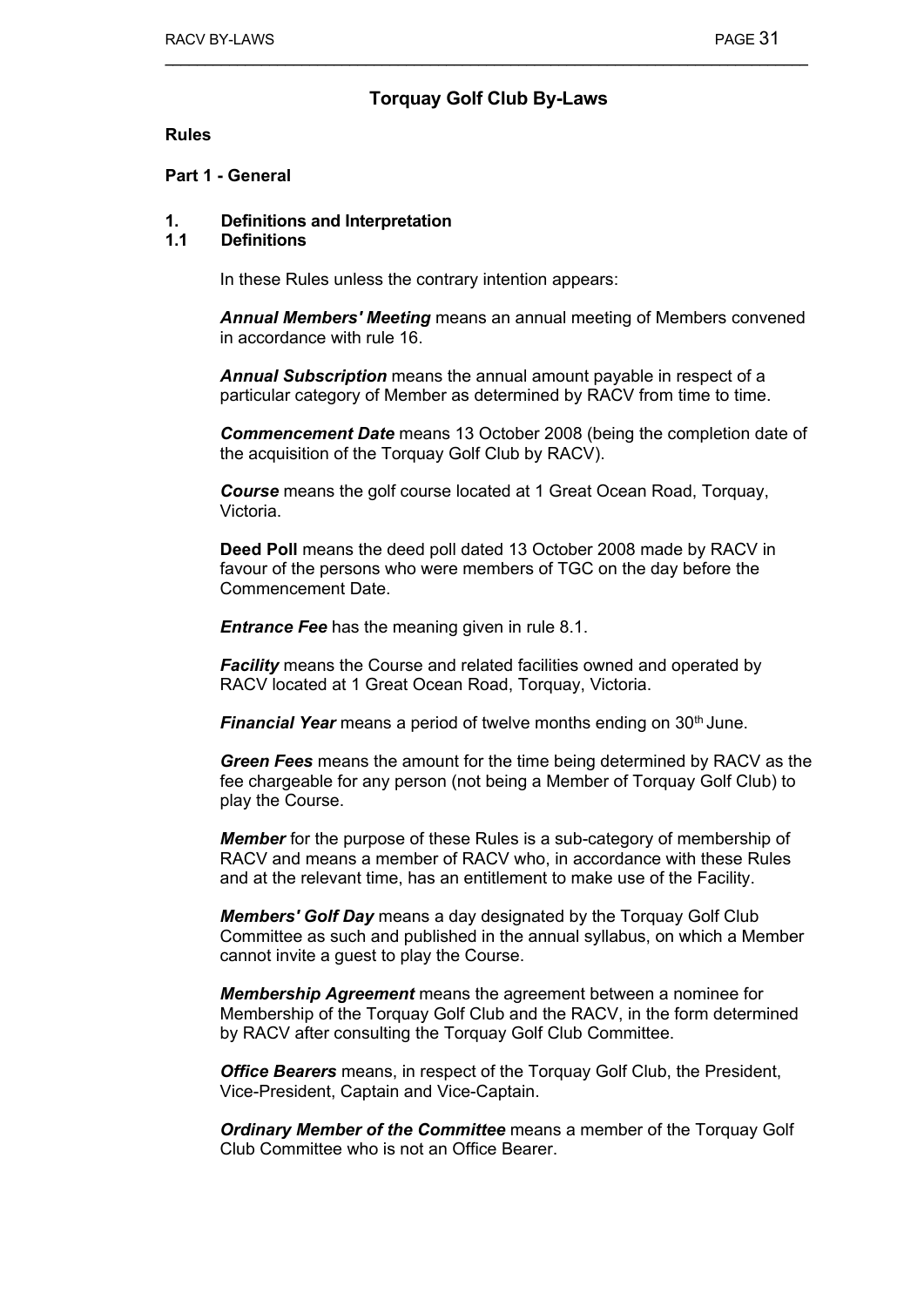*RACV* means Royal Automobile Club of Victoria (RACV) Limited (ACN 004 060 833) of Level 7, 485 Bourke Street, Melbourne, Victoria 3000, or its successors, permitted substitutes and permitted assigns (and, where applicable, the party's legal personal representatives).

**TGC** means the corporation which, up until the Commencement Date, was known as Torquay Golf Club (ACN 004 256 884).

*Torquay Golf Club* means the unincorporated body of Members.

*Torquay Golf Club Committee* means the committee constituted pursuant to these Rules.

#### **1.2 Interpretation**

Headings are for convenience only and do not affect interpretation. The following rules apply unless the context requires otherwise.

The singular includes the plural and vice versa.

Words importing one gender include the other genders.

 If a word or phrase is defined, its other grammatical forms have a corresponding meaning.

 A reference to writing includes any method of representing or reproducing words, figures, drawings, or symbols in a visible or tangible form.

A reference to a rule is a reference to a rule of these Rules.

## **2. Preliminary**

- 2.1 The purpose of these Rules is to set out the entitlement of Members to make use of the Facility.
- 2.2 The Torquay Golf Club is based at the Facility and known as *Torquay Golf Club*. The Facility is wholly owned by RACV. Persons described in these Rules as Members are RACV Members who, at the relevant time and in accordance with these Rules, have an entitlement to make use of the Facility. The Torquay Golf Club is not a legal entity; has no independent existence and has no capacity to enter into contracts, hold property, sue or be sued.
- 2.3 These Rules are made by the Board of Directors of RACV under Rule 59 of the Constitution of RACV with effect from 1<sup>st</sup> July 2018 and constitute By-Laws of the RACV. These Rules are, therefore, binding on each Member.
- 2.4 Given the COVID-19 pandemic and the forced closure of golf courses, the provisions of sub-rule 2.5 are intended to allow RACV to declare a Subscription Year to exceed 365 days from time-to-time to take into consideration the fact that members may be unable to access the Facilities as a result of a pandemic, government directives, or other material factors.
- 2.5 On or after 1st July 2020, the definition **Subscription Year** means a period of 365 days or more, as determined by RACV from time-to-time, commencing on a commencement date nominated by RACV, but no earlier than the expiry date of the previous Subscription Year.

#### **3. Notices**

3.1 A notice may be served by or on behalf of the Torquay Golf Club upon any Member either personally or by sending it by electronic mail or post to the Member at his or her address.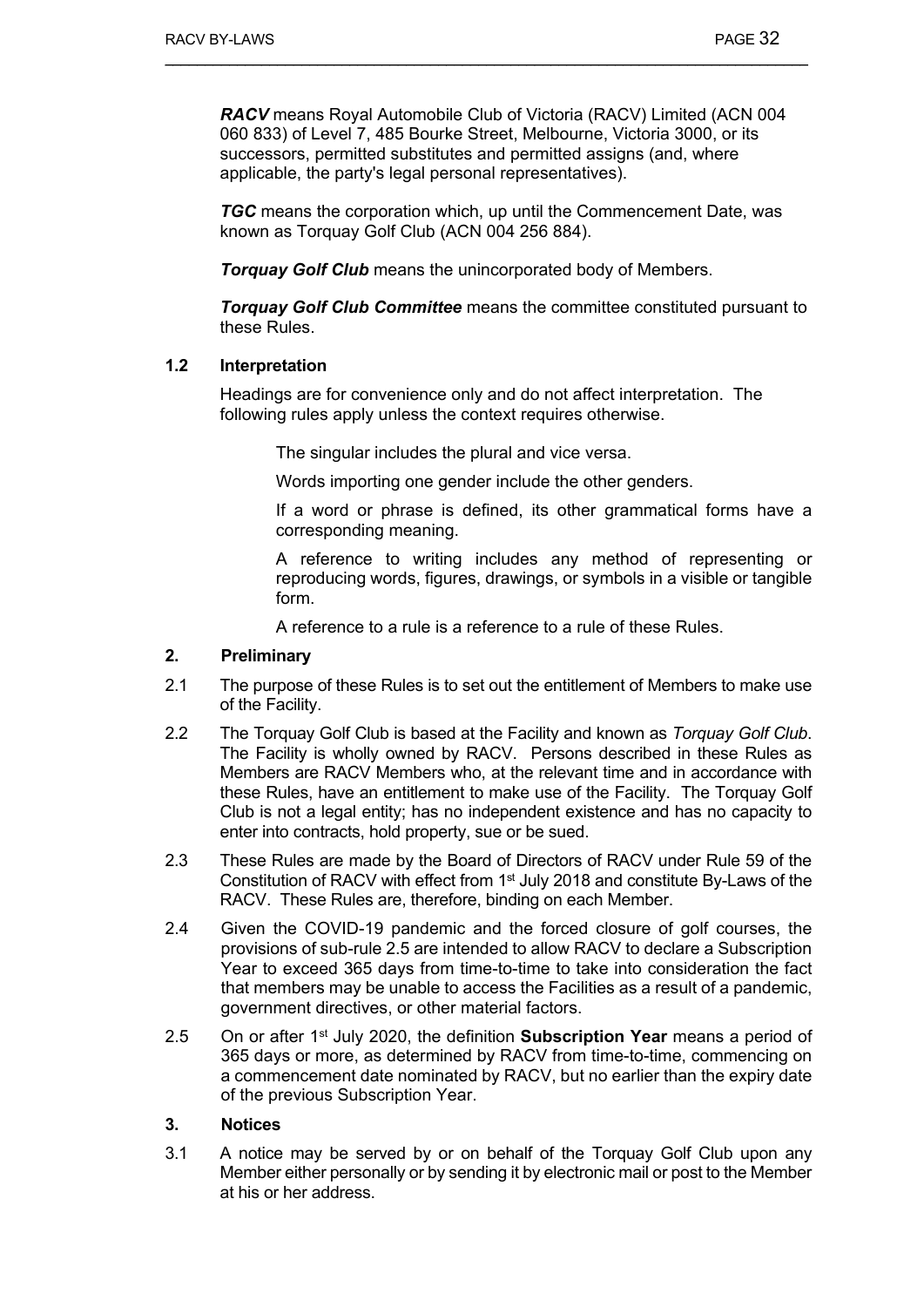- 3.2 Notices and other information may be provided or otherwise made available to Members in any of the following ways, and if so provided will be considered to have been served on a Member:
	- a) if served on a Member personally or delivered to the address of a Member, when delivered;
	- b) if sent by post to a Member, at the expiration of 24 hours after the notice is posted (provided that it is properly addressed);
	- c) if sent by electronic mail or any other electronic means, on the day that the electronic mail is sent (provided that it is properly addressed to the email address then held by RACV in respect of the Member), or the day the other electronic means is made accessible to the Member.
- 3.3 A notice may be served on the Torquay Golf Club in writing addressed to RACV.

## **Part 2 – Membership of the Torquay Golf Club**

## **4. Membership**

- 4.1 The qualification for Membership of the Torquay Golf Club is being a natural person.
- 4.2 The number of Members in each category of Membership of the Torquay Golf Club will be recommended by the Torquay Golf Club Committee and endorsed by RACV.
- 4.3 No two or more persons will be entitled to Membership jointly and no Membership will be divisible into separate interests.
- 4.4 A Member of the Torquay Golf Club may apply for leave of absence in accordance with the policy and procedure established and published from time to time by RACV after consultation with the Torquay Golf Club **Committee.**
- 4.5 All Members will be assigned playing rights as determined from time to time by the Torquay Golf Club Committee and endorsed by RACV. The current playing rights are specified in Schedule 2 of these Rules.

## **5. Categories of Members**

- 5.1 With effect from 1<sup>st</sup> July 2017, each new Member of the Torquay Golf Club will be allocated to one of the following categories of Membership:
	- (a) Junior Torquay Golf Club Member being a person under the age of 18 years as at 1st July;
	- (b) Intermediate Torquay Golf Club Member; being a person who is between the ages of 18 years and 24 years inclusive as at 1<sup>st</sup> July; and
	- (c) Ordinary Torquay Golf Club Member; being any person 25 years or older as at 1st July;
	- (d) Life Torquay Golf Club Member (subject to rule 7);
	- (e) Absentee Torquay Golf Club Members (subject to rule 4.4);
	- (f) Non-Playing Torquay Golf Club Member; being a person who wishes to remain a Member but is no longer able to play the course; and
	- (g) any subcategory of Membership of the Torquay Golf Club that may be introduced from time to time by RACV after consulting the Torquay Golf Club Committee.
- 5.2 Each category of membership referred to in rule 5.1 will be subject to either five, six or seven day playing rights as determined by RACV in consultation with the Torquay Golf Club Committee.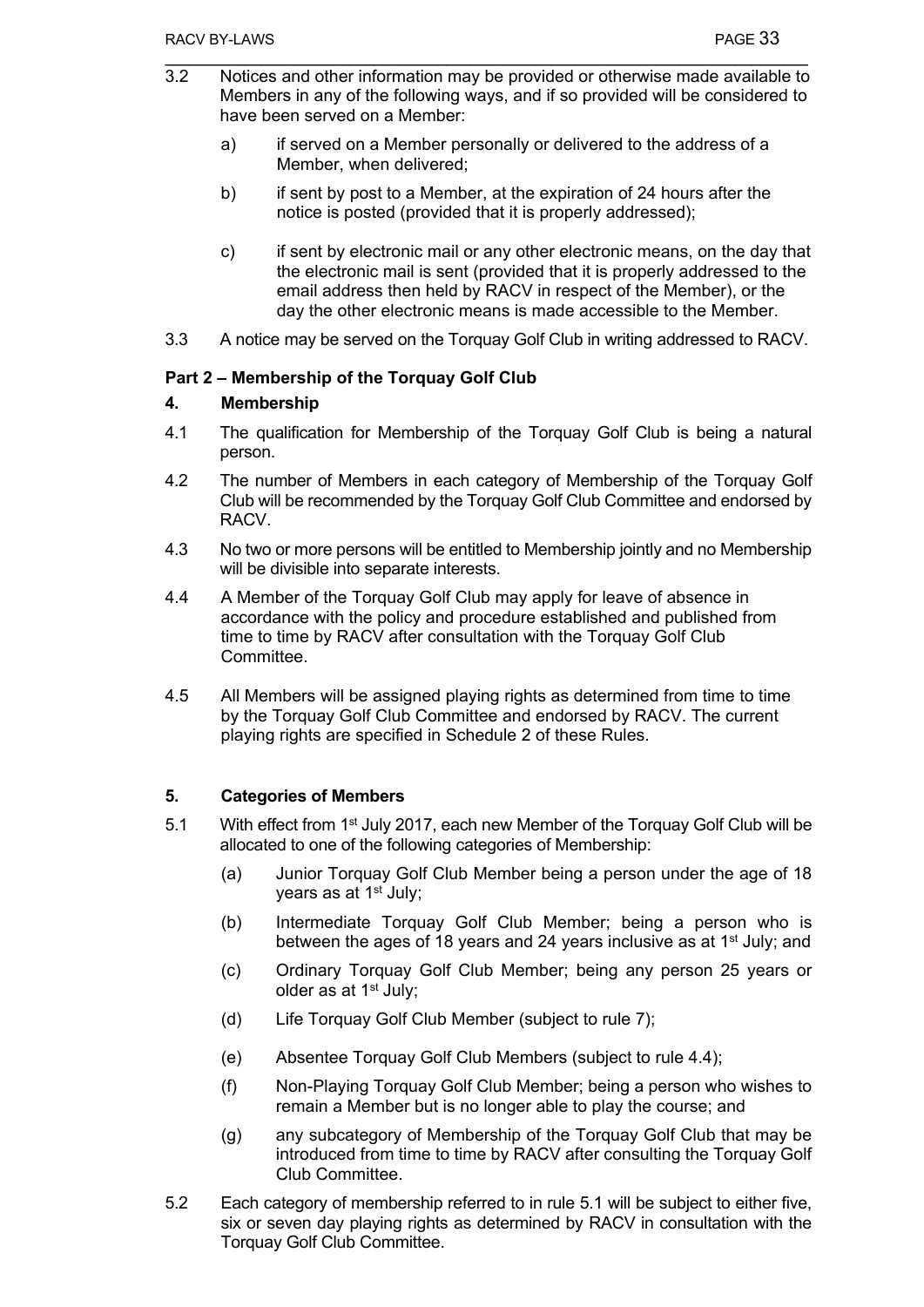5.3 Members who were admitted to membership on or after the Commencement Date until 30 June 2017 (Grandfathered Members) will retain the category of membership and associated rights allocated to them as at 30 June 2017 (these categories and associated rights being set out in Schedule 1).

## **6. New Members of Torquay Golf Club**

- 6.1 The following provisions of this rule 6 set out the rules applicable to a person who qualifies for Membership, as provided in these Rules, becoming a Member of the Torquay Golf Club.
- 6.2 A person who wishes to become a Member will not be admitted to Membership unless:
	- (a) they have completed a Membership Agreement as prescribed from time to time by RACV after consulting the Torquay Golf Club Committee; and
	- (b) they have lodged it with the Torquay Golf Club Committee; and
	- (c) they are qualified for Membership in the manner required by these Rules.
- 6.3 As soon as is practicable after the receipt of a Nomination, the Torquay Golf Club Committee must cause the name and address of the Nominee to be displayed in a conspicuous position at the Facility and must keep the same displayed for a period of at least one week. Any Member may during that time communicate in writing to the Torquay Golf Club Committee any objections that they may have to the Nominee being approved for Membership.
- 6.4 Upon the Nomination and objections (if any) being received by the Torquay Golf Club Committee, the Torquay Golf Club Committee must determine whether to recommend that RACV approve or reject the Nomination.
- 6.5 Upon a Nomination being approved, RACV must notify the Nominee in writing either by electronic mail or pre-paid post that they have been approved for Membership of the Torquay Golf Club and that their name will be added to a Membership waiting list.
- 6.6 The Nominee's name will remain on the Membership waiting list until either:
	- (a) Membership is offered to the Nominee;
	- (b) the Nominee dies; or
	- (c) 1 month after the Nominee notifies RACV in writing that the Nominee desires his or her name to be removed from the Waiting List.
- 6.7 An offer of Membership of the Torquay Golf Club by RACV to the Nominee must be in writing either by electronic mail or pre-paid post. RACV must in such notification request the Nominee, within a period of one month from the date of issuing the notification (or within such other period of time as the Torquay Golf Club Committee may in any particular case accept), to pay to RACV the Entrance Fee and the amount of the Annual Subscription for the current Subscription Year.
- 6.8 The Nominee becomes a Member of the Torquay Golf Club upon RACV receiving the payment of the Entrance Fee and Annual Subscription referred to in rule 6.7 within the period referred to in that rule.

## **7. Life Members of the Torquay Golf Club**

7.1 Subject to rule 7.3, on the recommendation of the Torquay Golf Club Committee, any Member who has given outstanding service to the Torquay Golf Club (and/or service in the interest of golf) may be nominated by the Torquay Golf Club Committee to be elected a Life Member of the Torquay Golf Club at an Annual Members' Meeting.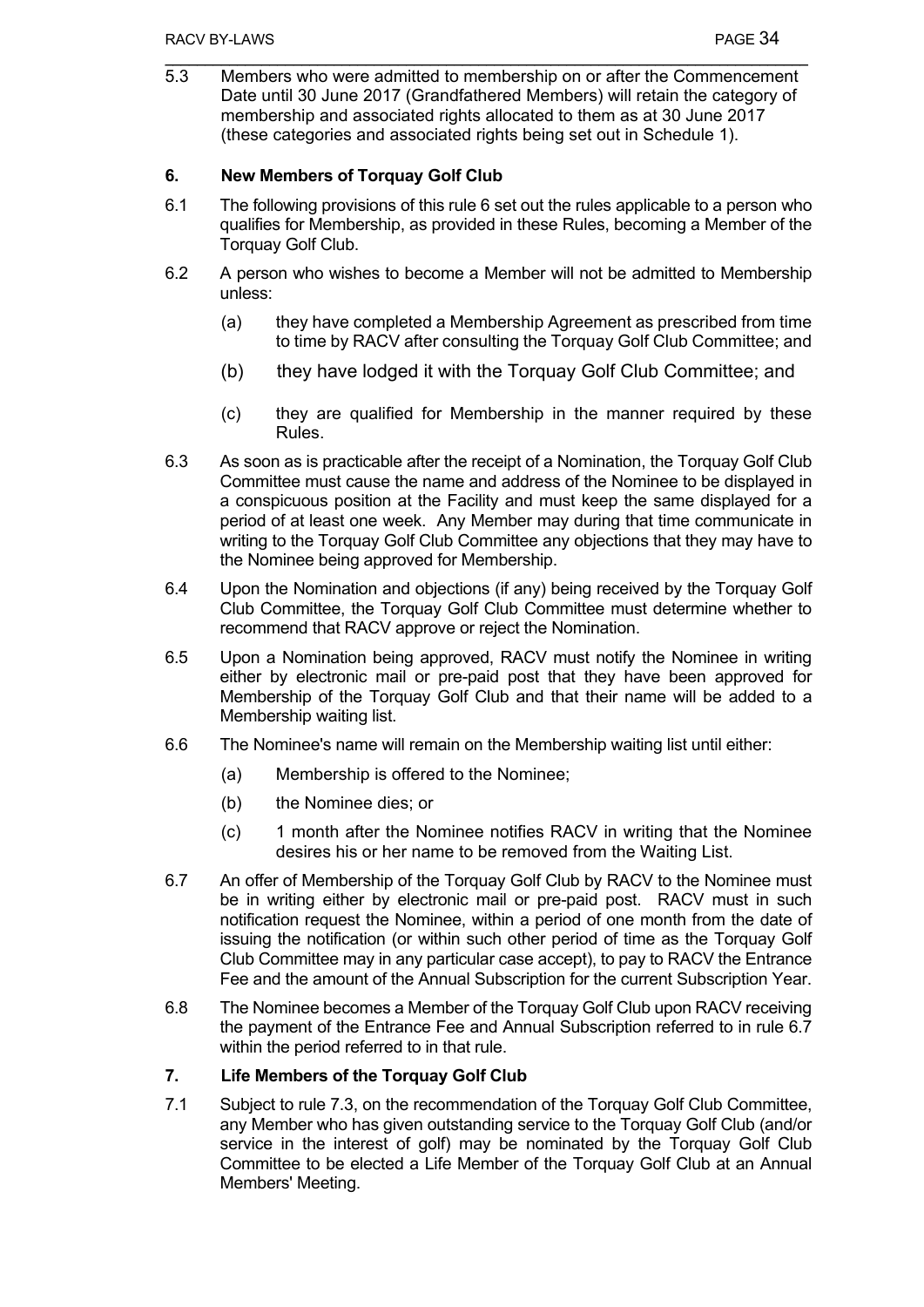- 7.2 Nomination for Life Membership must be made on a Life Membership Nomination Form prescribed from time to time by the Torquay Golf Club Committee in consultation with RACV.
- 7.3 Upon receipt of a Life Membership Nomination Form the Torquay Golf Club Committee must arrange for the nomination to be assessed against criteria set and published from time to time by the Torquay Golf Club Committee.
- 7.4 Nominations deemed worthy of support by the Torquay Golf Club Committee are to be recommended for acceptance by Members at the next Annual Members' Meeting following receipt of the nomination.
- 7.5 A two-thirds majority of those present and voting at an Annual Members' Meeting is necessary for the election of a Life Member nominee, with such election to be conducted by secret ballot.
- 7.6 The total number of living Life Members must not exceed 20 at any one time.
- 7.7 Life Members will be entitled to seven day playing rights and are not required to pay Annual Subscription fees.

#### **8. Fees and Subscriptions**

- 8.1 The Entrance Fee will be \$400 or such other sum as may be determined by RACV after consulting the Torquay Golf Club Committee.
- 8.2 Green Fees will be payable in respect of each person who plays the Course who is not a Member of the Torquay Golf Club or who is a Member but does not have playing rights on the day of competition on which they wish to play, in such sum as may be determined by RACV after consulting the Torquay Golf Club Committee.
- 8.3 Each Member of the Torquay Golf Club, other than a Life Member, must pay the Annual Subscription applicable to the Member's category of Membership.
- 8.4 Subject to rule 5.6 (Schedule 1), the Annual Subscription applicable to each category of Membership for Members will be such amount as may be determined by RACV after consulting the Torquay Golf Club Committee.
- 8.5 All Annual Subscriptions will be payable annually in advance and must be paid by each Member of the Torquay Golf Club within one month from the date on which an account for the Annual Subscription is sent to that Member.
- 8.6 If any Annual Subscription or any other moneys payable by a Member in respect of Torquay Golf Club activities are not paid in full on or before the due date for payment the membership will be cancelled unless otherwise agreed by RACV after consultation with the Torquay Golf Club Committee.
- 8.7 Notwithstanding anything herein contained, a Member of the Torquay Golf Club required under these Rules to pay an Annual Subscription who is admitted to Membership of the Torquay Golf Club after the commencement of a Subscription Year will be liable for payment of a proportion only of the amount payable for Annual Subscription in the Subscription Year in which that Member is admitted to Membership of the Torquay Golf Club being a proportion calculated according to the number of full months remaining in that Subscription Year during which that Member is a Member of the Torquay Golf Club.

#### **Part 3 – Rights and Duties of Members**

## **9. General Rights of Members**

9.1 Subject to the provisions of these Rules and the conditions of Membership set out in the Membership Agreement, all Members are entitled to use the Facility.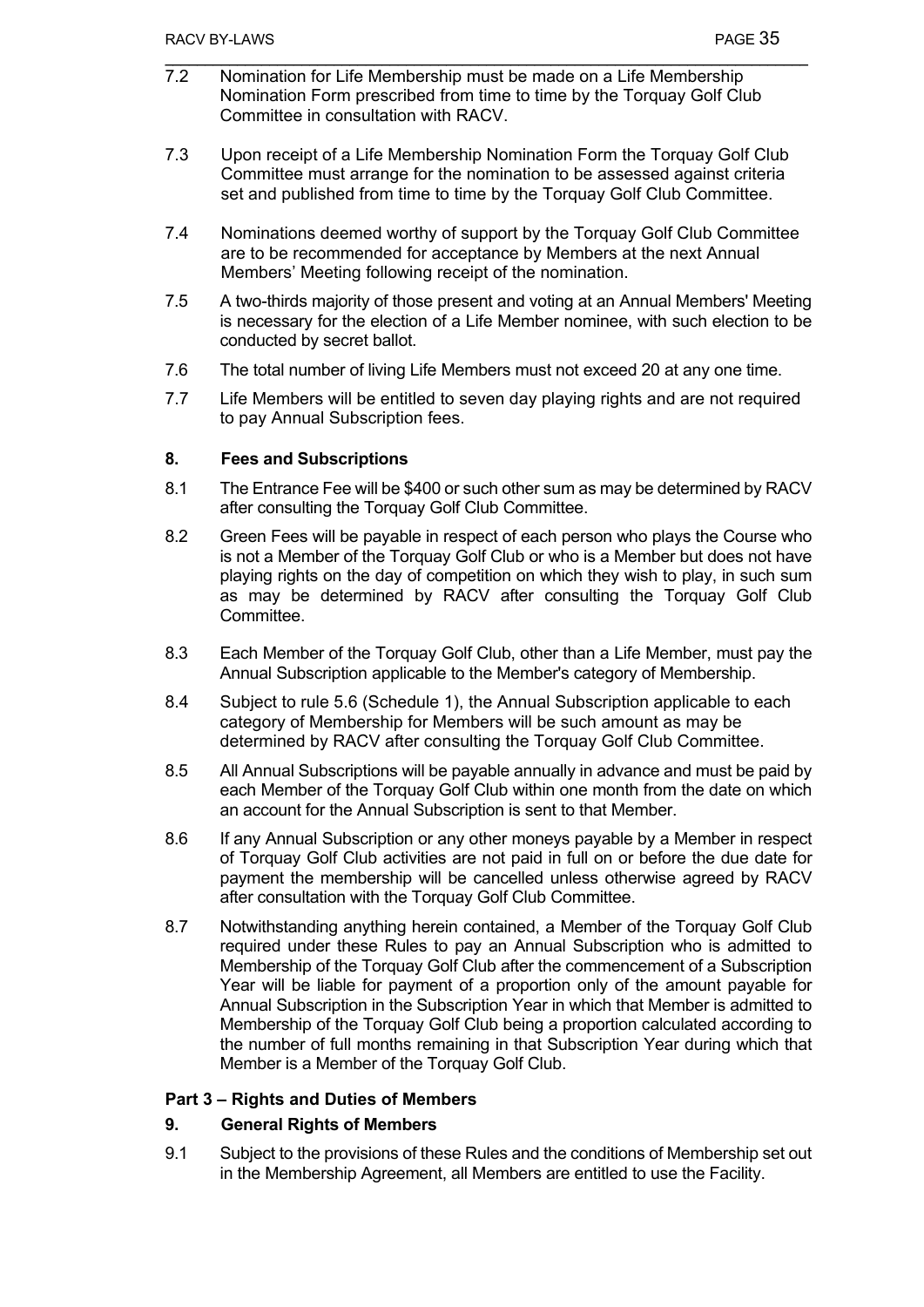## **10. Use of Facilities Generally**

- 10.1 All provisions of these Rules which purport to entitle Members or others to play the Course or to use the Facility are subject to the Course or Facility being made available and fit for use to Members by RACV.
- 10.2 Notwithstanding anything in these Rules, RACV may give such directions and impose such conditions as it sees fit regarding the entry of persons to the whole or any part of the Facility. RACV shall consult the Torquay Golf Club Committee prior to giving such directions or imposing such conditions in respect of any Member of the Torquay Golf Club.

## **11. Exercise of Rights Generally**

- 11.1 No Member will be entitled to exercise any right or privilege exercisable by a Member under these Rules if at that time any moneys whether for Annual Subscription, Green Fees or on any other account whatsoever are due by that Member to RACV and are unpaid.
- 11.2 The rights of each Member are personal to that Member and are unable to be transferred to another person.

#### **12. Playing Rights**

- 12.1 Subject to these Rules and the conditions of membership set out in the Membership Agreement, the entitlement of each Member of the Torquay Golf Club to play the Course will be subject to their category of membership and the playing rights attached to these which are outlined in Schedule 2 of these Rules.
- 12.2 Subject to these Rules and the conditions of membership set out in the Membership Agreement, each Member of the Torquay Golf Club is entitled to invite such number of guests as RACV may determine after consulting the Torquay Golf Club Committee from time to time to play the Course in the company of the inviter on any day unless the Torquay Golf Club Committee has designated that day a Members' Golf Day.
- 12.3 The rules of the game of golf, with such additions and modifications as the Torquay Golf Club Committee may deem necessary from time to time for local requirements, shall be those adopted from time to time by the Royal and Ancient Golf Club of St. Andrews.
- 12.4 The Torquay Golf Club Committee after consultation with RACV shall have the discretion to fix days and times for the conduct of the competition of the day as set out in the Torquay Golf Club yearly syllabus and only Members eligible to participate shall be allowed to do so unless otherwise approved by the President or Captain of the Torquay Golf Club.
- 12.5 The Torquay Golf Club Committee or Match Committee may declare any competition to be cancelled, notwithstanding the same may have already been played. Any such competition shall thereupon be deemed to be cancelled, and no Member who has competed therein shall have any claim in respect thereof.
- 12.6 In the competitions, any protest must be lodged with the Captain or his or her delegate in writing before 7.00 pm on the day of such competition or sweepstakes and must be signed by the competitor making the same and contain grounds of such protest.
- 12.7 Junior Members are only permitted to play on a competition day set out in the annual syllabus if they are at least 12 years old, have an official golf handicap and are supervised at all times by an adult Member.
- 12.8 On each competition day set out in the annual syllabus provision will be made for any person who is not a Member of the Torquay Golf Club and guests to play the Course. This will be subject to the conditions agreed between the Torquay Golf Club Committee and RACV.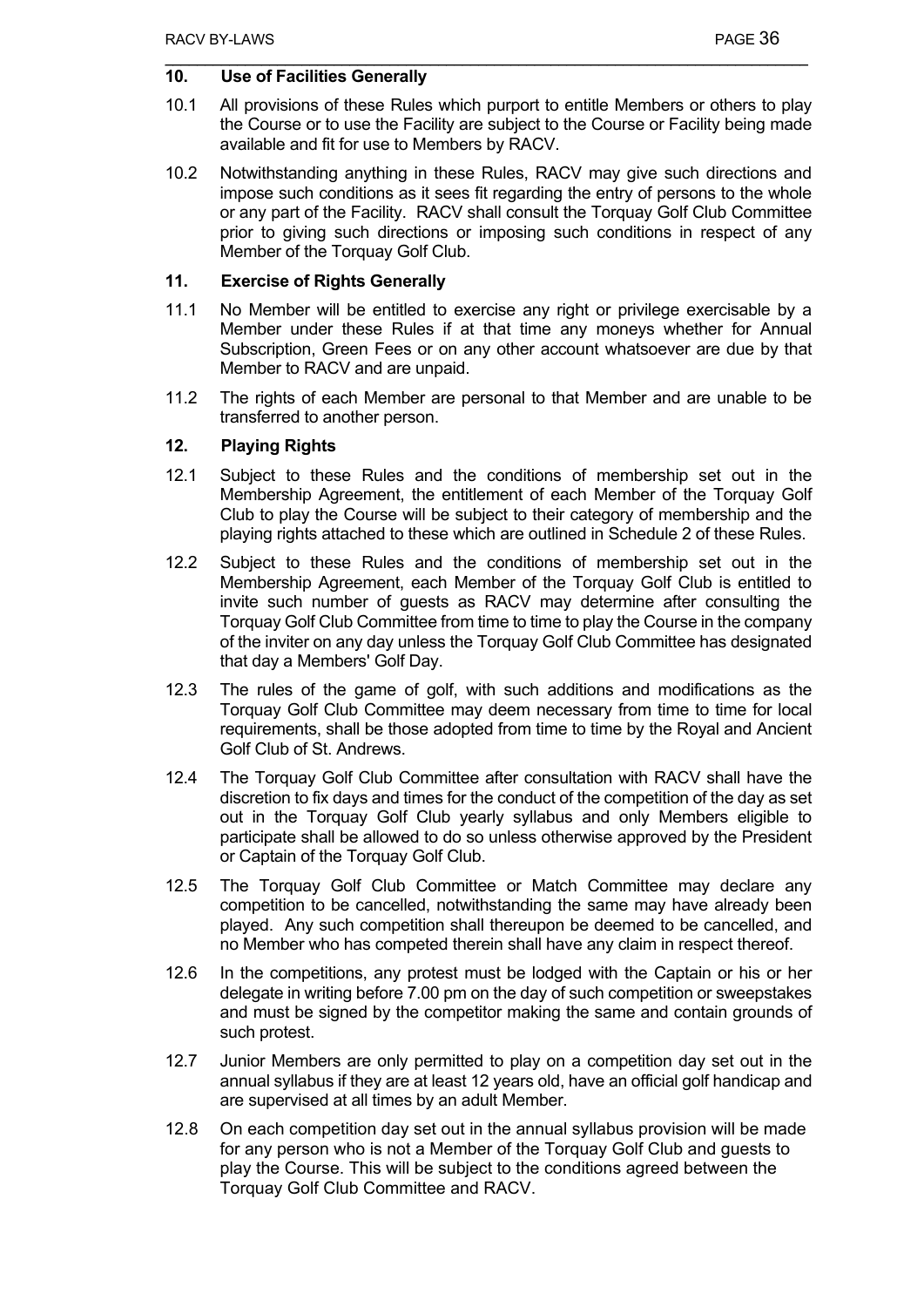## **13. Duties of Members**

- 13.1 No Member shall reprimand or make a verbal complaint or disparaging or offensive comment to or about any employee of RACV or a Member.
- 13.2 All complaints in regard to the conduct of an employee of RACV or Member and all other matters shall be in writing and shall be lodged with RACV.
- 13.3 No Member of the Torquay Golf Club shall publish, exhibit, circularise or canvass information in writing (electronic or otherwise) to other Members on any matter whatsoever at the Facility without the express written authorisation of the Torquay Golf Club Committee and RACV.
- 13.4 No Member of the Torquay Golf Club shall, without the consent in writing of Torquay Golf Club Committee and RACV, publish or exhibit any document, notice or sign which, in each case, is either in the nature of advertising or intimates to the public that the Member is under the auspices or patronage of RACV, nor shall any Member, without such consent, make use of the letters "RACV" or the name "Royal Automobile Club of Victoria (RACV) Ltd" or any combination of letters or names indicating that the Member is a Member of RACV.
- 13.5 RACV may after consulting the Torquay Golf Club Committee make, vary or repeal regulations not inconsistent with these Rules for regulation of the daily operation of the Facility and the conduct of Members, guests and others therein.

#### **14. Disputes**

All disputes under these Rules are to be addressed in writing to RACV for its final determination.

#### **15. Resignation, Suspension or Forfeiture of Membership**

- 15.1 Any Member may resign Membership of the Torquay Golf Club by notice in writing addressed to RACV. If such resignation is not received by the Torquay Golf Club Committee before  $31<sup>st</sup>$  July then the resigning Member shall be liable to pay the Annual Subscription for the next ensuing Financial Year (unless otherwise determined by RACV after consulting the Torquay Golf Club Committee).
- 15.2 Where a Member of the Torquay Golf Club:
	- (a) neglects or refuses to pay any amount due in respect of the Torquay Golf Club, whether in respect of goods, services or otherwise; or
	- (b) refuses or neglects to comply with these Rules; or
	- (c) becomes a bankrupt or applies to take or takes advantage of any law relating to bankrupt or insolvent debtors or compounds with his creditors, or makes any assignment of his estate for their benefit; or
	- (d) is convicted of an indictable offence; or
	- (e) has been guilty of breaching these Rules or of conduct unbecoming a Member or prejudicial to the interests of the Torquay Golf Club or RACV,

RACV after consulting the Torquay Golf Club Committee may:

- (f) suspend or limit any right or privilege of Membership or access to services; or
- (g) expel the Member (subject to the Member being refunded a proportionate amount of any Annual Subscription paid by the Member in respect of the then current Subscription Year, such proportionate amount to be determined by reference to the balance of the Subscription Year remaining).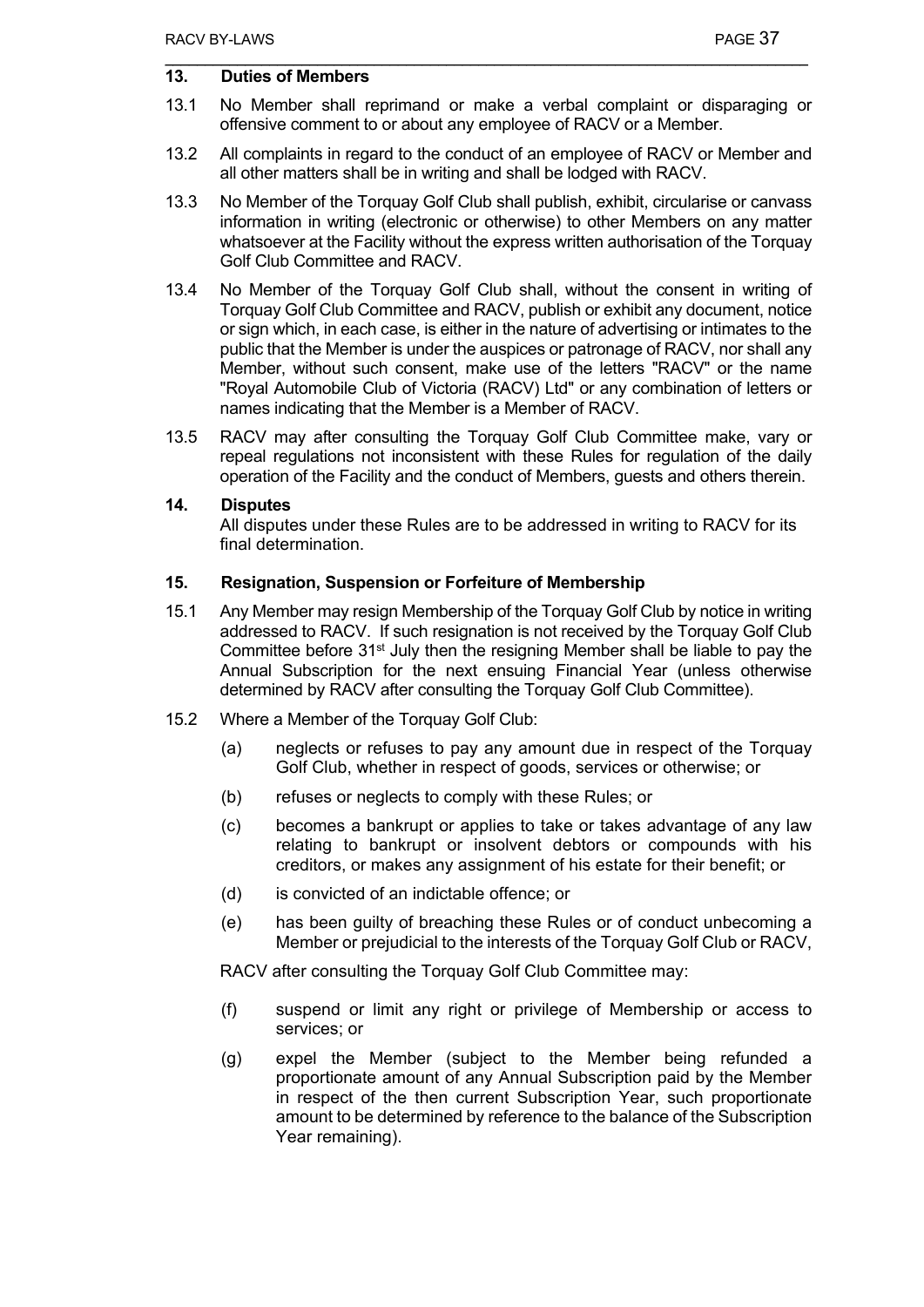## **Part 4 – Meetings of Members of Torquay Golf Club**

#### **16. Annual Members' Meeting of the Torquay Golf Club**

- 16.1 An Annual Members' Meeting of Members of the Torquay Golf Club must be convened in each year to be held within a period of five months after the end of each Financial Year.
- 16.2 The Annual Members' Meeting will be held on such day as the Torquay Golf Club Committee determines.
- 16.3 The Annual Members' Meeting must be specified as such in the notice convening it.
- 16.4 The ordinary business of the Annual Members' Meeting will include:
	- (a) to confirm the minutes of the last preceding Annual Members' Meeting;
	- (b) to receive reports from the Torquay Golf Club Committee and each subcommittee on the activities of the Torquay Golf Club during the last preceding Financial Year;
	- (c) to elect the Office Bearers and Ordinary Members of the Committee; and
	- d) to consider the election of Life Members (if any).

#### **17. Notice of Annual Members' Meeting and Business of the Torquay Golf Club**

- 17.1 Torquay Golf Club Committee must, at least 14 days before the date fixed for holding an Annual Members' Meeting of the Torquay Golf Club, cause to be displayed in a conspicuous position at the Facility (and must keep the same displayed for a period of at least one week) a notice stating the place, date and time of the meeting and the nature of the business to be transacted at the Annual Members' Meeting.
- 17.2 No business other than that set out in the notice convening the meeting or in accordance with Rule 21 (Poll) may be transacted at the Annual Members' Meeting.
- 17.3 A Member of the Torquay Golf Club who wants to bring any business before an Annual Members' Meeting must give notice of that business in writing to RACV at least 14 days prior to the scheduled date of the Annual Members Meeting who must include that business in the notice calling the next Annual Members' Meeting after receipt of the notice.

#### **18. Conduct of and Attendance at Annual Members' Meetings**

- 18.1 No item of business may be transacted at an Annual Members' Meeting unless a quorum of Members of the Torquay Golf Club entitled under these Rules to vote is present in person or by proxy during the time when the meeting is considering that item.
- 18.2 Twenty Members of the Torquay Golf Club entitled under these Rules to vote at an Annual Members' Meeting present personally or by proxy constitute a quorum for the transaction of the business of an Annual Members' Meeting.
- 18.3 Each Member of the Torquay Golf Club is entitled to attend an Annual Members' Meeting personally or by a duly appointed proxy.
- 18.4 If within half an hour after the appointed time for the commencement of an Annual Members' Meeting, a quorum is not present, the meeting will stand adjourned to the same day in the next week at the same time and (unless another place is specified by the Chairman at the time of the adjournment or by written notice to Members of the Torquay Golf Club given before the day to which the meeting is adjourned) at the same place and if at the adjourned meeting a quorum is not present within half an hour after the time appointed for the commencement of the meeting, the Members present (in person or by proxy) being not less than ten in number will be a quorum.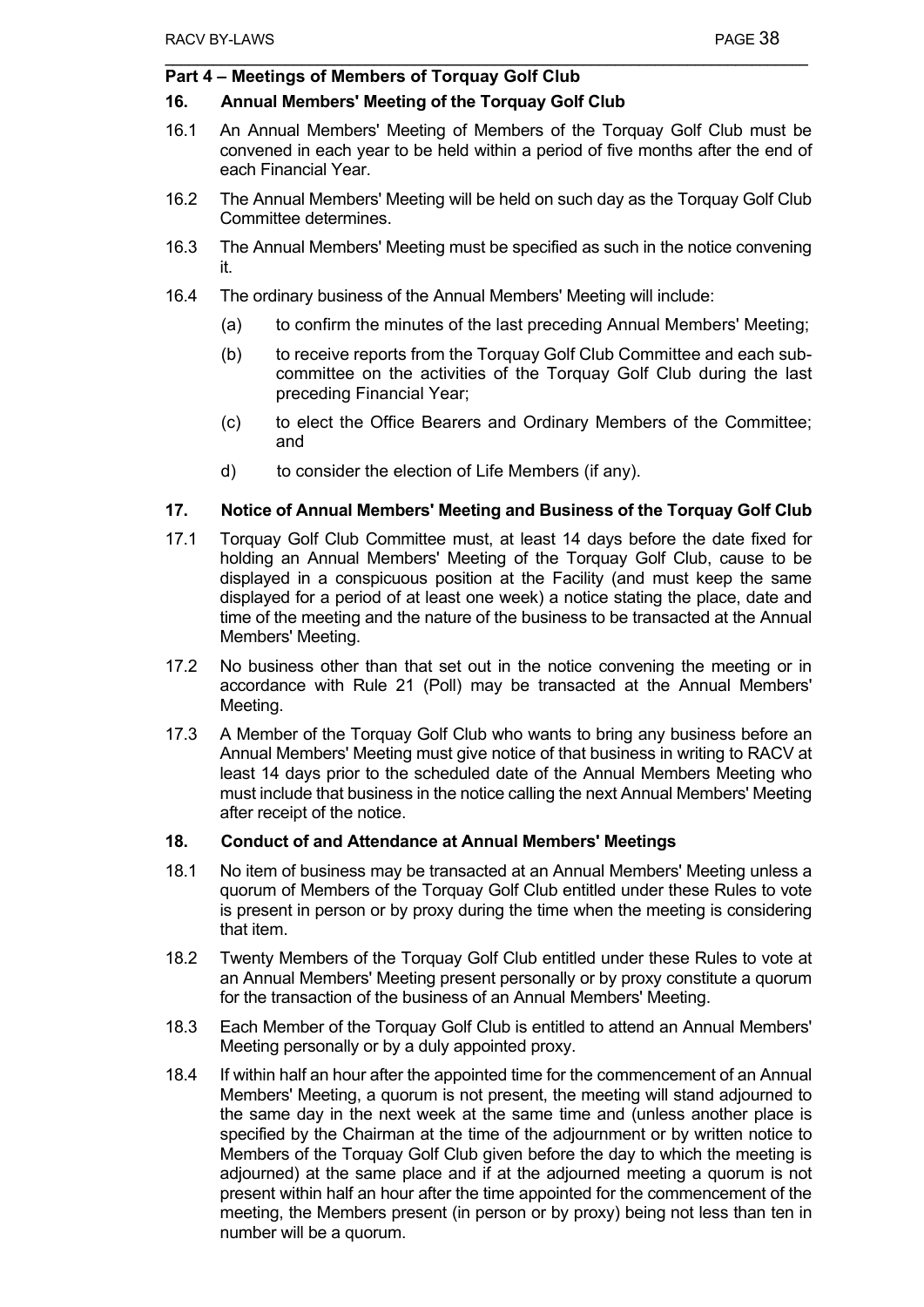- 18.5 The President, or a member of the Torquay Golf Club Committee, will preside as chairman at each Annual Members' Meeting of the Torquay Golf Club.
- 18.6 If the President, or a member of the Torquay Golf Club Committee, is absent from an Annual Members' Meeting, the Members present must elect one of their number being a Member to preside as chairman at the meeting.
- 18.7 The chairman of an Annual Members' Meeting may, with the consent of the meeting, adjourn the meeting from time to time and place to place, but no business may be transacted at an adjourned meeting other than the business left unfinished at the meeting at which the adjournment took place.
- 18.8 Where a meeting is adjourned for 30 days or more, a like notice of the adjourned meeting must be given as in the case of an Annual Members' Meeting.
- 18.9 Except as provided in rules 18.7 and 18.8, it is not necessary to give notice of an adjournment or of the business to be transacted at an adjourned meeting.

## **19. Resolution of Members of the Torquay Golf Club**

A matter requiring resolution at an Annual Members' Meeting of the Torquay Golf Club must be determined on a show of hands and unless before or on the declaration of the show of hands a poll is demanded, a declaration by the chairman that a resolution has, on a show of hands, been carried unanimously or carried by a particular majority or lost, and an entry to that effect in the Minute Book of the Torquay Golf Club, is evidence of the fact, without proof of the number or proportion of the votes recorded in favour of, or against, that resolution.

## **20. Votes of Members of the Torquay Golf Club**

- 20.1 Upon any matter requiring resolution at an Annual Members' Meeting of the Torquay Golf Club, each Member of the Torquay Golf Club present in person or by proxy has one vote only.
- 20.2 The vote of a Member of the Torquay Golf Club may be given personally or by proxy.
- 20.3 In the case of an equality of voting on a question, the chairman of the meeting will be entitled to exercise a second or casting vote.

## **21. Poll**

- 21.1 If at an Annual Members' Meeting a poll on any matter is demanded by not less than 10 Members of the Torquay Golf Club, it must be taken at that meeting in such manner as the chairman may direct and the resolution of the poll will be deemed to be a resolution of the meeting on that question.
- 22.2 A poll that is demanded on the election of a chairman or on a question of an adjournment must be taken forthwith and a poll that is demanded on any other question will be taken at such time before the close of the meeting as the chairman may direct.

## **22. No right to vote if money owing**

A Member of the Torquay Golf Club is not entitled to vote at any Annual Members' Meeting unless all moneys due and payable by him or her to RACV have been paid or in the event that the Member has been granted a leave of absence in accordance with rule 4.4.

## **23. Appointment of Proxy**

23.1 Each Member of the Torquay Golf Club will be entitled to appoint any natural person as that Member's proxy by notice in writing given to the Torquay Golf Club Committee no later than 48 hours before the time of the meeting in respect of which the proxy is appointed.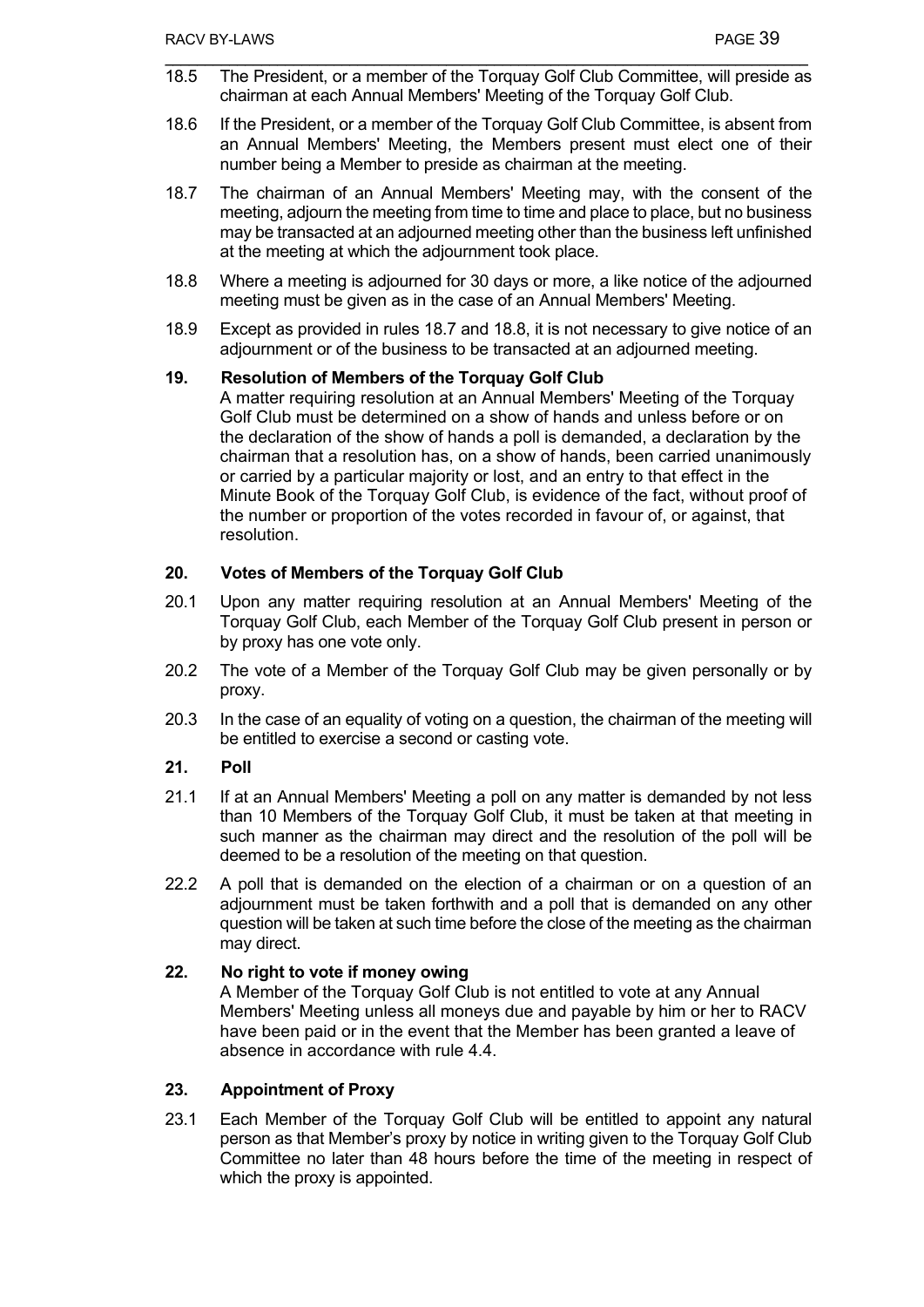- 23.2 A form of appointment of a proxy is valid if it is in a form (including electronic) which the Torquay Golf Club Committee prescribes or accepts.
- 23.3 The form of appointment of proxy must be signed by a Member of the Torquay Golf Club personally or by their duly constituted attorney.

## **Part 5 – Office Bearers and Torquay Golf Club Committee**

## **24. Torquay Golf Club Committee**

- 24.1 The Torquay Golf Club Committee shall consist of:
	- (a) the Office Bearers (being the President, Vice-President, Captain and Vice-Captain);
	- (b) RACV Ordinary Member of the Committee (if any); and
	- (c) three Ordinary Members of the Committee appointed in accordance with rule 20.
- 24.2 Subject to the provisions of Rule 12 and after consultation with and the approval of RACV the Torquay Golf Club Committee may:
	- a) set the level of competition fees and conditions that Members and guests must adhere to for any scheduled competition; and
	- b) use the competition fees set under Rule 24.2 (a) for the purpose of funding the annual syllabus for Members inclusive of but not restricted to prizes awarded on each competition day and other golf events supported by the Torquay Golf Club Committee.

#### **25. Office Bearers and Ordinary Members of the Committee**

- 25.1 The Office Bearers and Ordinary Members of the Committee must be Members elected in accordance with rule 26 or else appointed in accordance with rule 31.3.
- 25.2 Office Bearers and Ordinary Members of the Committee are to be elected to hold office for 3 years.
- 25.3 After the Office Bearers or Ordinary Members of the Committee tenure has expired they may be re-nominated for election for a further term.
- 25.4 The term of each Office Bearer of the Torquay Golf Club Committee Member commences at the conclusion of the Annual Members' Meeting in the relevant year.
- 25.5 In order to maintain continuity on the Torquay Golf Club Committee the term of each committee person will be as follows:
	- a) The term of the President will expire at the same time as one Ordinary Committee Member
	- b) The term of the Captain will expire at the same time as another Ordinary Committee Member but never the same year as the President or Vice President.
	- c) The terms of the Vice President and Vice Captain and the remaining Ordinary Committee Member will expire at the same time but never the same year as the President or Captain.

#### **26. Election of Office Bearers and Ordinary Members of the Torquay Golf Club Committee**

- 26.1 Nominations of candidates for election as an Office Bearer or Ordinary Member of the Committee of the Torquay Golf Club:
	- (a) must be made in writing, signed by at least 2 Members and accompanied by the written consent of the candidate; and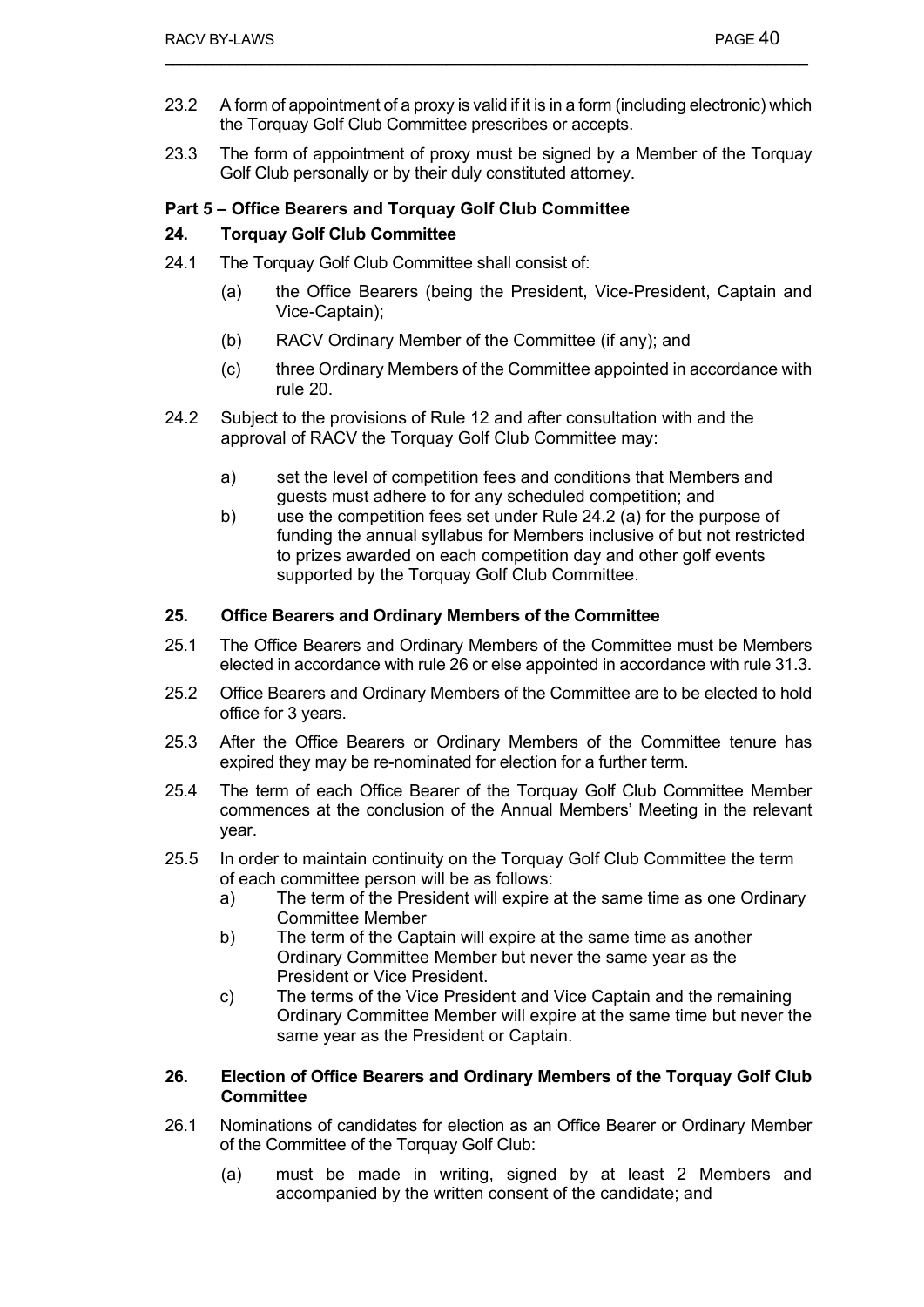- (b) must be delivered to a nominee of the Torquay Golf Club Committee not less than 21 days before the date fixed for the holding of the Annual Members' Meeting.
- 26.2 If only one nomination is received for a particular Office Bearer or Ordinary Committee Member position the person nominated is deemed to be elected.
- 26.3 If more than one nomination is received for any Office Bearer position, a ballot must be held for that position.
- 26.4 The ballot for the election of an Office Bearer or Ordinary Committee Member position, a ballot must be taken for that position.

## **27. RACV Appointment to the Torquay Golf Club Committee**

- 27.1 RACV may appoint an Ordinary Member of the Committee (*RACV Ordinary Member of the Committee*) at any time, with effect from the date on which that person is appointed as such by RACV.
- 27.2 Notwithstanding anything in these Rules, RACV may appoint or remove a person as the RACV Ordinary Member of the Committee at any time.

#### **28. Proceedings of the Torquay Golf Club Committee**

- 28.1 The Torquay Golf Club Committee must meet at least six times in each Financial Year at such place and such times as the Torquay Golf Club Committee may determine.
- 28.2 Special meetings of the Torquay Golf Club Committee may be convened by the President, RACV or by any three members of the Torquay Golf Club Committee.
- 28.3 Notice must be given to members of the Torquay Golf Club Committee of any special meeting specifying the general nature of the business to be transacted and unless all members present at the meeting otherwise agree, no other business may be transacted at such a meeting.
- 28.4 The Torquay Golf Club Committee may meet either in person or by telephone or by using any other technology consented to by all the Torquay Golf Club Committee members. A consent may be a standing one. A Torquay Golf Club Committee member may only withdraw consent within a reasonable period before the meeting. A meeting conducted by telephone or other means of communication is considered to be held at the place agreed on by the Torquay Golf Club Committee members attending the meeting, if at least one of the Torquay Golf Club Committee members present at the meeting was at that place for the duration of the meeting.
- 28.5 Any four members of the Torquay Golf Club Committee constitute a quorum for the transaction of business of a meeting of the Torquay Golf Club Committee.
- 28.6 At meetings of the Torquay Golf Club Committee:
	- (a) the President will preside; or
	- (b) if the President is absent, such one of the remaining members of the Torquay Golf Club Committee as may be chosen by the members of the Torquay Golf Club Committee present will preside.
- 28.7 Questions arising at a meeting of the Torquay Golf Club Committee or of any sub-committee appointed by the Torquay Golf Club Committee must be determined on a show of hands.
- 28.8 Each Member of the Torquay Golf Club present at a meeting of the Torquay Golf Club Committee or of any sub-committee appointed by the Torquay Golf Club Committee (including the person presiding at the meeting) is entitled to one vote and, in the event of an equality of votes on any question, the person presiding may exercise a second or casting vote.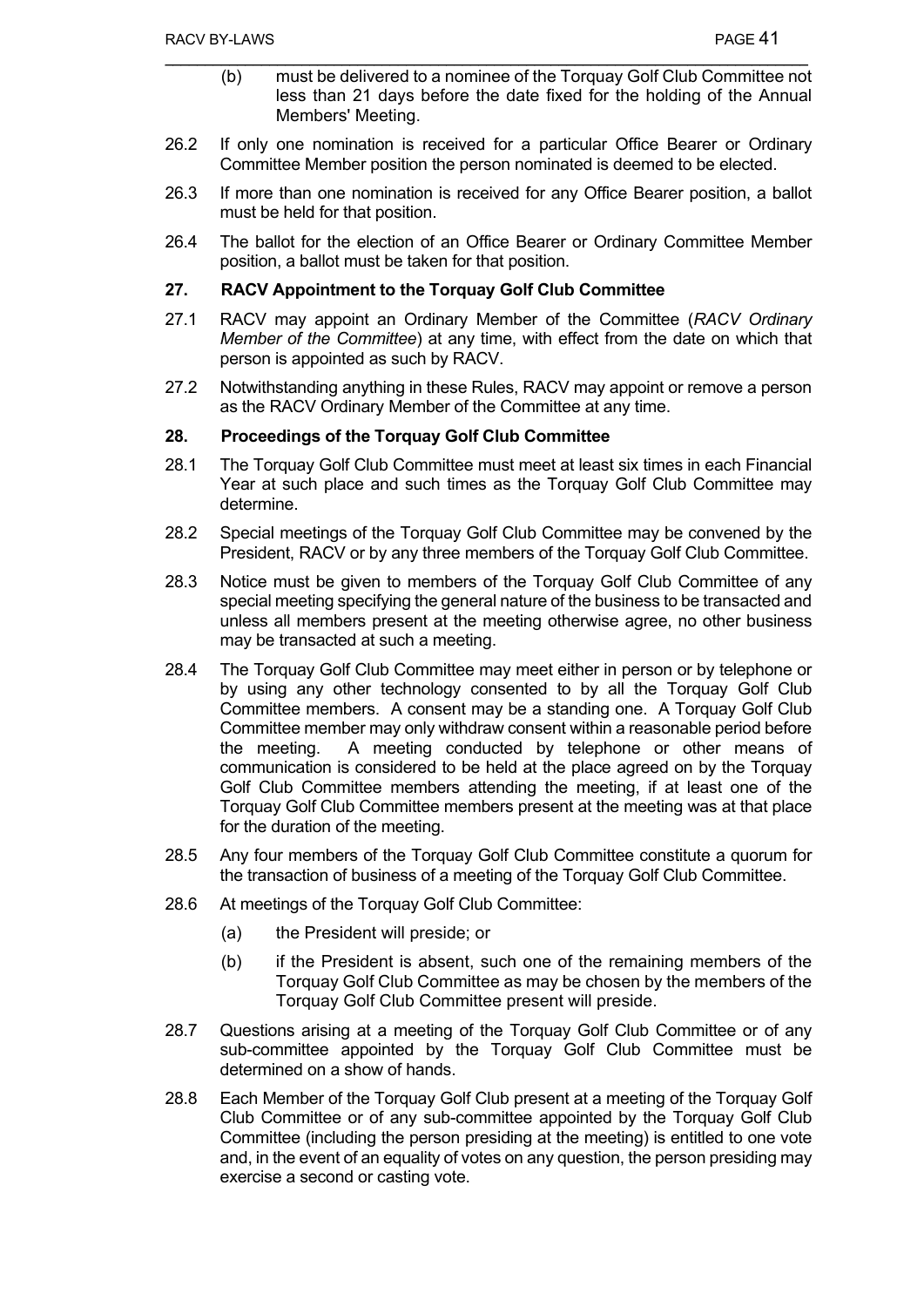- 28.9 Written notice of each Torquay Golf Club Committee meeting must be served on each member of the Torquay Golf Club Committee by delivering it to him or her personally or by electronic mail or by sending it by pre-paid post addressed to him or her at his or her usual or last known place of abode at least two business days before the date of the meeting.
- 28.10 Subject to rule 28.5, the Torquay Golf Club Committee may act notwithstanding any vacancy on the Torquay Golf Club Committee.

## **29. Sub-committees of the Torquay Golf Club Committee**

- 29.1 The Torquay Golf Club Committee may delegate any of its powers to subcommittees established by the Torquay Golf Club Committee. The Torquay Golf Club Committee can revoke any such delegation and disestablish any subcommittee. The sub-committees are empowered to make such decisions as determined by the Torquay Golf Club Committee.
- 29.2 Sub-committees established by the Torquay Golf Club Committee may comprise:
	- (a) members of the Torquay Golf Club Committee; and
	- (b) other persons appointed by the Torquay Golf Club Committee.
- 29.3 The President, Captain and the RACV Ordinary Member of the Committee will be ex-officio members of all sub-committees.
- 29.4 Sub-committees established by the Torquay Golf Club Committee are accountable to the Torquay Golf Club Committee and are subject to the general supervision and control of the Torquay Golf Club Committee.
- 29.5 The Torquay Golf Club Committee may make rules to regulate the proceedings and conduct of any sub-committees established by the Torquay Golf Club Committee, if those rules are not inconsistent with these Rules.
- 29.6 A quorum for meetings of a sub-committee is one-third of the members of the subcommittee who are entitled to vote at that meeting.
- 29.7 The following sub-committees have been established by the Torquay Golf Club Committee:
	- (a) Match and Greens Sub-Committee;
	- (b) Ladies Golf Sub-Committee.
- 29.8 The members of each sub-committee shall retire immediately before the holding of the Annual Members' Meeting of the Torquay Golf Club, but shall be eligible for reappointment.

#### **30. Minute Books**

RACV must keep minutes of the resolutions and proceedings of each Annual Members' Meeting and each Torquay Golf Club Committee meeting in books provided for that purpose together with a record of the names of the persons present at Torquay Golf Club Committee meetings.

## **31. Vacation of Office**

- 31.1 For the purposes of these Rules, the position of any Office Bearer or Ordinary Member of the Torquay Golf Club Committee becomes vacant if they:
	- (a) ceases to be a Member of the Torquay Golf Club;
	- (b) is adjudged a bankrupt or suspends payment generally to creditors or compounds with or assigns his or her estate for the benefit of creditors; or
	- (c) resigns his or her office by notice in writing given to the Torquay Golf Club Committee.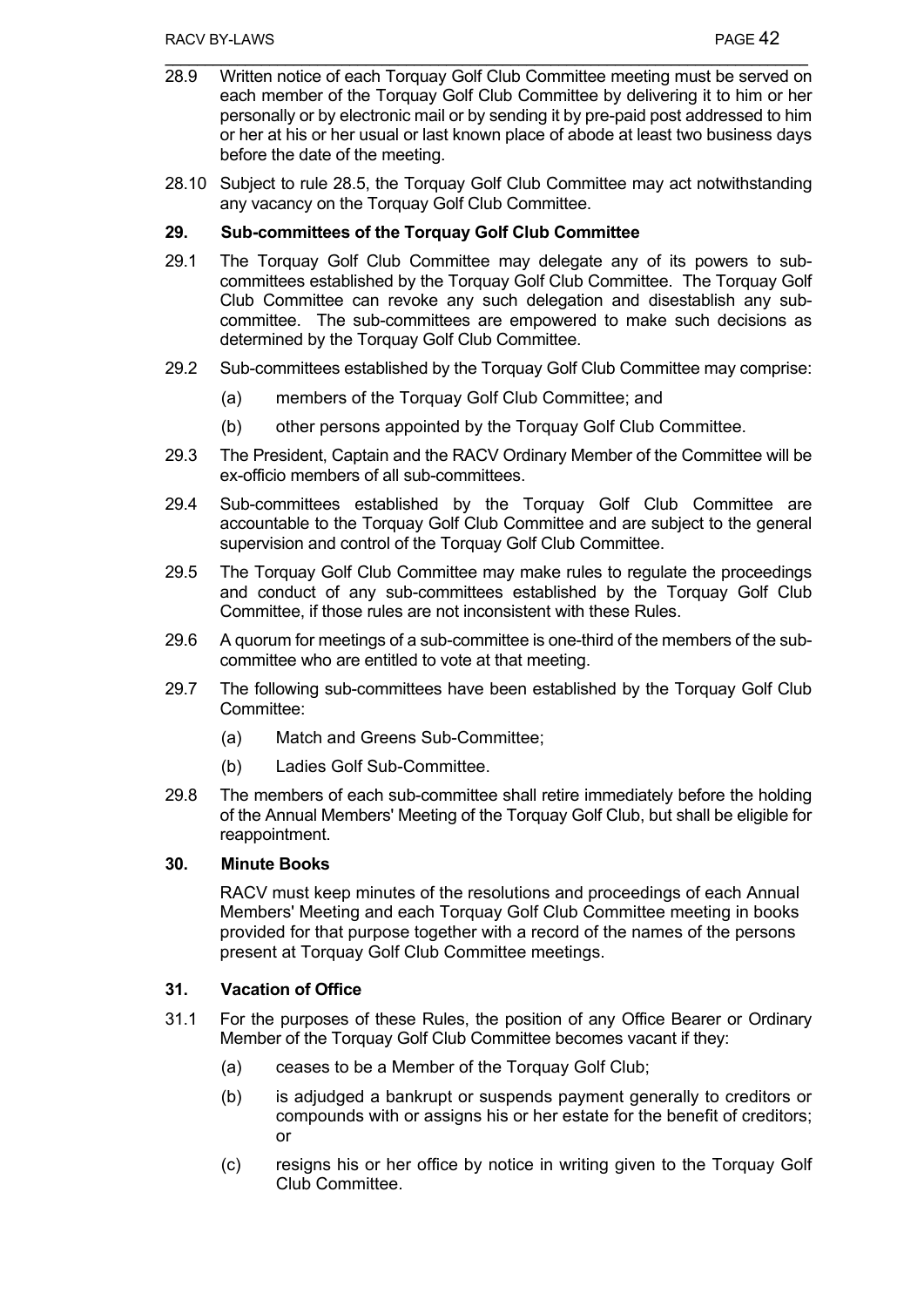- 31.2 All casual vacancies arising among the Office Bearers or Ordinary Members of the Committee may be filled by the Torquay Golf Club Committee.
- 31.3 A person chosen by the Torquay Golf Club Committee to fill a casual vacancy in accordance with rule 31.1 will retain his or her office for as long as the vacating Office Bearer or Ordinary Member of the Committee would have retained that office or position if no vacancy had occurred.

## **32. Removal of Office Bearers or Ordinary Members of the Committee**

32.1 Members of the Torquay Golf Club at an Annual Members' Meeting may by resolution remove any Office Bearer or Ordinary Member of the Committee (other than the RACV Ordinary Member of the Committee) before the expiration of his or her term of office and appoint another Member in his or her stead to hold office until the expiration of the term of the Office Bearer or Ordinary Member of the Committee.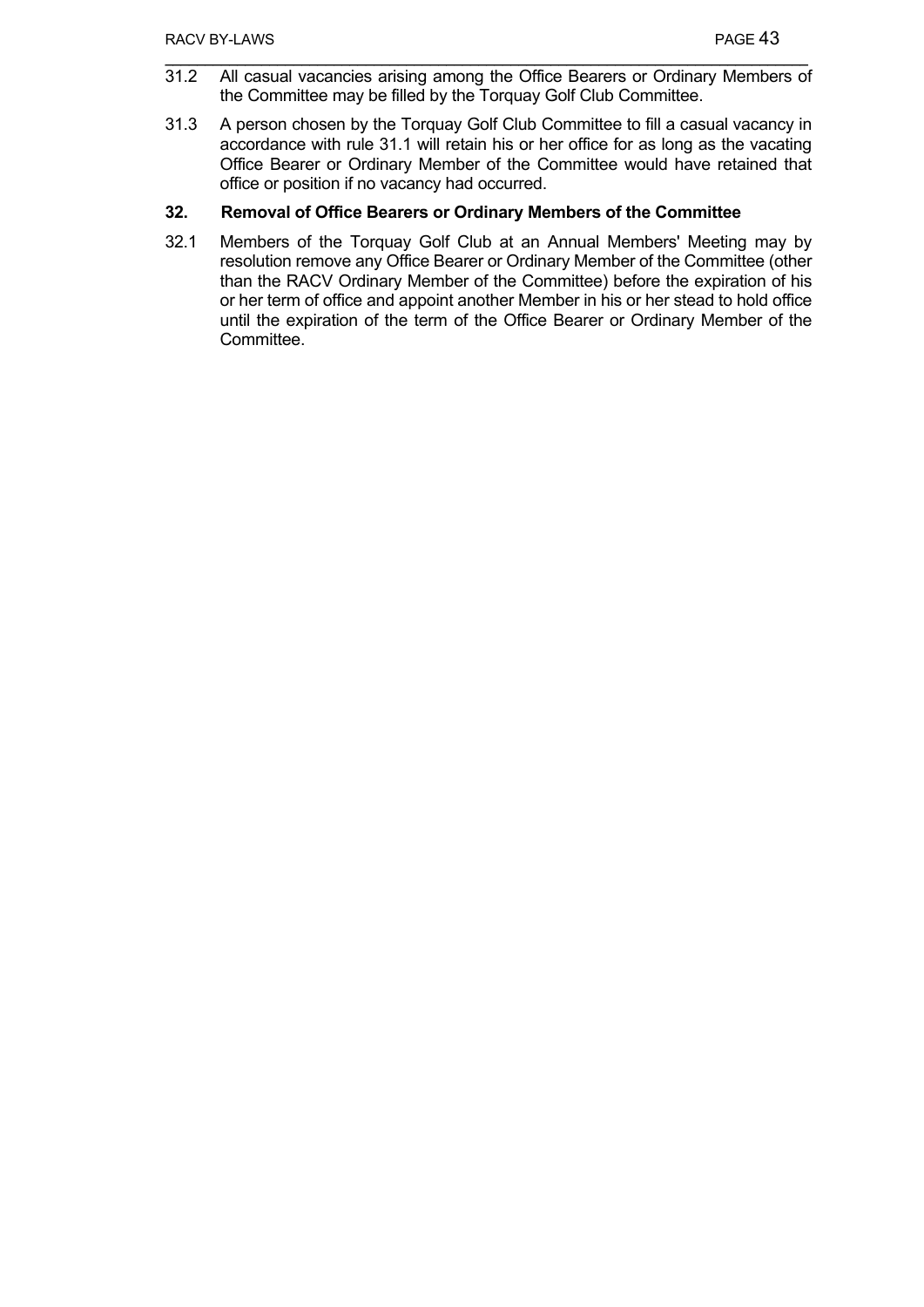## **SCHEDULE ONE**

## **GRANDFATHERED (TRANSITIONAL) ARRANGEMENTS**

This Schedule is a continuation of *rule 5*.

- 5.4 Prior to 1<sup>st</sup> July 2017, each Member of the Torquay Golf Club was allocated to one of the following categories of Membership until the closure of these categories on 30 June 2017:
	- a) Junior Torquay Golf Club Member being a person admitted at any time until the 30 June 2017 who is under the age of 18 years as at  $1<sup>st</sup>$  July;
	- b) Intermediate Torquay Golf Club Member being a person admitted at any time until 30 June 2017 who is between the ages of 18 years and 21 years inclusive as at 1<sup>st</sup> July;
	- c) Ordinary Torquay Golf Club Member being any person over the age of 21 years admitted at any time until 30 June 2017 unless otherwise defined in Rule 5.4 (d), (e), (f), (g) or (h);
	- d) Senior Torquay Golf Club Member being any person admitted at any time until 30 June 2017 who has completed 15 years of continuous membership and who has reached the age of 65 years as at 1<sup>st</sup> July;
	- e) Veteran Torquay Golf Club Member being any person admitted at any time until 30 June 2017 who has completed 20 years of continuous membership and who has reached the age of 70 years as at 1<sup>st</sup> July;
	- f) Senior Veteran Torquay Golf Club Member being any person admitted at any time until 30 June 2017 who has completed 30 years of continuous membership and who has reached the age of 75 years as at 1st July;
	- g) Life Torquay Golf Club Member (subject to rule 7);
	- h) Country Torquay Golf Club Member being any person admitted at any time until 30 June 2017 whose permanent residential address as registered with the Electoral Office as more than 105 kilometres from the Facility when measured in a straight line point to point. If that Member resides inside of the 105 kilometre measure for more than six months in any one year and/or they play in more than 30 competition rounds of golf in any one Subscription Year they shall cease to be a Country Member;
	- i) Non-playing Torquay Golf Club Member being any person who was previously a Grandfathered Member of the Torquay Golf Club and wishes to remain so but no longer is able to play the course. These members will have no rights to play the course or free use of the Aquatic Centre but will enjoy all other benefits of being a Member.
- 5.5 Grandfathered Members in the categories of membership under rule 5.4 (a), (b), (c) and (h) are entitled to 6 day or 7 day playing rights as determined by RACV in consultation with the TGC Committee.
- 5.6 No new Members will be admitted to these categories of Membership which are closed.
- 5.7 Members who have already been admitted to these categories of Membership have been 'grandfathered' and continue to enjoy the rights and privileges of their respective category of membership that applied up to 30 June 2017, including the following: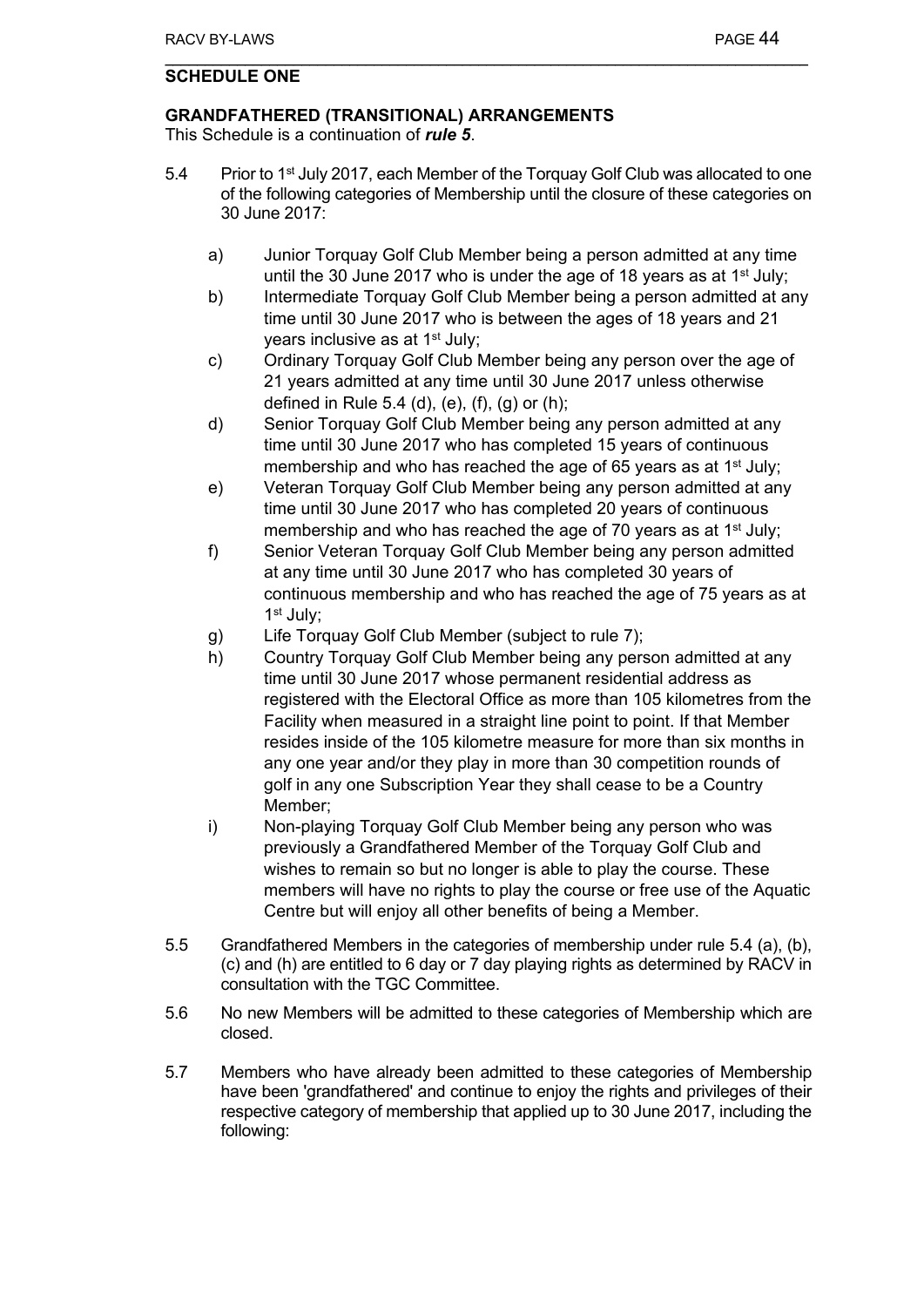- a) **Progression**: right to progress from being a Junior to Ordinary, Senior, Veteran and Senior Veteran Torquay Golf Club Member (provided that, subject to rule 4.4, there is no break thereafter in their ongoing membership of the Torquay Golf Club).
- b) **Annual Subscription Cap**: in accordance with the Deed Poll, RACV covenanted solely in favour of the persons who were members of TGC on the day before the Commencement Date, subject to sub-clause (c) below, that it will not increase the Annual Subscription amounts by more than either the average change in the Consumer Price index (all groups – weighted average of eight capital cities) for the previous four quarters or 3% per annum (whichever is greater). RACV's covenant in respect of the Annual Subscription Cap expires on 12 October 2028 (being 20 years from the Commencement Date).
- c) **Rounding**: If an Annual Subscription amount is increased in accordance with sub-clause (b) above but is rounded down by RACV to the nearest whole number of dollars, then for the purposes of any increase in accordance with sub-clause (b) in the following year it is the Annual Subscription amount prior to any rounding down that constitutes the base figure for the new calculation.
- d) **Aquatic Facilities**: complimentary use of the Aquatic Centre facilities (pool and spa only).

## **Transfer of Membership**

5.8 Grandfathered Members may elect once only to transfer their category of membership from being a Grandfathered Member to one of the available categories of membership available under rule 5.1, in which case, they will forego all of their rights as set out in rule 5.6 save that they may use the Aquatic Centre facilities (pool and spa only) on a paid per use basis, the fees for which will be set by RACV. The election can be made once and is final.

## **Precedence**

- 5.9 In case of inconsistency between the documents listed in this clause, the following order of priority will apply (highest order of priority appearing first):
	- a) the Deed Poll dated 13 October 2008;
	- b) Schedule One of the Torquay Golf Club Rules;
	- c) the Torquay Golf Club Rules and any other schedules.